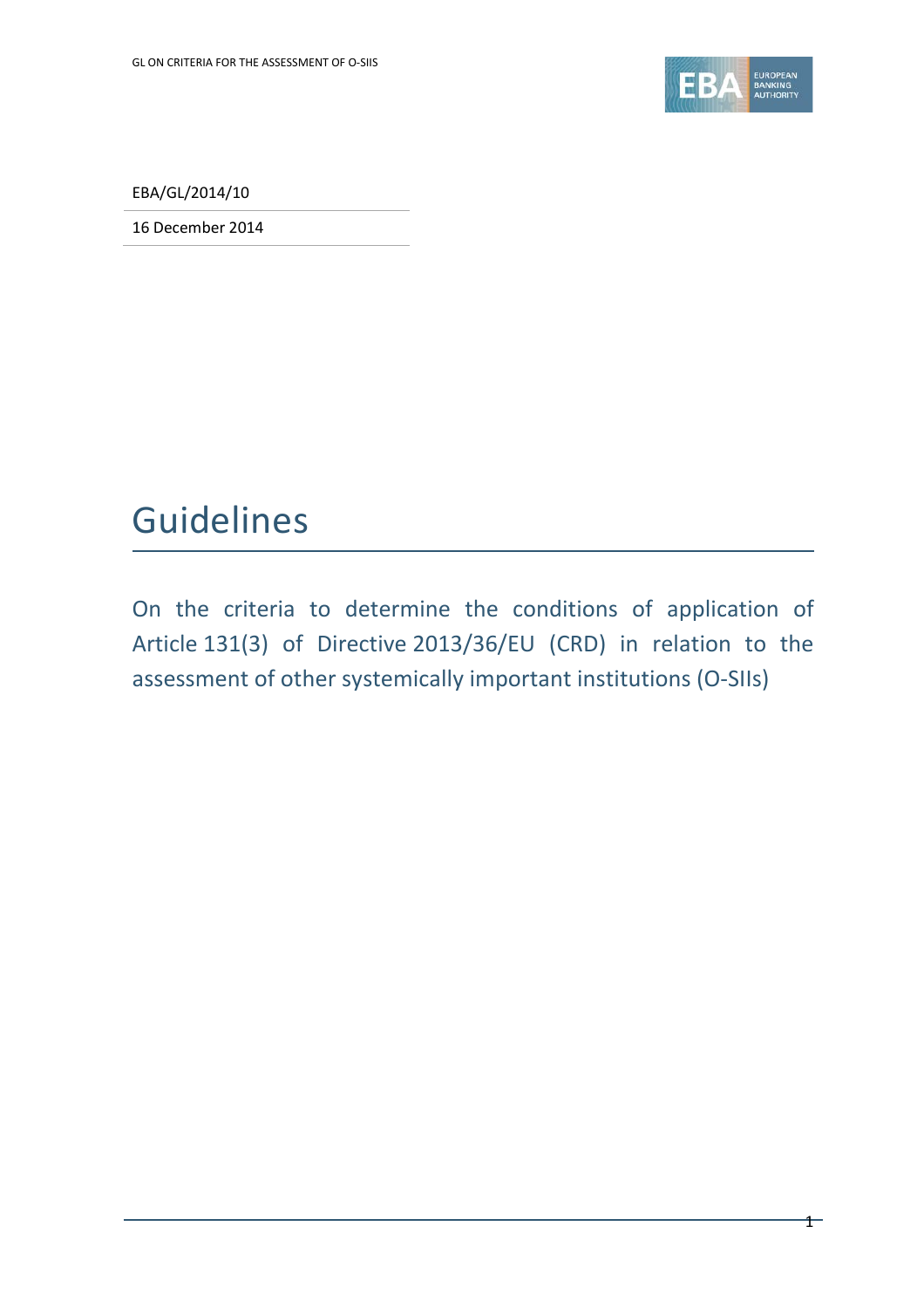

# **Contents**

|     | 1. Executive summary                                                | 3  |
|-----|---------------------------------------------------------------------|----|
|     | 2. Background and rationale                                         | 5  |
|     | 3. EBA Guidelines on the assessment of O-SIIs                       | 7  |
|     | Title I – Subject matter, scope and definitions                     | 8  |
|     | Title $II$ $-$ Scoring methodology for the assessment of the O-SIIs | 8  |
|     | Title III – Supervisory assessment of O-SIIs                        | 10 |
|     | Title IV - Disclosure and notification                              | 10 |
|     | Title $V -$ Final provisions and implementation                     | 11 |
|     | Annex $1$ – Mandatory indicators for the scoring                    | 12 |
|     | <b>Annex 2 – Optional indicators</b>                                | 14 |
| 4.1 | Cost-benefit analysis / impact assessment                           | 16 |
| 4.2 | Views of the Banking Stakeholder Group (BSG)                        | 24 |
| 4.3 | Feedback on the public consultation                                 | 26 |
|     | 5. Confirmation of compliance with guidelines and recommendations   | 40 |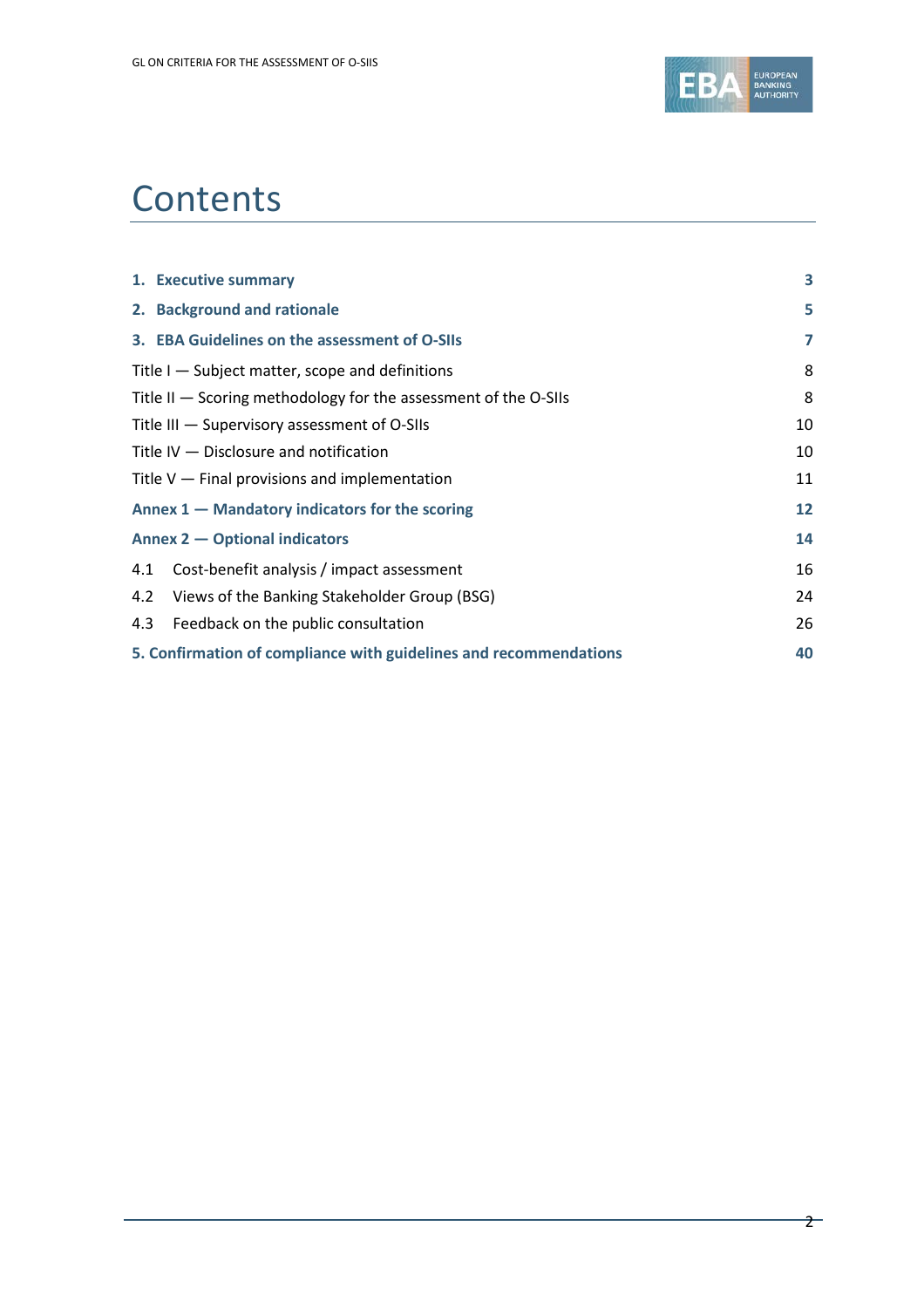

# <span id="page-2-0"></span>1. Executive summary

Under Article 131(3) of Directive 2013/36/EU (CRD), the EBA is mandated to issue guidelines to specify the criteria for determining the conditions of the application of that paragraph in relation to the assessment of O-SIIs. These guidelines establish a scoring process for assessing the systemic importance based on the following indicators:

| <b>Criterion</b>                                                                     | <b>Indicators</b>                                 |
|--------------------------------------------------------------------------------------|---------------------------------------------------|
| <b>Size</b>                                                                          | Total assets                                      |
|                                                                                      | Value of domestic payment transactions            |
| <b>Importance (including</b><br>substitutability/financial system<br>infrastructure) | Private sector deposits from depositors in the EU |
|                                                                                      | Private sector loans to recipients in the EU      |
|                                                                                      | Value of OTC derivatives (notional)               |
| Complexity/cross-border activity                                                     | Cross-jurisdictional liabilities                  |
|                                                                                      | Cross-jurisdictional claims                       |
| <b>Interconnectedness</b>                                                            | Intra financial system liabilities                |
|                                                                                      | Intra financial system assets                     |
|                                                                                      | Debt securities outstanding                       |

The scores obtained will be used in the first step of a two-step procedure to determine O-SIIs: Institutions with a score equal to or higher than 350 basis points should be automatically designated as O-SIIs. Relevant authorities may raise this threshold up to 425 basis points or decrease it to 275 basis points to take into account the specificities of the Member State's banking sector and the resulting statistical distribution of the scores, thereby ensuring the homogeneity of the group of O-SIIs designated in this way based on the O-SIIs' systemic importance.

In the second step, authorities should assess whether further institutions are so systemically relevant that they should be designated as O-SIIs. When applying this supervisory judgment, they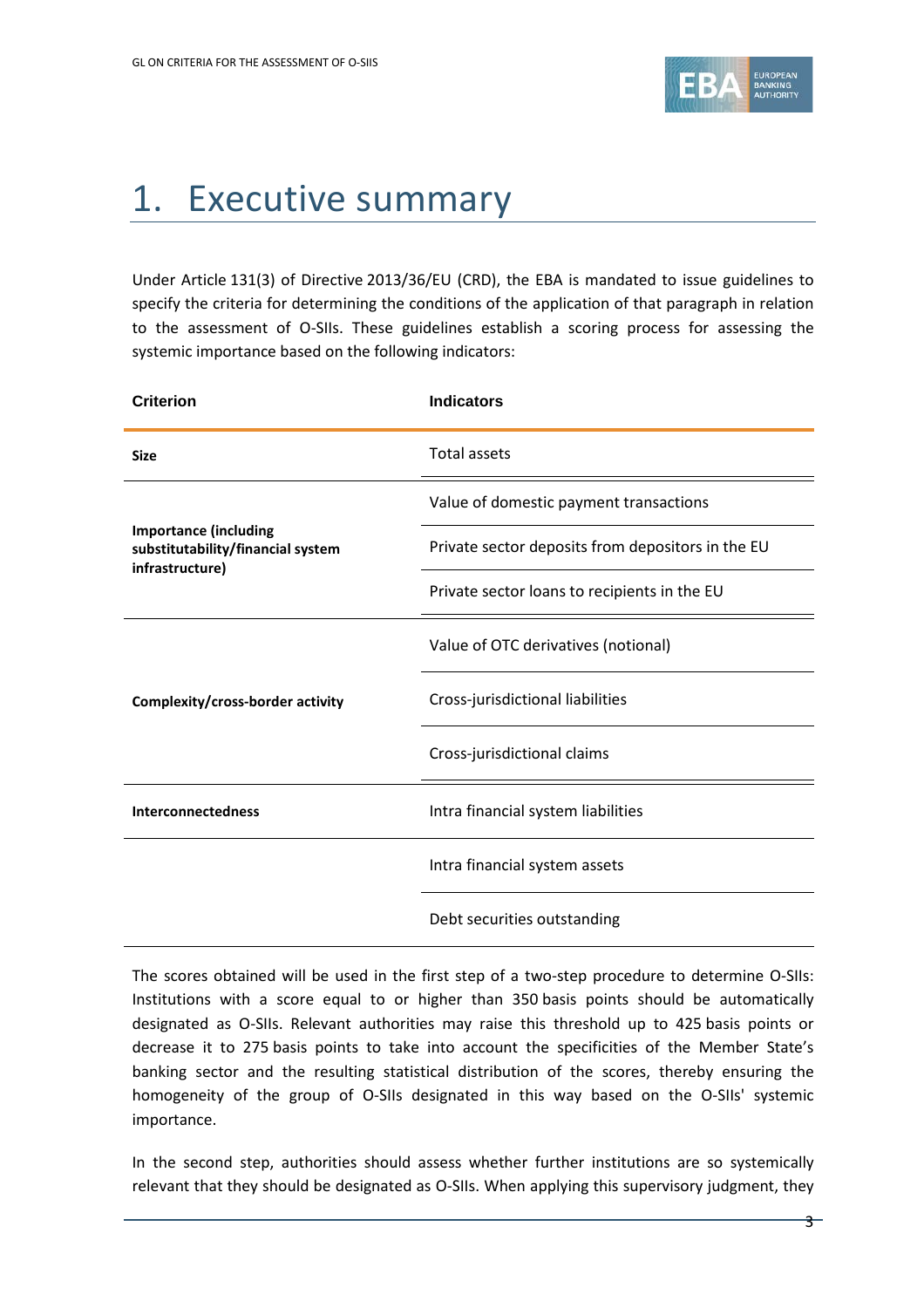

should select the indicators that they consider adequately capture systemic risk in their domestic sector or the economy of the Union. However, institutions with a score not exceeding 4.5 basis points should not be designated as O-SIIs.

To reduce the reporting burden associated with small institutions if the Member State contains a large number of small institutions, Member States' authorities may opt to exclude institutions from the identification process if they assess that these institutions are unlikely to pose systemic threats to the domestic economy.

To ensure a high level of transparency when applying the degree of flexibility provided for in the first step in setting the cut-off score and the supervisory overlay in the second step, authorities are required to publicly disclose the reasons why they make use of the option to raise or lower the cut-off score, where applicable, the scores of relevant entities designated as O-SIIs, and which optional indicator(s) are used to inform the designation of an institution as an O-SII if this institution has a score lower than the chosen cut-off score.

These guidelines do not contain provisions on the requirement to maintain an O-SII buffer pursuant to Article 131(5) of Directive 2013/36/EU.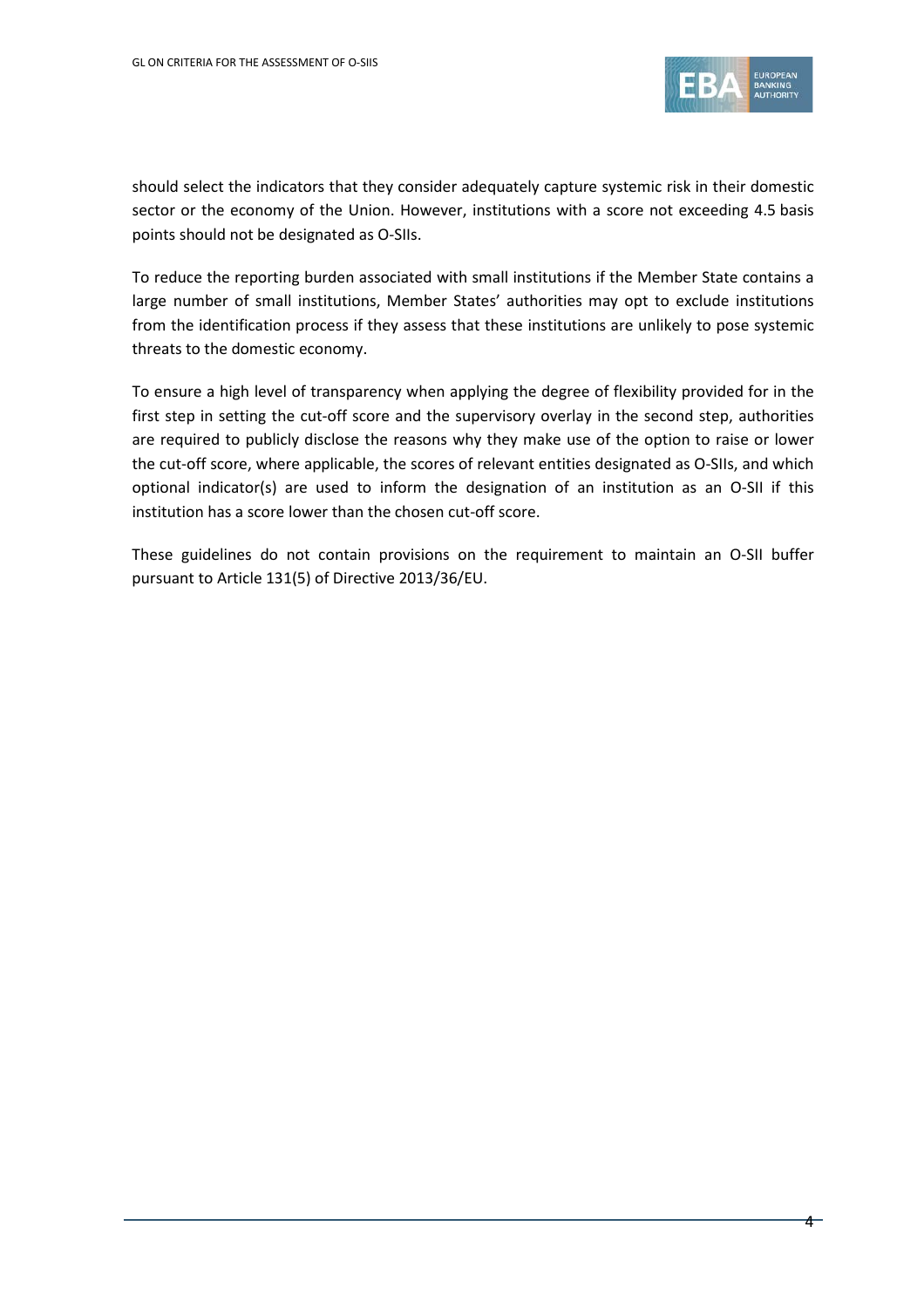

## <span id="page-4-0"></span>2. Background and rationale

These guidelines specify the criteria for determining the conditions of the application of Article 131(3) of Directive 2013/36/EU in relation to the assessment of O-SIIs. The guidelines take into account international frameworks for domestic systemically important institutions, in particular the framework for domestic systemically important banks (D-SIBs) published by the Basel Committee on Banking Supervision (BCBS) in October 2012. The BCBS framework specifies 12 principles related to the assessment of D-SIBs and the resulting higher loss absorbency. Although these guidelines are limited to the identification of O-SIIs, they must be read in conjunction with Article 131(5) of Directive 2013/36/EU relating to the higher loss absorbency of O-SIIs: relevant authorities may require each institution identified as an O-SII to maintain an O-SII buffer of up to 2% of the total risk exposure amount, consisting of Common Equity Tier 1 capital. Systemically important institutions can present negative externalities to the broader financial system. In maximising their private benefits, they make rational decisions, which are sub-optimal on a system-wide view because individual institutions may not take into account the externalities these decisions might cause. Not only does this create risks to financial stability, but it also causes market distortions, which can lead to moral hazard. The root cause of moral hazard lies in the assumption of (implicit) government guarantees given to these systemically important institutions, eroding market discipline and stimulating excessive risk taking. These negative externalities can be mitigated by identifying the institutions that are systemic and imposing stricter requirements on these institutions. Therefore, the O-SII buffer focuses on reducing an institution's probability of default, while the identification criteria analyse the impact that a failure of the institution would have on the financial system. The guidelines do not contain provisions on the requirement to maintain an O-SII buffer on a consolidated or sub-consolidated or individual basis, as applicable.

These guidelines should achieve an appropriate degree of convergence in terms of identifying O-SIIs across Member States and making the assessment of O-SIIs comparable, transparent and comprehensible. This is done by setting out a minimum mandatory framework of criteria and indicators that allow the comparison of regulatory and supervisory choices made by relevant authorities. This framework serves as the initial benchmark. Relevant authorities are encouraged to complement this framework with further optional criteria and indicators to reflect the specificities of each national banking sector. In this vein, the methodology strikes a balance between convergence, comparability and flexibility.

The mandatory framework uses criteria and indicators that are chosen to reflect the uniform aspects that generate negative externalities and make a bank critical for the stability of the financial system in all Member States. These uniform aspects are generally universal and are in line with the international view on sources of systemic risk, such as the BCBS D-SIB framework. The framework of mandatory indicators generates a ranking of institutions within a Member State in terms of degree of systemic importance. Institutions above a specified threshold should be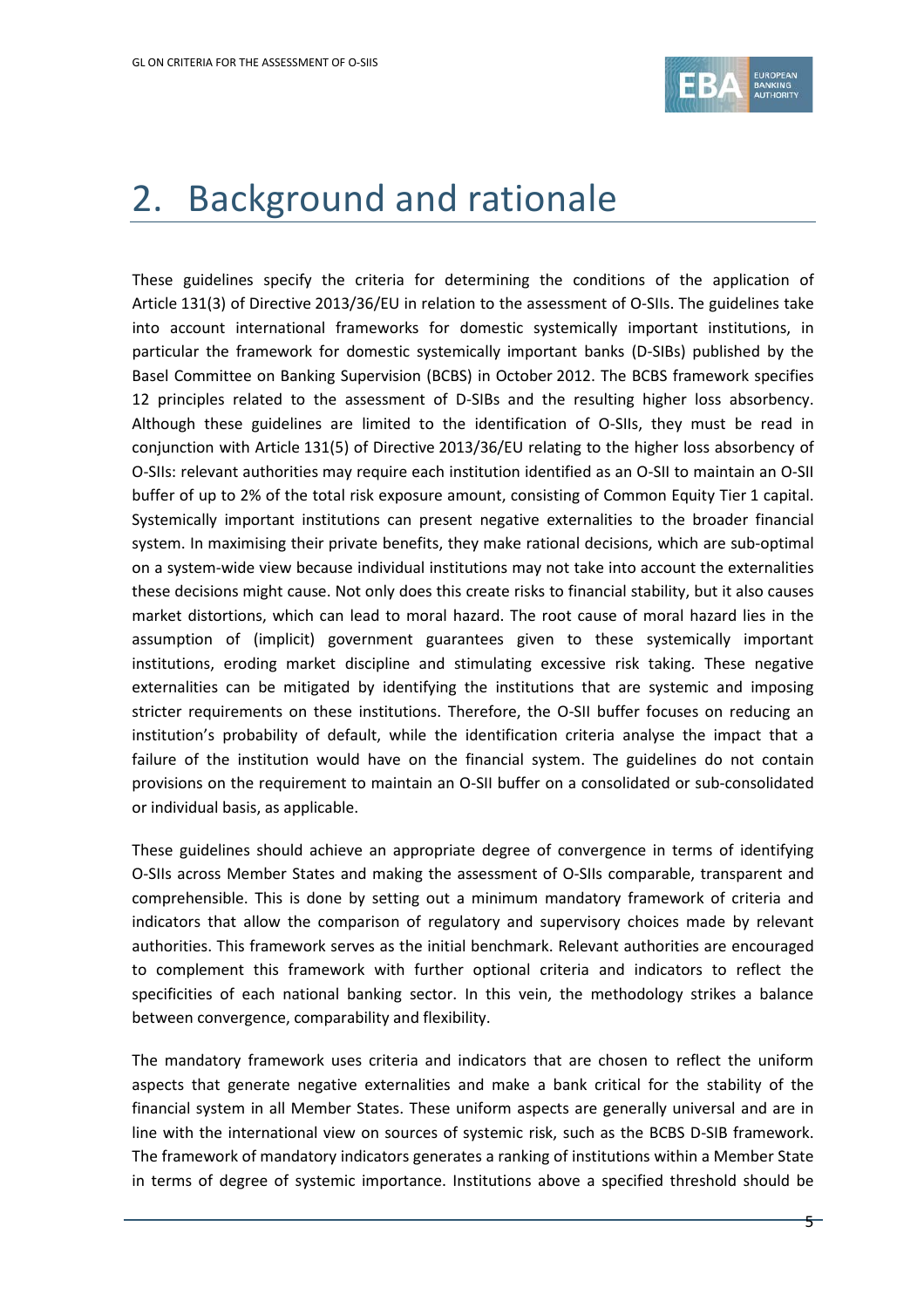

automatically designated as O-SIIs. This approach is comparable across countries and serves as the initial benchmark.

In addition to the mandatory framework, supervisory judgment should be used where appropriate to reflect features of the national banking systems, which is particularly important given the divergence across Member States. The supervisory overlay takes the form of an assessment of quantitative and qualitative factors that are specific to the different Member States and, yet, have not been (sufficiently) captured by the cause-effect relationship of the framework. This enables relevant authorities to assess and, if appropriate, capture all but the smallest institutions that they deem systemically important but that are not automatically designated as an O-SII.

To identify O-SIIs, relevant authorities will have to assess the systemic risk. This can be defined as a risk of disruption to financial services that is (i) caused by an impairment of all or parts of the financial system and (ii) has the potential to have serious negative consequences for the real economy. The guidelines ensure, within the mandatory framework, that the most obvious institutions in the EU are identified as O-SIIs. However, systemic risk is not binary by nature as all institutions have a potential impact on the financial system or the real economy. The extent of this impact seems to vary significantly and is closely linked to the banking system within the Member State. Member States that have a very diverse banking system and a less concentrated banking system might identify far more O-SIIs than a Member State that has a very concentrated system. Under the mandatory framework, the threshold of 350 basis points already covers most institutions in a concentrated banking system. The same logic needs to be applied to a less concentrated banking system and holds true vice versa, i.e. a higher number of institutions needs to be identified to cover systemic risk adequately and guard against the negative externalities.

In line with the CRD, banks may be assessed with respect to their degree of systemic importance at the individual, sub-consolidated or consolidated basis. In the scoring in the first step, authorities should assess the institutions at the highest consolidation level: Home authorities should assess banks at the consolidated group level, while host authorities should assess subsidiaries in their jurisdictions at a (sub-)consolidated level to include any of their own downstream subsidiaries. In the further steps, authorities may choose to apply a narrower scope of consolidation where appropriate.

In principle, the reference system for assessing the impact of failure of banks is the domestic economy, as it is expected that this approach automatically captures those banks that are systemically important at Union level. In some cases, it may also be appropriate to assess systemic importance directly at Union level: This is reflected, for instance, in the criterion 'importance for the economy of the relevant Member State or the Union'.

During the first two years, the EBA and relevant authorities should assess mandatory indicators used in the Guidelines. The EBA should conduct a data collection exercise to ensure the quality and consistency of data and to determine if further refinements or changes are needed.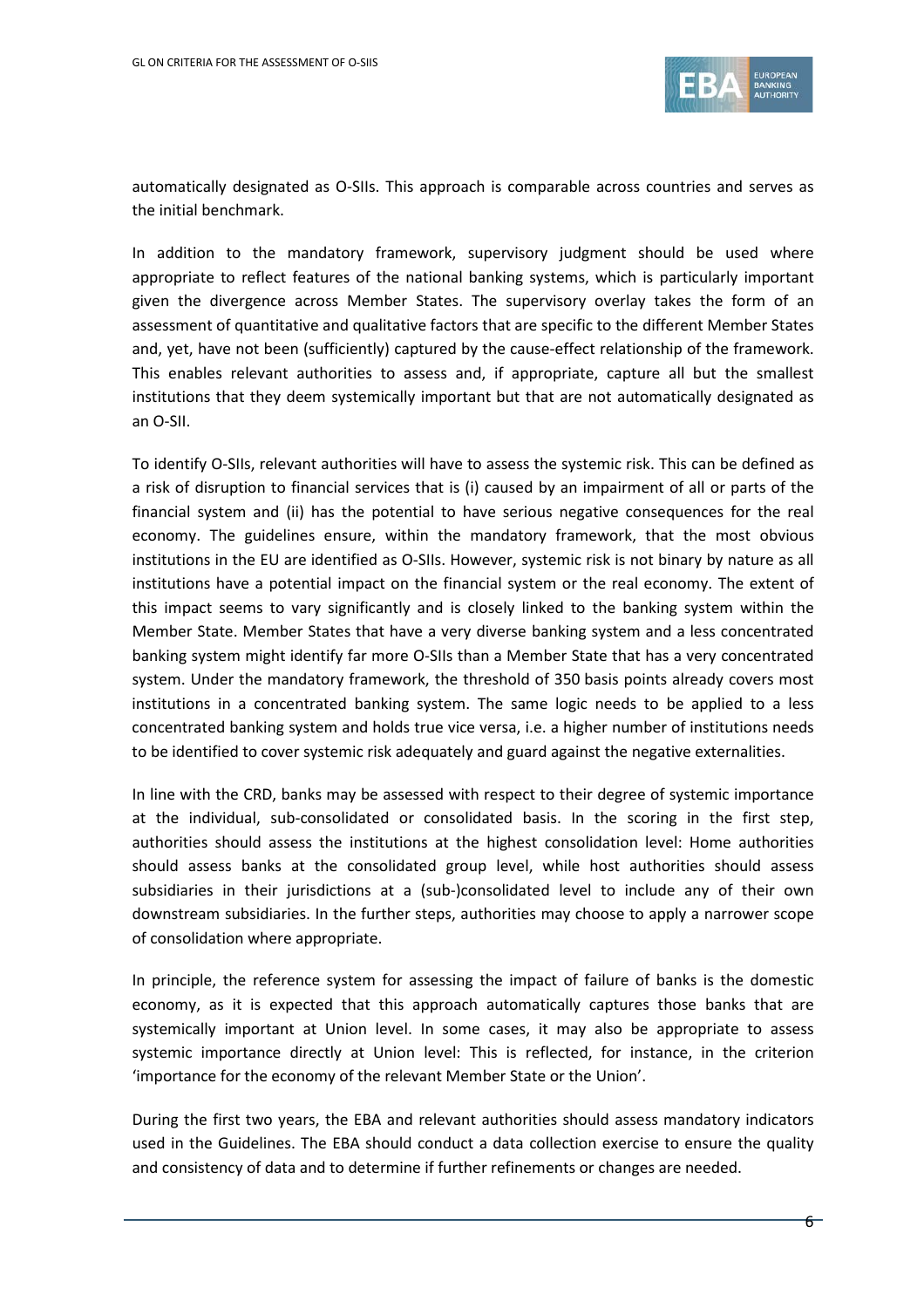

# <span id="page-6-0"></span>3. EBA Guidelines on the assessment of O-SIIs

## Status of these guidelines

This document contains guidelines issued pursuant to Article 16 of Regulation (EU) No 1093/2010 of the European Parliament and of the Council of 24 November 2010 establishing a European Supervisory Authority (European Banking Authority), amending Decision No 716/2009/EC and repealing Commission Decision 2009/78/EC (the EBA Regulation). In accordance with Article 16(3) of the EBA Regulation, competent authorities and financial institutions must make every effort to comply with the guidelines.

Guidelines set out the EBA's view of appropriate supervisory practices within the European System of Financial Supervision or of how Union law should be applied in a particular area. The EBA therefore expects all competent authorities and financial institutions to whom guidelines are addressed to comply with guidelines. Competent authorities to whom guidelines apply should comply by incorporating them into their supervisory practices as appropriate (e.g. by amending their legal framework or their supervisory processes), including where guidelines are directed primarily at institutions.

### Reporting requirements

In accordance with Article 16(3) of the EBA Regulation, competent authorities must notify the EBA as to whether they comply or intend to comply with these guidelines, or otherwise with reasons for non-compliance, by 17.02.2015. In the absence of any notification by this deadline, competent authorities will be considered by the EBA to be non-compliant. Notifications should be sent by submitting the form provided in Section 5 to [compliance@eba.europa.eu](mailto:compliance@eba.europa.eu) with the reference 'EBA/GL/2014/10'. Notifications should be submitted by persons with appropriate authority to report compliance on behalf of their competent authorities.

Notifications will be published on the EBA website, in line with Article 16(3) of the EBA Regulation.

7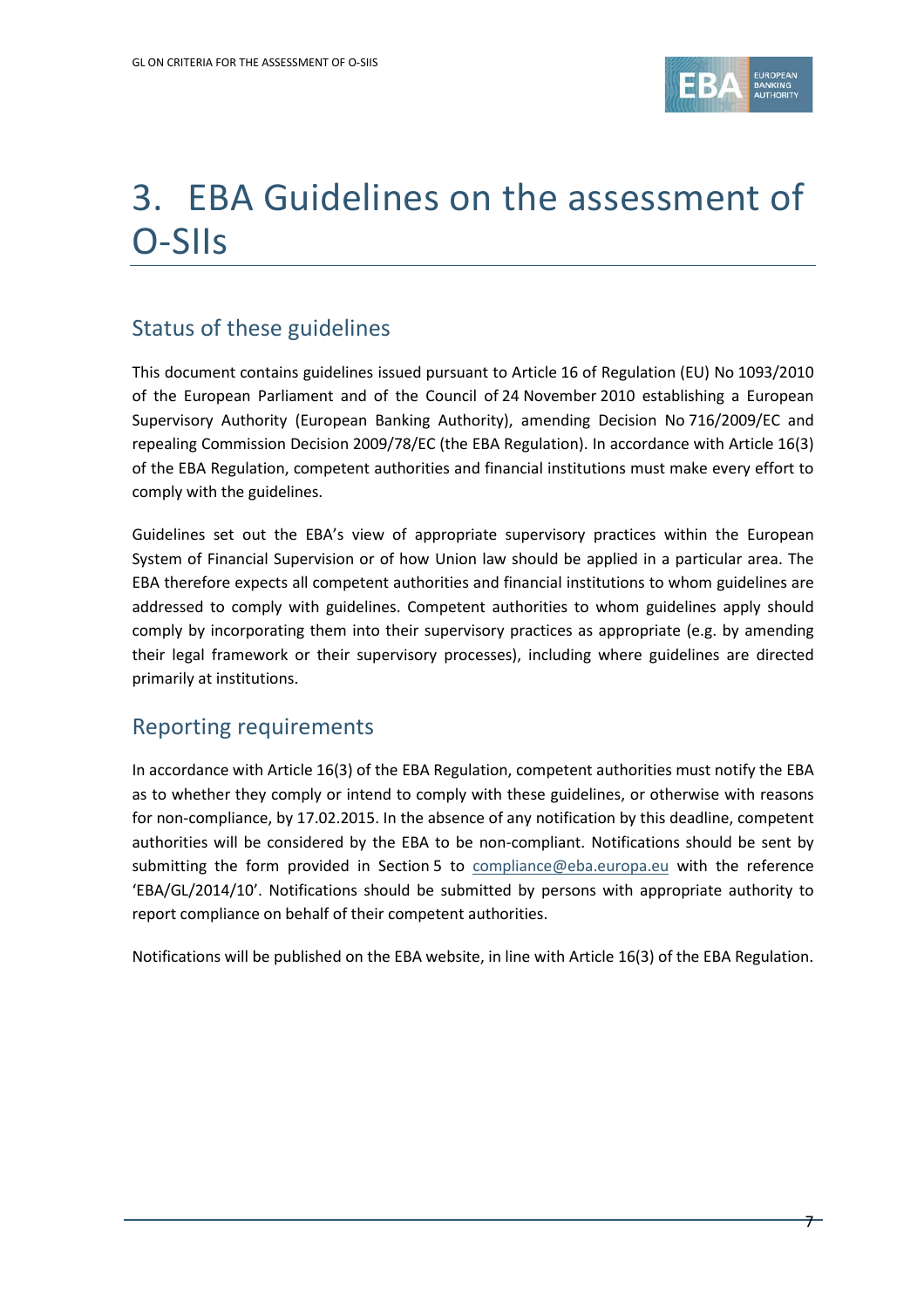

### <span id="page-7-0"></span>Title I — Subject matter, scope and definitions

- 1. The EBA is mandated to publish guidelines on the criteria to determine the conditions of application of Article 131(3) of Directive 2013/36/EU in relation to the assessment of other systemically important institutions (O-SIIs). In addition, these guidelines contain rules on certain disclosures during the process of the assessment.
- 2. 'Total assets' has the meaning specified in Annex 1 Table 2.
- 3. These guidelines are applicable to authorities designated by Member States pursuant to Article 131(1) of Directive 2013/36/EU (the 'relevant authority').

## <span id="page-7-1"></span>Title II — Scoring methodology for the assessment of the O-SIIs

- 4. The relevant authority should assess EU parent institutions, EU parent financial holding companies, EU parent mixed holding companies or institutions authorised in their jurisdiction (each a 'relevant entity') each year.
- 5. The assessment should be conducted on a yearly basis and should comprise two steps. In the first step, relevant authorities should calculate a score for each relevant entity at least at the highest consolidation level of the part of the group that falls under its jurisdiction (i.e. at the level which is not the subsidiary of another entity authorised or domiciled in the same Member State), including subsidiaries in other Member States and third countries, and subject to the optional exclusion pursuant to paragraph 10 where applicable. Without limitation to the previous sentence relevant authorities may additionally apply the methodology specified in these guidelines at other appropriate levels for informing their decision how the O-SII buffer should be calibrated and at which consolidation level it should apply. The scores should reflect the systemic importance of the relevant entity and should be calculated as specified below. The second step should be the supervisory assessment outlined in Title III.
- 6. The core set of criteria for the scoring of systemic importance should consist of:
	- (a) size;
	- (b) importance for the economy of the relevant Member State or the Union, capturing substitutability/financial institution infrastructure;
	- (c) complexity including the additional complexities from cross-border activity;
	- (d) interconnectedness of the institution or (sub-)group with the financial system.
- 7. The four criteria each consist of one or more mandatory indicators as set out in Table 1 of Annex 1. All criteria should be weighted equally at a weight of 25%. The indicators within each criterion should be weighted equally relative to the other indicators within the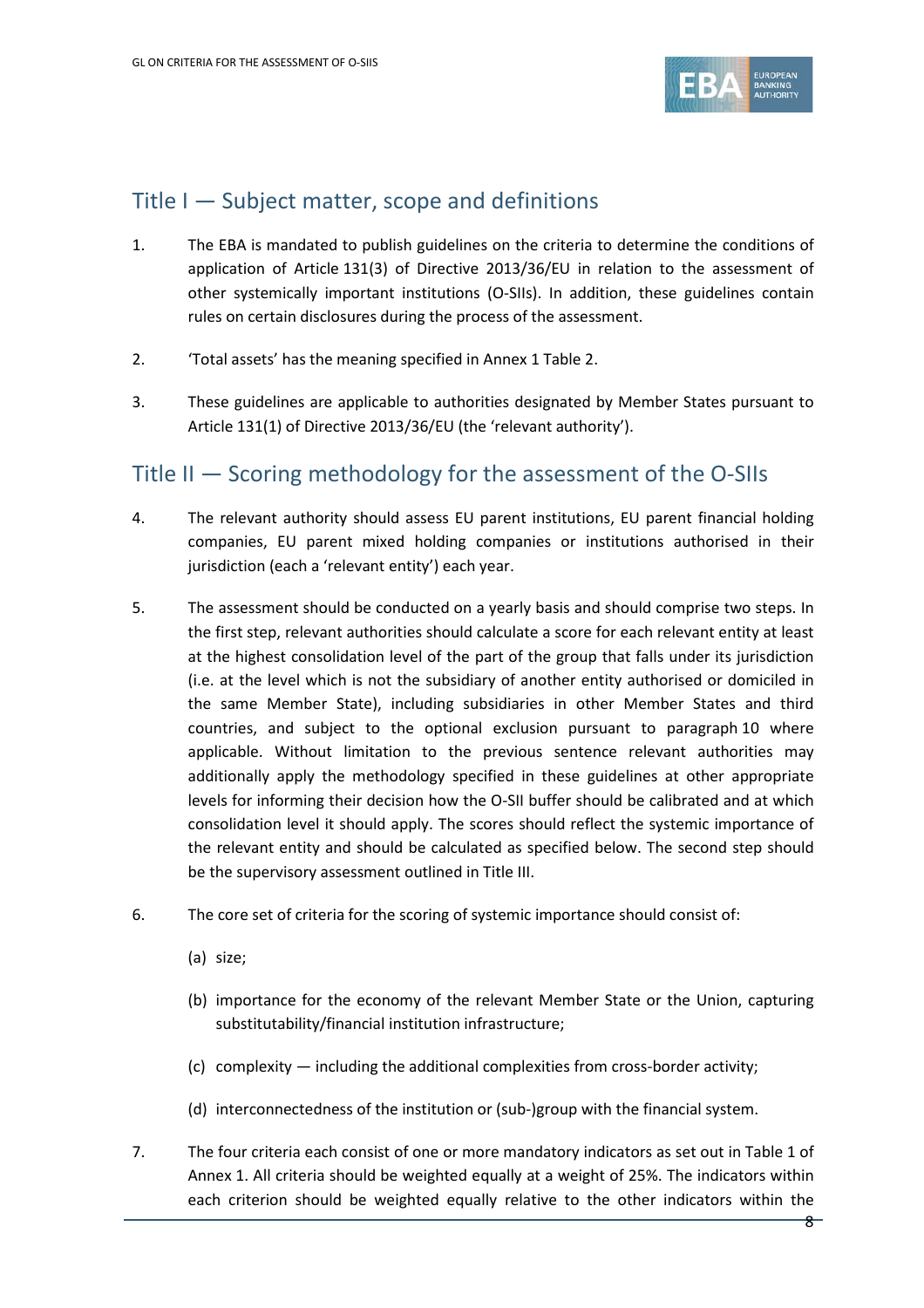

respective criterion. Relevant authorities should endeavour to use harmonised definitions of these mandatory indicators across Member States, using the implementing technical standard on an EU-wide common supervisory reporting framework following the specifications in Table 2 of Annex 1. If indicator values in accordance with Table 2 of Annex 1 are not available due to the fact that relevant entities, which fall within the scope of Article 131 (1) of Directive 2013/36/EU but do not report in IFRS and to which FINREP requirements do not apply, have a share of total assets that is equal to or higher than 20.0%, relevant authorities should use appropriate proxies. In this case, relevant authorities should ensure that those proxies are properly explained and correlate to the greatest extent possible with the definitions in Table 2 of Annex 1.

- 8. Relevant authorities should calculate the score by
	- (a) dividing the indicator value of each individual relevant entity by the aggregate amount of the respective indicator values summed across all institutions in the Member State (the 'denominators');
	- (b) multiplying the resulting percentages by 10 000 to express the indicator scores in terms of basis points;
	- (c) calculating the category score for each relevant entity by taking a simple average of the indicator scores in that category;
	- (d) calculating the overall score for each relevant entity by taking a simple average of its four category scores.
- <span id="page-8-0"></span>9. Relevant authorities should designate relevant entities with a total score equal to or higher than 350 basis points as O-SIIs. Relevant authorities may raise this threshold up to 425 basis points as a maximum or decrease it to 275 basis points as a minimum to take into account the specificities of the Member State's banking sector and the resulting statistical distribution of the scores, thereby ensuring the homogeneity of the group of O-SIIs designated in this way based on the O-SIIs' systemic importance.
- <span id="page-8-1"></span>10. Where the Member State's banking system contains a large number of small institutions, relevant authorities may opt to exclude a relevant entity from the identification process if the relative size of this relevant entity measured by its total assets does not exceed 0.02%. When making this decision, the authorities should take into account the reporting burden associated with these relevant entities if they assess that the entities are unlikely to pose systemic threats to the domestic economy. If these entities are excluded from the identification process, the relevant authorities should avoid distortions of the scoring by estimating the indicator values for these relevant entities and including in the sample a virtual entity with the sum of the indicator values of these relevant entities when calculating the scores of the remaining relevant entities. The list of relevant entities should be reviewed each time the identification process is conducted.

 $\Theta$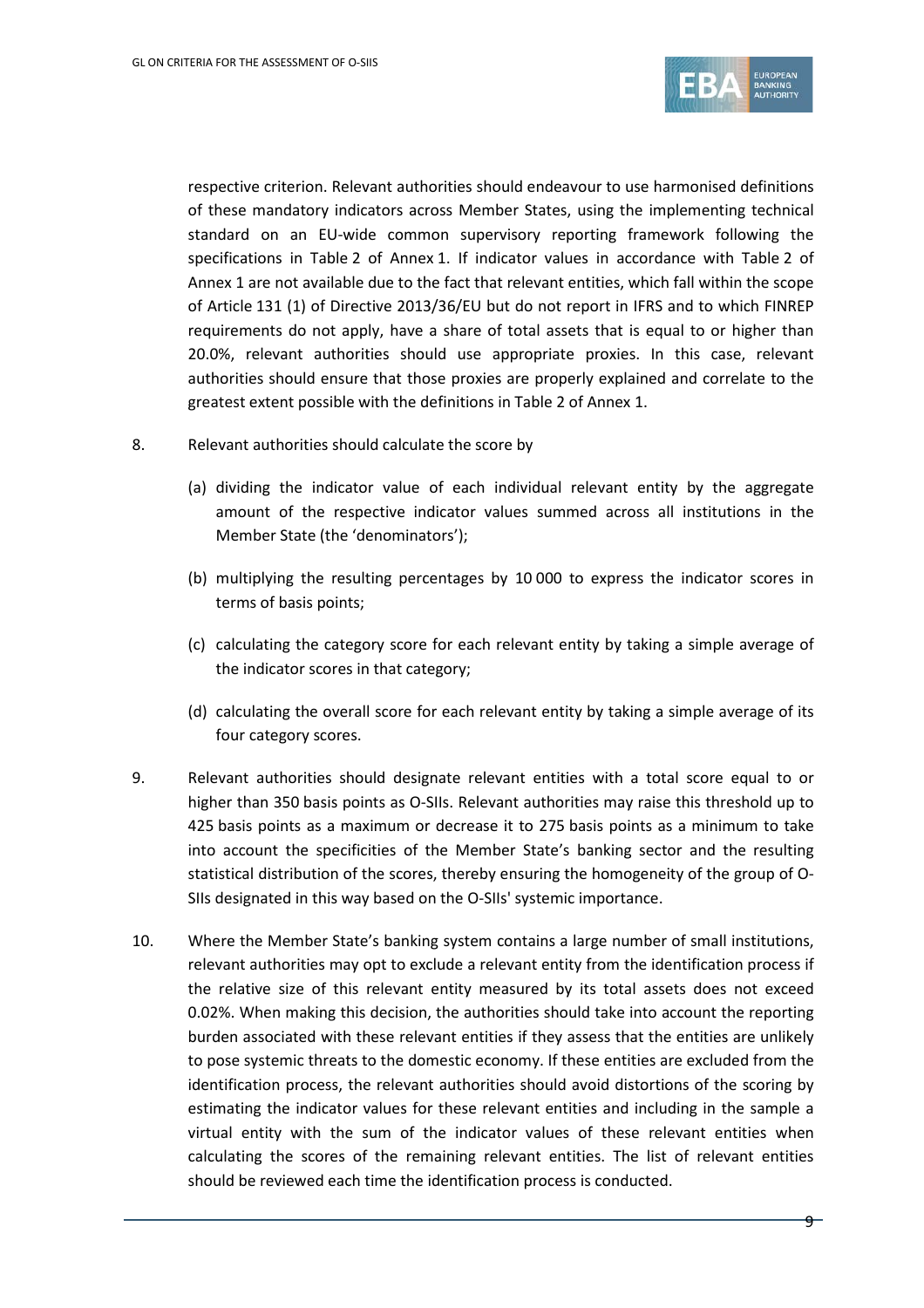

- 11. Relevant authorities should include the indicator values of branches of institutions authorised in Member States or third countries in the denominators for the purpose of the scoring process, while ensuring that scores reflect the Member State's banking sector adequately. Alternatively, relevant authorities should consider including in the sample a virtual entity with the estimated sum of the indicator values of these foreign branches when calculating the scores. In addition, relevant authorities should consider determining scores for third-country branches in accordance with the methodology set out in these guidelines, taking into account (i) the overall relevance of these third-country branches in the domestic banking system and (ii) data availability, comparability and appropriateness regarding third-country branches activity and designating them as O-SIIs, where relevant for the application of prudential requirements.
- 12. Relevant authorities may exempt investment firms from the application of the above methodology or use a different sample of institutions or an amended set of indicators, to the extent they consider the indicators in Annex 1 or the calculation of denominators based on all institutions to be inappropriate for investment firms. If relevant authorities include investment firms in the assessment, they may identify them as O-SIIs if their score as described in the preceding paragraphs exceeds 4.5 basis points.

### <span id="page-9-0"></span>Title III — Supervisory assessment of O-SIIs

- 13. Relevant authorities should assess whether further relevant entities should be designated as O-SIIs based on the indicator scores in any of the categories and/or on additional qualitative and/or quantitative indicators of systemic importance. Relevant authorities should select the indicators that they consider adequately capture systemic risk in their domestic sector or the economy of the Union. Relevant authorities should not designate a relevant entity as an O-SII if its score does not exceed 4.5 basis points. Relevant authorities may assess relevant entities or sub-groups at a consolidated or subconsolidated or individual basis, as applicable.
- 14. During their assessment, relevant authorities should only apply indicators listed in Annex 1 or Annex 2 (Optional indicators) selecting the appropriate scope for the indicator where relevant.

## <span id="page-9-1"></span>Title IV — Disclosure and notification

15. Relevant authorities should publish an outline of the methodology for the supervisory assessment applied during the identification process, including optional indicators, if any, and for setting the buffer requirement. If they make use of the option to raise or lower the threshold mentioned in paragraph [9,](#page-8-0) relevant authorities should specify the reasons for this amendment and define the specificities of the Member State's banking sector and the resulting statistical distribution of the scores on which this decision is based.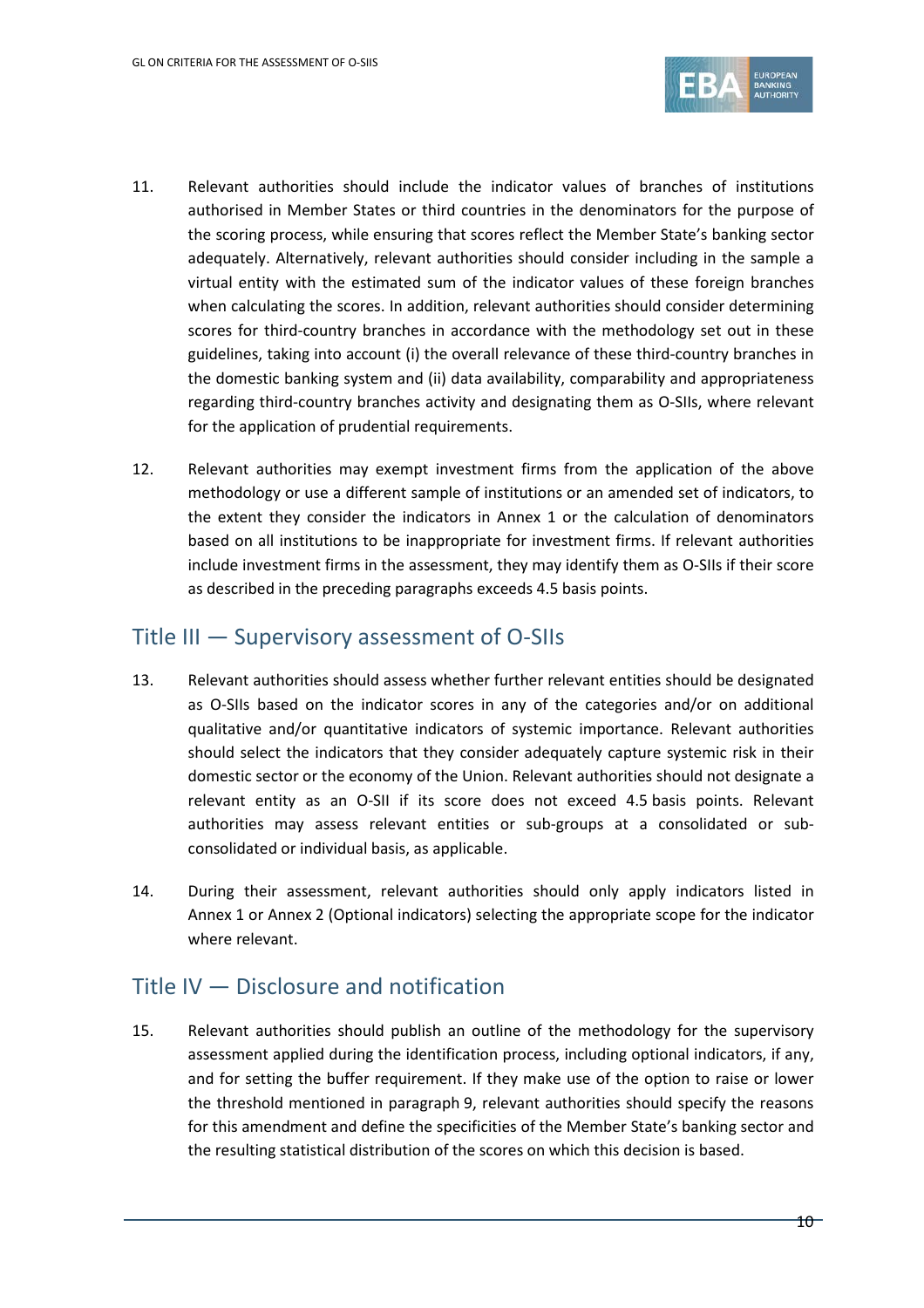

- 16. Relevant authorities should publish the scores of relevant entities designated as O-SIIs by 1 December of each year. This indicates which banks score above the threshold and are therefore automatically designated as O-SIIs. If applicable, relevant authorities should also publish the buffer requirements that are applied to the different O-SIIs.
- 17. When a relevant entity with a score of less than the threshold chosen pursuant to paragraph [9](#page-8-0) is designated as an O-SII, relevant authorities should publish, for each bank, a brief statement with the following motivation:
	- (a) which optional indicator(s) are used to inform the designation as O-SII;
	- (b) why this indicator is relevant in the Member State;
	- (c) why the bank is systemically important in terms of the particular indicator(s).
- 18. Relevant authorities should notify to the EBA the names and scores of all relevant entities that are not excluded pursuant to paragraph [10,](#page-8-1) and the indicator values for institutions subject to supervisory judgment.

### <span id="page-10-0"></span>Title V — Final provisions and implementation

- 19. These guidelines apply as of 1 January 2015. Relevant authorities should implement the guidelines by incorporating them in their supervisory procedures within six months after publication on the EBA website.
- 20. By derogation from point 16, the O-SIIs designated in 2015 and their scores should be published not later than 1 January 2016.
- 21. During 2015 and 2016, the EBA and relevant authorities should assess mandatory and optional indicators used in these guidelines.
- 22. These guidelines, in particular the minimum mandatory framework, including the core set of criteria, the mandatory indicators, weights and thresholds, and the scope of the supervisory assessment should be reviewed by 30 April 2016. Progress made in international standards, supervisory reporting and approaches to measure systemic importance should be considered to ensure that the assessment methodology is appropriate.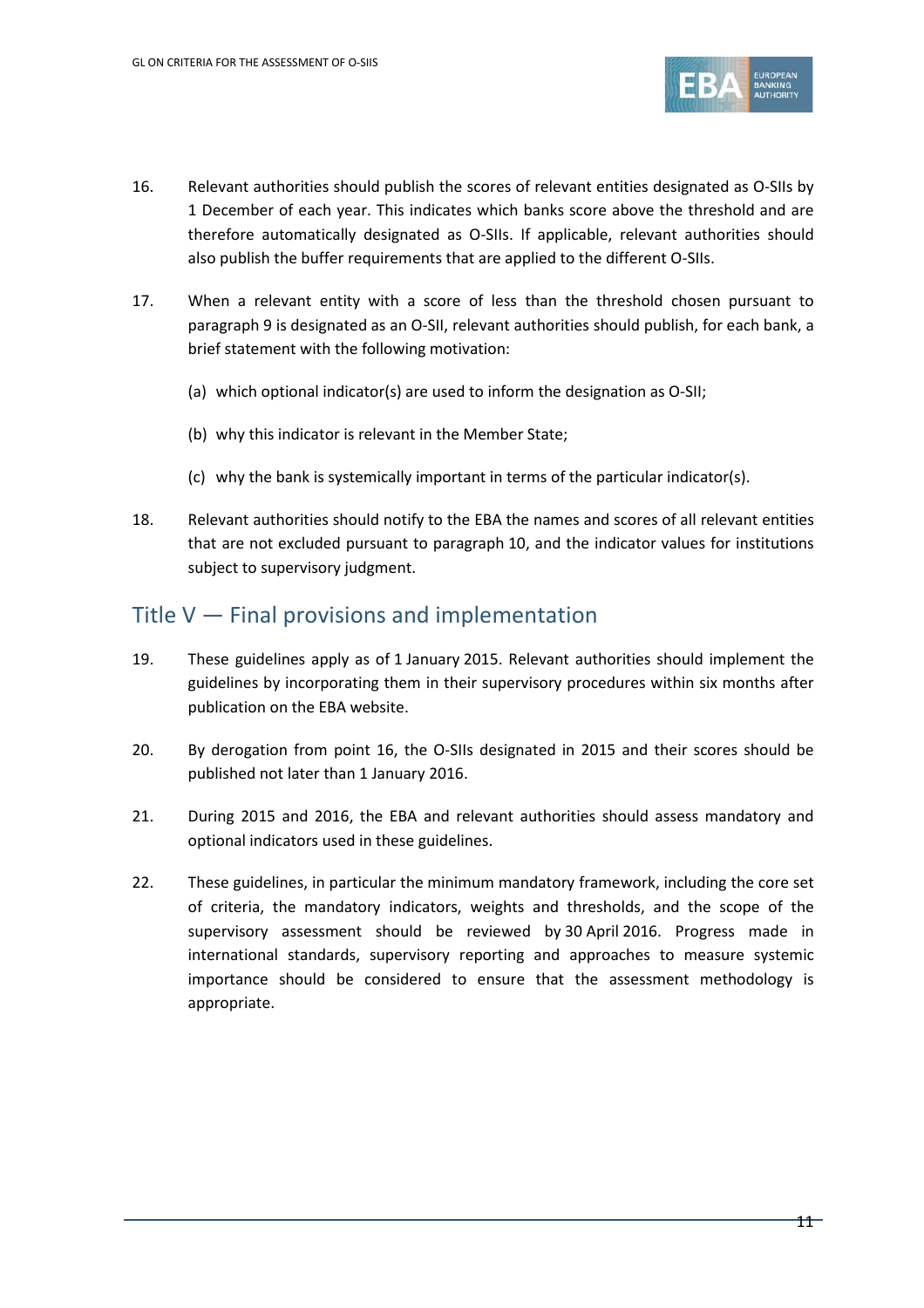

## <span id="page-11-0"></span>Annex 1 — Mandatory indicators for the scoring

## Table 1

| <b>Criterion</b>                                           | <b>Indicators</b>                                 | Weight |
|------------------------------------------------------------|---------------------------------------------------|--------|
| <b>Size</b>                                                | <b>Total assets</b>                               | 25.00% |
| <b>Importance (including</b><br>substitutability/financial | Value of domestic payment transactions            | 8.33%  |
| system infrastructure)                                     | Private sector deposits from depositors in the EU | 8.33%  |
|                                                            | Private sector loans to recipients in the EU      | 8.33%  |
| Complexity/cross-border<br>activity                        | Value of OTC derivatives (notional)               | 8.33%  |
|                                                            | Cross-jurisdictional liabilities                  | 8.33%  |
|                                                            | Cross-jurisdictional claims                       | 8.33%  |
| <b>Interconnectedness</b>                                  | Intra-financial system liabilities                | 8.33%  |
|                                                            | Intra-financial system assets                     | 8.33%  |
|                                                            | Debt securities outstanding                       | 8.33%  |

## Table 2

| <b>Indicator</b><br><b>Definition</b><br><b>Scope</b> |           |                                                                                                                                                                                                                                                                                                                                                                                                                                                                                                                                                   |
|-------------------------------------------------------|-----------|---------------------------------------------------------------------------------------------------------------------------------------------------------------------------------------------------------------------------------------------------------------------------------------------------------------------------------------------------------------------------------------------------------------------------------------------------------------------------------------------------------------------------------------------------|
| <b>Total assets</b>                                   | worldwide | FINREP (IFRS or GAAP) - F 01.01, row 380 column 010                                                                                                                                                                                                                                                                                                                                                                                                                                                                                               |
| Value of                                              |           | Payments made in the reporting year (excluding intragroup payments): This indicator is<br>calculated as the value of a bank's payments sent through all of the main payment<br>systems of which it is a member.                                                                                                                                                                                                                                                                                                                                   |
| domestic<br>payment<br>transactions                   | worldwide | Report the total gross value of all cash payments sent by the relevant entity via large<br>value payment systems and the gross value of all cash payments sent through an agent<br>bank (e.g. using a correspondent or nostro account) over the reporting year in each<br>indicated currency. All payments sent via an agent bank should be reported, regardless of<br>how the agent bank actually settles the transaction. Do not include intragroup<br>transactions (i.e. transactions processed within or between entities within the group of |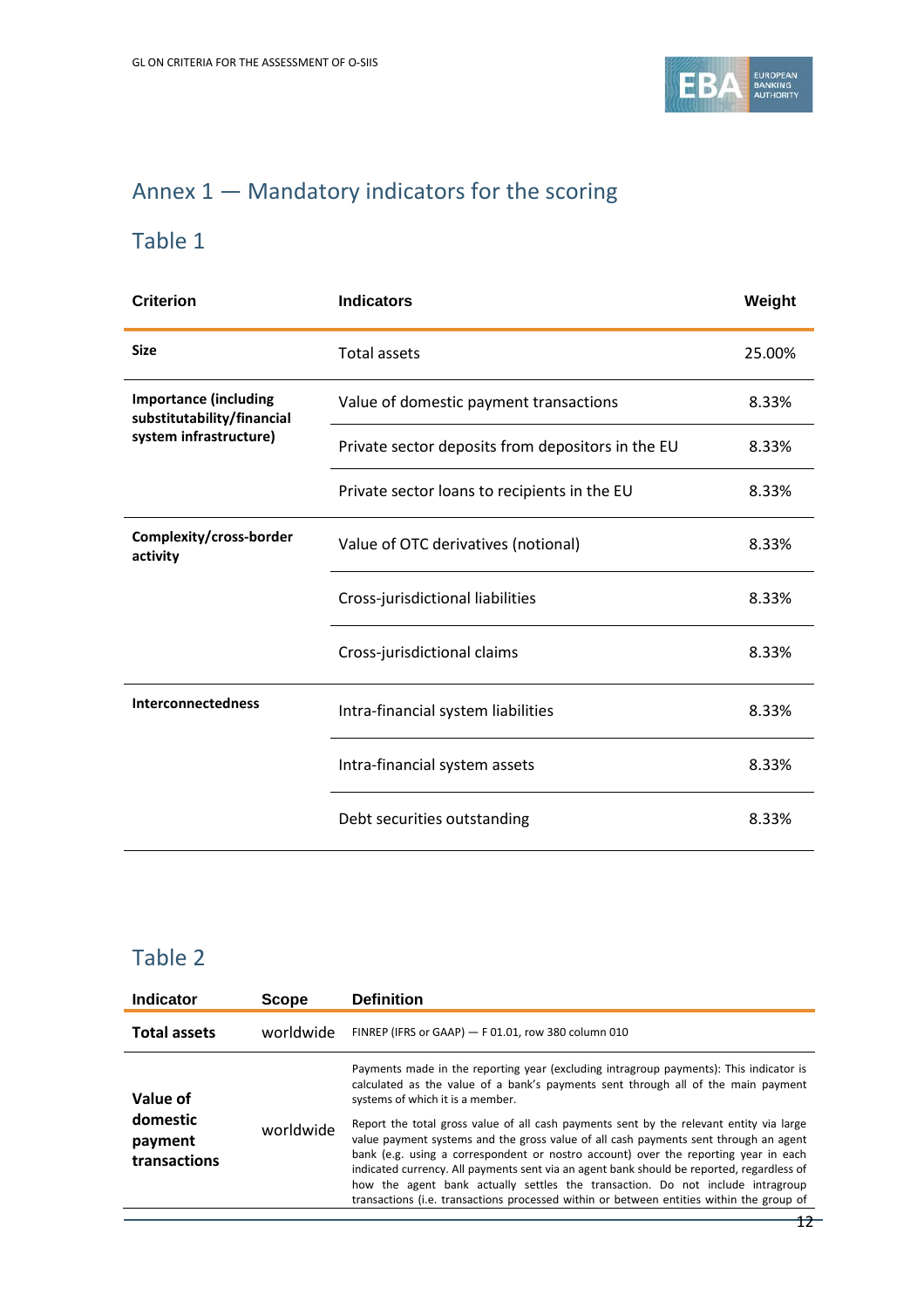

| <b>Indicator</b><br><b>Scope</b>                                  |           | <b>Definition</b>                                                                                                                                                                                                                                                                                                                                                                                                                                                                                                                                                                                     |  |
|-------------------------------------------------------------------|-----------|-------------------------------------------------------------------------------------------------------------------------------------------------------------------------------------------------------------------------------------------------------------------------------------------------------------------------------------------------------------------------------------------------------------------------------------------------------------------------------------------------------------------------------------------------------------------------------------------------------|--|
|                                                                   |           | the relevant entity). If precise totals are unavailable, known overestimates may be<br>reported.                                                                                                                                                                                                                                                                                                                                                                                                                                                                                                      |  |
|                                                                   |           | Payments should be reported regardless of the purpose, location or settlement method.<br>This includes, but is not limited to, cash payments associated with derivatives, securities<br>financing transactions and foreign exchange transactions. Do not include the value of any<br>non-cash items settled in connection with these transactions. Include cash payments<br>made on behalf of the reporting entity as well as those made on behalf of customers<br>(including financial institutions and other commercial customers). Do not include<br>payments made through retail payment systems. |  |
|                                                                   |           | Only include outgoing payments (i.e. exclude payments received). Include the amount of<br>payments made via CLS. Other than CLS payments, do not net any outgoing wholesale<br>payment values, even if the transaction was settled on a net basis (i.e. all wholesale<br>payments made via large-value payment systems or through an agent must be reported<br>on a gross basis). Retail payments sent via large-value payment systems or through an<br>agent may be reported on a net basis.                                                                                                         |  |
|                                                                   |           | official<br>Please<br>values<br>the<br>specified<br>report<br>in<br>Euro,<br>using<br>rate<br>in.<br>http://ec.europa.eu/budget/contracts_grants/info_contracts/inforeuro/inforeuro_en.cfm<br>(for<br>monthly<br>rates)<br>or<br>in.<br>http://www.ecb.europa.eu/stats/exchange/eurofxref/html/index.en.html<br>daily<br>(for<br>rates).                                                                                                                                                                                                                                                              |  |
| <b>Private sector</b><br>deposits from<br>depositors in<br>the EU | EU only   | FINREP (IFRS or GAAP) $\rightarrow$ F 20.06, rows 120+130, column 010, EU countries (z-axis)                                                                                                                                                                                                                                                                                                                                                                                                                                                                                                          |  |
| <b>Private sector</b><br>loans to<br>recipients in<br>the EU      | EU only   | FINREP (IFRS or GAAP) $\rightarrow$ F 20.04, rows 190+220, column 010, EU countries (z-axis)                                                                                                                                                                                                                                                                                                                                                                                                                                                                                                          |  |
| <b>Value of OTC</b><br>derivatives                                | worldwide | FINREP (IFRS) $\rightarrow$ F 10.00, rows 300+310+320, column 030 + F 11.00, rows 510+520+530,<br>column 030                                                                                                                                                                                                                                                                                                                                                                                                                                                                                          |  |
| (notional)                                                        |           | FINREP (GAAP) $\rightarrow$ F 10.00, rows 300+310+320, column 050 + F 11.00, rows 510+520+530,<br>column 030                                                                                                                                                                                                                                                                                                                                                                                                                                                                                          |  |
| Cross-                                                            | worldwide | FINREP (IFRS or GAAP) $\rightarrow$ F 20.06, rows 010+040+070, column 010, All countries except<br>home country (z-axis)                                                                                                                                                                                                                                                                                                                                                                                                                                                                              |  |
| jurisdictional<br>liabilities                                     |           | Note: The calculated value should exclude i) intra-office liabilities and ii) liabilities of<br>foreign branches and subsidiaries vis-à-vis counterparties in the same host country                                                                                                                                                                                                                                                                                                                                                                                                                   |  |
| Cross-                                                            | worldwide | FINREP (IFRS or GAAP) $\rightarrow$ F 20.04, rows 010+040+080+140, column 010, All countries<br>except home country (z-axis)                                                                                                                                                                                                                                                                                                                                                                                                                                                                          |  |
| jurisdictional<br>claims                                          |           | Note: The calculated value should exclude i) intra-office assets and ii) assets of foreign<br>branches and subsidiaries vis-à-vis counterparties in the same host country                                                                                                                                                                                                                                                                                                                                                                                                                             |  |
| Intra-financial<br>system<br><b>liabilities</b>                   | worldwide | FINREP (IFRS or GAAP) $\rightarrow$ F 20.06, rows 020+030+050+060+100+110, column 010, All<br>countries (z-axis)                                                                                                                                                                                                                                                                                                                                                                                                                                                                                      |  |
| Intra-financial<br>system assets                                  | worldwide | FINREP (IFRS or GAAP) $\rightarrow$<br>F 20.04, rows 020+030+050+060+110+120+170+180,<br>column 010, All countries (z-axis)                                                                                                                                                                                                                                                                                                                                                                                                                                                                           |  |
| <b>Debt securities</b>                                            | worldwide | FINREP (IFRS or GAAP) $\rightarrow$ F 01.02, rows 050+090+130, column 010                                                                                                                                                                                                                                                                                                                                                                                                                                                                                                                             |  |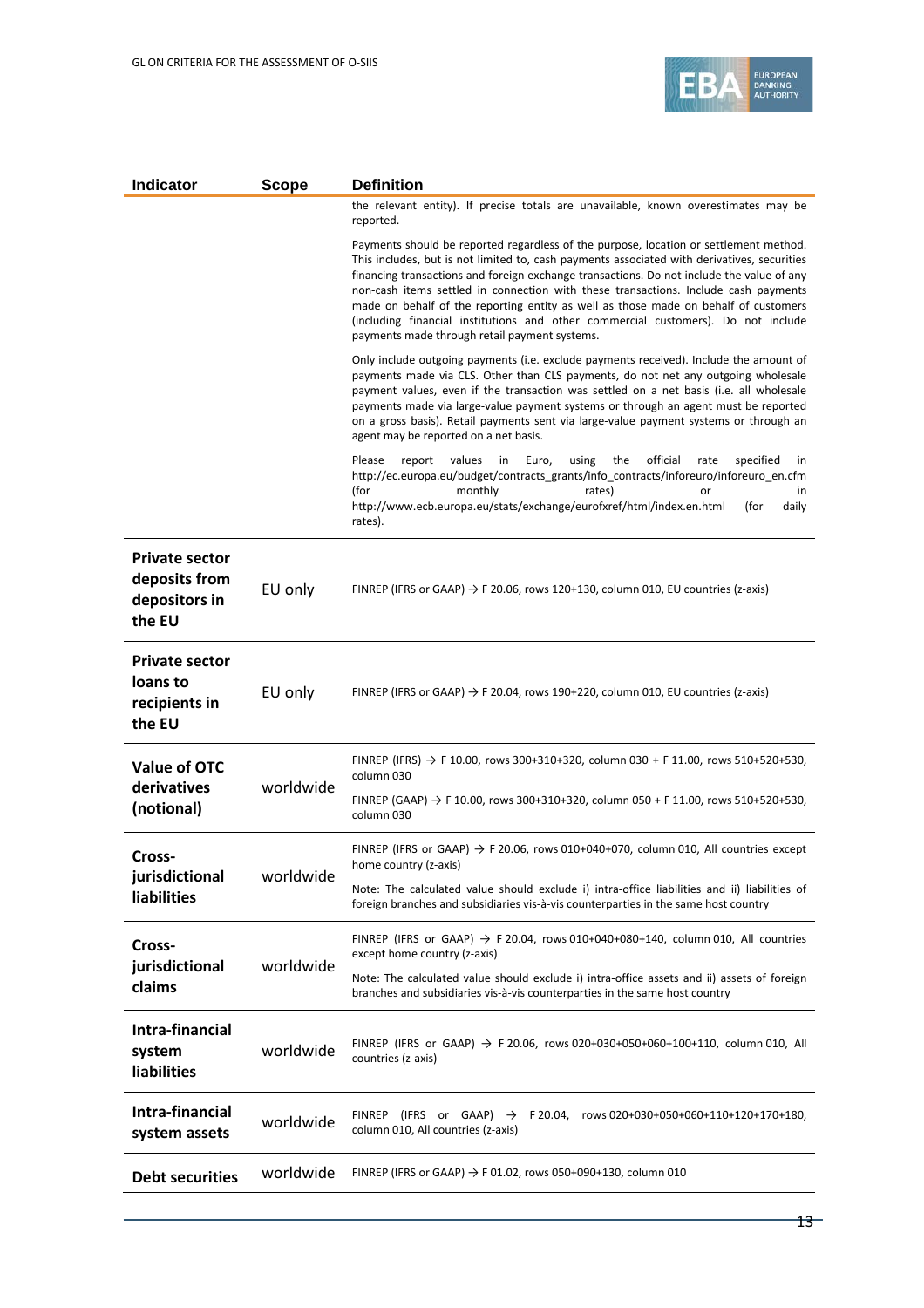

| <b>Indicator</b> | Scope | <b>Definition</b> |
|------------------|-------|-------------------|
| outstanding      |       |                   |

## <span id="page-13-0"></span>Annex 2 — Optional indicators

| <b>Optional indicator</b>                                                                   |
|---------------------------------------------------------------------------------------------|
| <b>Total EAD</b>                                                                            |
| <b>Total RWA</b>                                                                            |
| Off-balance sheet items                                                                     |
| Market capitalisation                                                                       |
| Total EAD/Member State's GDP                                                                |
| Total Assets/Member State's GDP                                                             |
| Private sector loans*                                                                       |
| Mortgage loans*                                                                             |
| Business loans *                                                                            |
| Retail loans*                                                                               |
| Retail deposits*                                                                            |
| Deposits guaranteed under deposit guarantee system*                                         |
| Corporate deposits*                                                                         |
| Any deposits*                                                                               |
| Number of retail customers*                                                                 |
| Share in clearing and settlement system*                                                    |
| Payment services provided to market participants or others*                                 |
| Assets under custody*                                                                       |
| Bond issuance underwriting*                                                                 |
| Equity issuance underwriting*                                                               |
| Holdings of domestic bonds                                                                  |
| Number of deposit accounts - business*                                                      |
| Number of deposit accounts - retail*                                                        |
| Geographical breakdown of bank's activity                                                   |
| Type of customers*                                                                          |
| Level 3 assets                                                                              |
| Derivatives (assets and/or liabilities side)                                                |
| Value of Trading & available for sale securities (taking into account highly liquid assets) |
| Number of subsidiaries                                                                      |
| Number of foreign subsidiaries                                                              |
| Number of jurisdictions active                                                              |
| Degree of resolvability according to the institution's resolvability assessment             |
| Foreign net revenue / total revenue                                                         |
| Non-interest income / total income*                                                         |
| Value of repos                                                                              |
| Value of reverse repos                                                                      |
| Potential contagion though entities in conglomerate                                         |
| Potential contagion through shareholders                                                    |
| Potential reputational contagion                                                            |
| Interbank claims and/or liabilities*                                                        |
| Securities lending transactions                                                             |
| Market transaction volumes or values*                                                       |
|                                                                                             |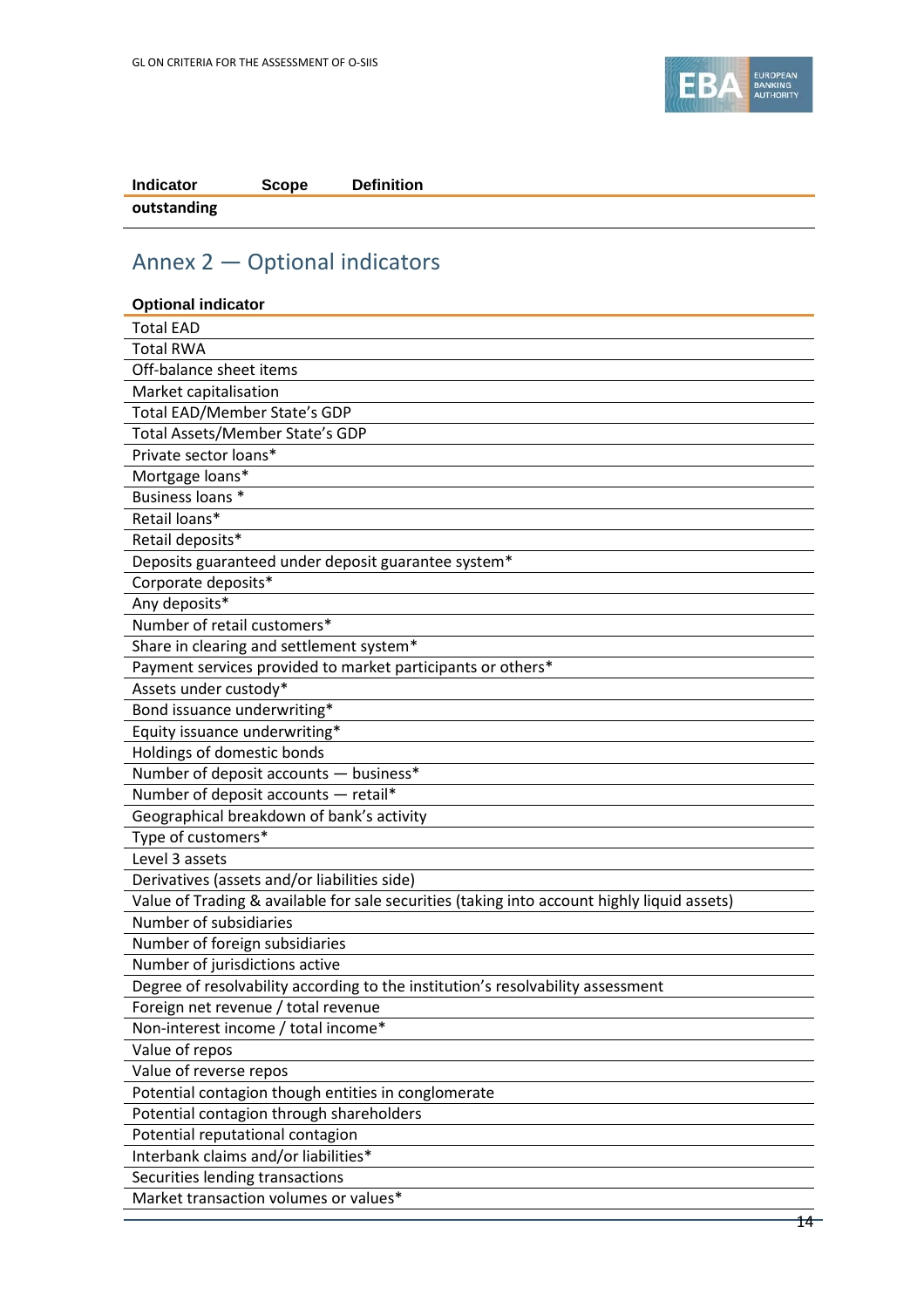

#### **Optional indicator**

| Importance for an IPS of which the entity is a member |
|-------------------------------------------------------|
| Significant issuance of covered bonds                 |
| Securitised debt                                      |
| Payment services provided*                            |
| Connectivity to and from foreign banking system       |
| Connectivity to and from foreign non-banks            |
| Assets held for trading                               |

**For indicators marked with \* relevant authorities may select the appropriate scope (the Member State, the Union, a certain region, worldwide).**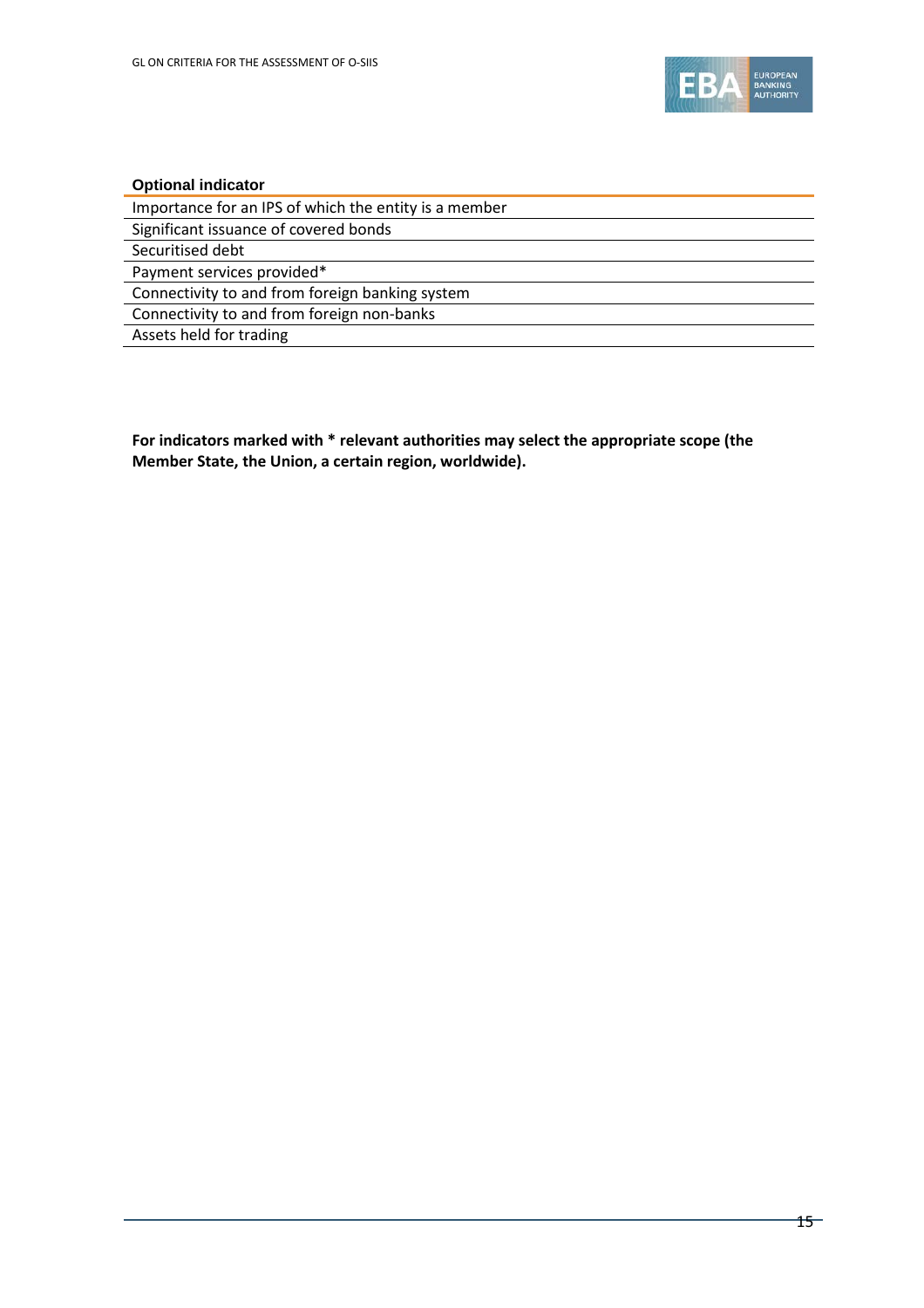

## 4. Accompanying documents

## <span id="page-15-0"></span>4.1 Cost-benefit analysis / impact assessment

## Problem definition

Following the mandate of Article 131(18), the RTS on specifying the methodology for the definition of Global Systemically Important Institutions (G-SIIs) develop the methodology for identifying the EU institutions that could pose a threat to global financial stability and consequently assign them to sub-categories based on their systemic significance. Going further, Article 131(3) mandates the Member States' designated authorities to identify other systemically important institutions (O-SIIs), assessing their systemic importance by taking into account one or more of the criteria listed in that Article. The reference to O-SIIs includes (i) domestic systemically important institutions (institutions that are systemic in a given Member State) or (ii) EU systemically important institutions (institutions that are systemic at EU level without necessarily being systemic at the level of the Member States in which they are active).

## Regulatory and specific objectives

As specified in the Level 1 text, the regulatory objective of identifying the O-SIIs is to allow the competent or designated (for the identification of O-SIIs) authorities to require O-SIIs in their jurisdiction to maintain an additional buffer of up to 2% of the total risk exposure amount consisting of Common Equity Tier 1 capital. The additional capital would act as an additional cushion for the stability of individual O-SIIs and the avoidance of consequent 'domino effects' in the national banking systems.

The specific objective intended to facilitate the regulatory objective is the identification of O-SIIs in each Member State's jurisdiction. The decision on setting an O-SII requirement for an institution designated as an O-SII does not fall within the scope of these guidelines. The operational objective that would fulfil the specific objective is setting up the qualitative and/or quantitative criteria and the methodology that would lead to the identification of O-SIIs.

The methodology to be used should leave some room for flexibility to reflect the specificities of individual Member States' banking systems. At the same time, the guidelines should provide boundaries for this flexibility by specifying a minimum framework of criteria, indicators and metrics that allow the comparison of regulatory and supervisory choices made by Member States.

In addition, the methodology should make the assessment of systemic importance transparent, comparable and comprehensible. One way of achieving this would be by assigning scores to banks. The use of national discretion should be documented transparently by means of additional indicators.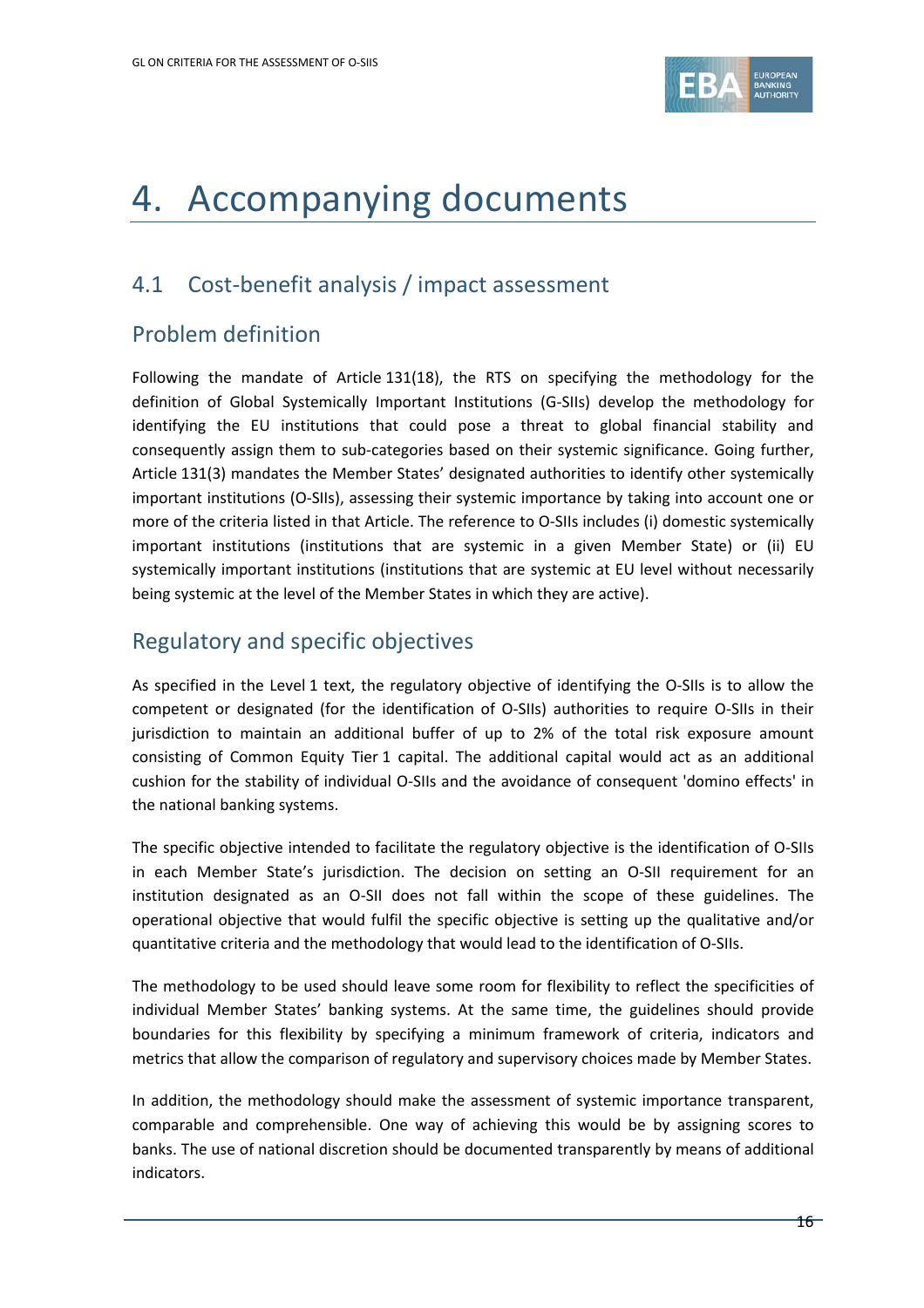

## Minimum identification criteria

#### **Criteria in Directive 2013/36/EU**

Directive 2013/36/EU states that the systemic importance of O-SIIs should be assessed on the basis of at least any of the following criteria:

- size;
- importance for the economy of the Union or of the relevant Member State;
- significance of cross-border activities;
- interconnectedness of the institution or group with the financial system.

In addition, the Level 1 text states that in developing its guidelines, the EBA shall 'take into account international frameworks for domestic systemically important institutions and Union and national specificities'.

#### **BCBS D-SIB principles/criteria**

The reference of the CRD to 'international frameworks for domestic systemically important institutions' clearly refers to the BCBS's domestic systemically important banks (D-SIB) principles. There are a number of principles within the BCBS framework that are relevant to the identification of O-SIIs, such as the principle stating that the assessment methodology should reflect the potential impact of the institution's failure on financial stability and the principle stating that authorities should publicly disclose information on the outline of the methodology applied to assess systemic importance. In addition, the principles include the following high-level BCBS D-SIB identification criteria:

- Size;
- Interconnectedness;
- Substitutability/financial institution infrastructure (including considerations related to the concentrated nature of the banking sector); and
- Complexity (including the additional complexities from cross-border activity).

#### **Proposed criteria for EBA guidelines**

To ensure that, as specified in the CRD, the internationally agreed framework for D-SIBs is taken into account in the EBA guidelines, it is proposed that the core set of criteria considered in the guidelines consist of:

• size;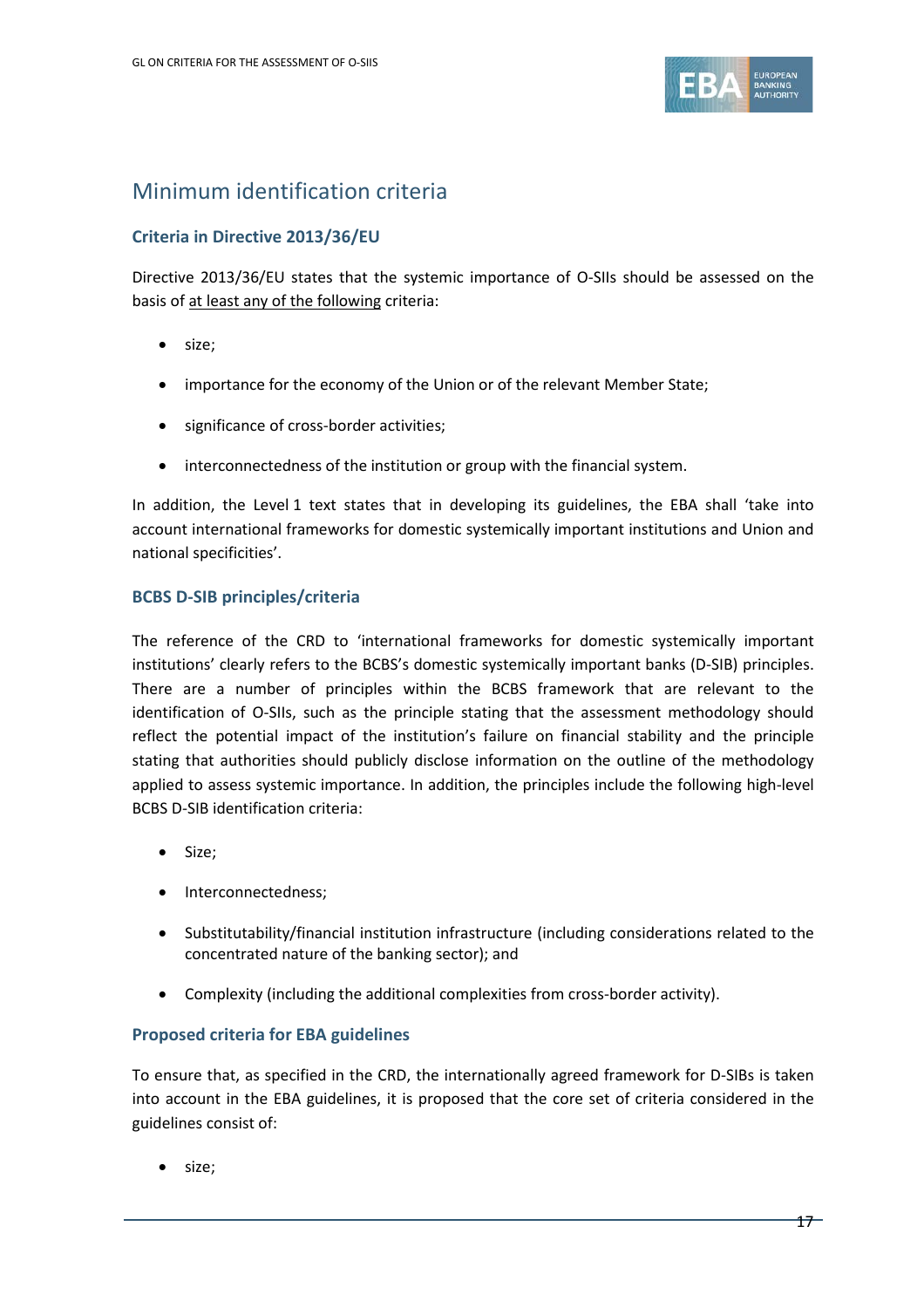

- importance for the economy of the relevant Member State, capturing substitutability/financial institution infrastructure (including considerations related to the concentrated nature of the banking sector);
- complexity, including the additional complexities from cross-border activity; and
- interconnectedness of the institution or group with the financial system.

These criteria combine the ones specified in the CRD with the criteria in the BCBS D-SIB principles.

Within this framework, the extent to which an institution's cross-border activities affect its systemic importance in the domestic context could be incorporated into the core set through other indicators, in particular the wider concept of complexity.

#### **Options considered**

On 30 October 2013, the EBA held a workshop on current and planned practices for identifying and dealing with domestic systemically important banks (D-SIBs). The objective of the workshop was to share country experiences to assist the EBA work on O-SII guidelines for the identification of these institutions. Examples of some indicators and metrics used in the existing or planned frameworks for addressing these criteria (both within the EU and outside of the EU) are set out in the following table. Looking at the BCBS D-SIB framework, there are no specific indicators proposed for any of the identification criteria. Instead, it is left to the national discretion of each country to choose specific indicators for their jurisdictions. However, the BCBS suggests the size of the domestic economy as a potential way of setting the identification criteria.

| Objective of the regime<br><b>Indicators</b> | <b>BCBS</b> framework for global<br>systemically important banks<br>(G-SIB)<br>To identify banks systemically<br>important in the global context. | International regimes for domestic systemically<br>important banks (D-SIB)<br>(examples from different regimes)<br>To identify banks that are systemically important to that<br>jurisdiction/Member State (MS).                                                                                                                                                                                                       |
|----------------------------------------------|---------------------------------------------------------------------------------------------------------------------------------------------------|-----------------------------------------------------------------------------------------------------------------------------------------------------------------------------------------------------------------------------------------------------------------------------------------------------------------------------------------------------------------------------------------------------------------------|
| <b>Size</b>                                  | Total exposures (as per<br>۰<br>leverage ratio)                                                                                                   | Absolute measures:<br>$\overline{a}$<br>Balance sheet size<br>Total assets (absolute or risk-weighted) in the MS<br>Relative measures:<br>٠<br>Total assets/GDP (e.g. 6.5%)<br>RWAs/GDP<br>Market share (assets $>$ 5%)<br>Market cap/total market cap in the MS<br>Total exposure/GDP<br>Local deposits ( $\geq$ 5%) of total bank deposits in that<br>MS<br>Local loans ( $\geq$ 5%) of total bank loans in that MS |

#### Table 1: Examples of metrics used to inform indicators of systemic importance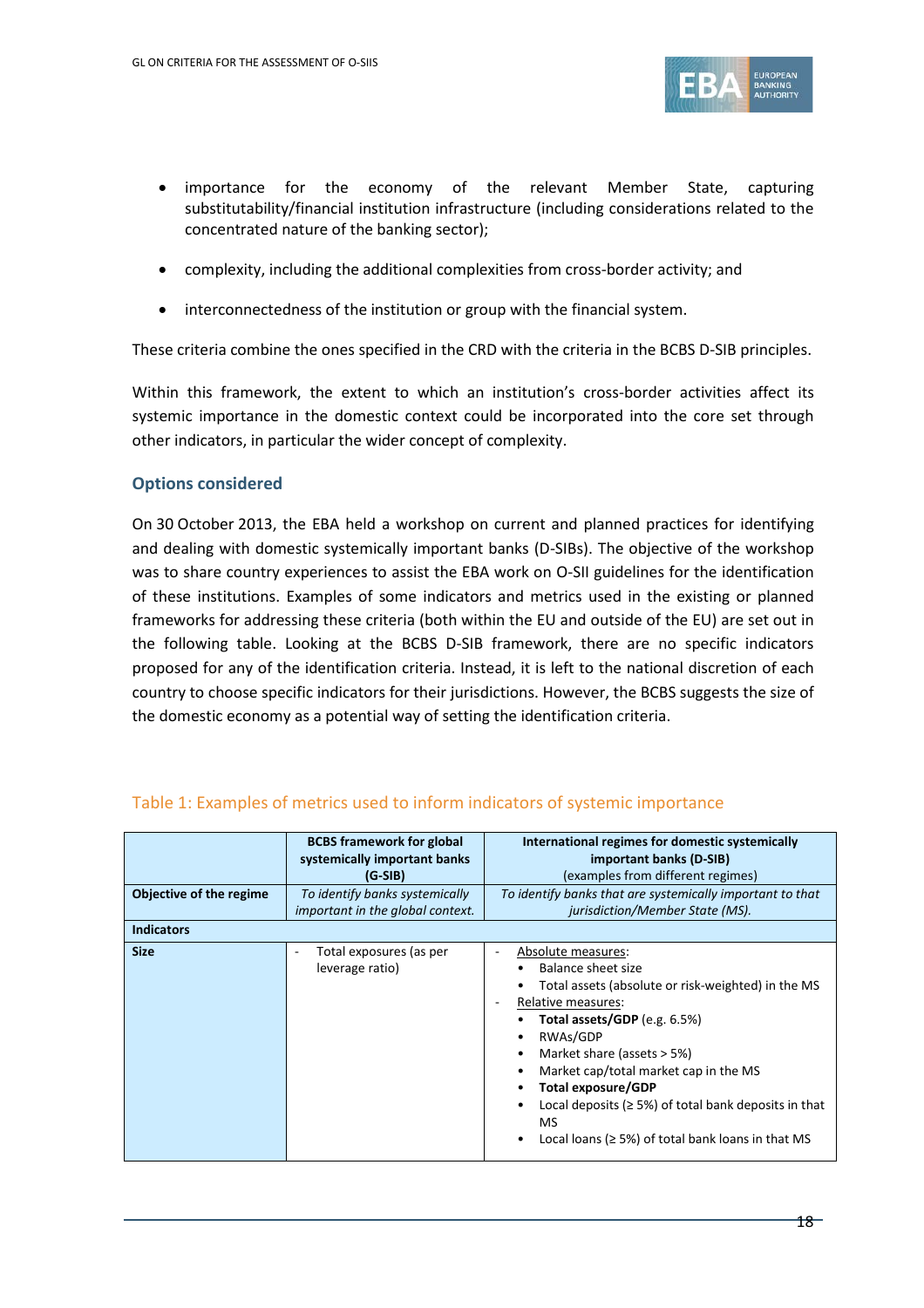

| Interconnectedness with<br>the financial system                                                                                                                                                                              | Intra-financial system<br>$\overline{\phantom{a}}$<br>assets<br>Intra-financial system<br>$\overline{\phantom{a}}$<br>liabilities<br>Securities outstanding                                                                                                    | Liabilities: to banks, insurers & other FIs (aggregate or<br>banks only; amounts or market share)<br>Assets: to credit institutions<br>$\overline{\phantom{a}}$<br>Total assets and liabilities to the MS' financial sector<br>Securitised debt<br>Debt to other credit institutions/balance sheet                                                                                                                                                                                                                                                                                                                                                                                                                                                                                                                                                                                                     |
|------------------------------------------------------------------------------------------------------------------------------------------------------------------------------------------------------------------------------|----------------------------------------------------------------------------------------------------------------------------------------------------------------------------------------------------------------------------------------------------------------|--------------------------------------------------------------------------------------------------------------------------------------------------------------------------------------------------------------------------------------------------------------------------------------------------------------------------------------------------------------------------------------------------------------------------------------------------------------------------------------------------------------------------------------------------------------------------------------------------------------------------------------------------------------------------------------------------------------------------------------------------------------------------------------------------------------------------------------------------------------------------------------------------------|
| Importance for the<br>economy of the Member<br>State, capturing<br>substitutability/<br>financial institution<br>infrastructure (including<br>considerations related to<br>the concentrated nature<br>of the banking sector) | Total payment activity<br>$\overline{\phantom{a}}$<br>(without intragroup<br>payments)<br>Assets under custody<br>$\overline{\phantom{a}}$<br>Total underwriting activity<br>$\overline{\phantom{a}}$                                                          | Substitutability:<br>$\overline{\phantom{a}}$<br># of indirect payment system participants<br>$\bullet$<br># of payment transactions<br>Value of payment transactions<br>$\bullet$<br>Share of clearing and/or payment systems<br>$\bullet$<br>Importance for the economy:<br>Credit to residents/total credit in MS<br>Resident deposits/total deposits in MS<br>$\bullet$<br>Resident contingent liabilities/total contingent<br>liabilities in MS<br>Type of services/transactions provided<br>Type of bank's customers<br>Geographical breakdown of bank's business<br>$\bullet$<br>Systemic subsidiaries significant to the financial<br>system<br>Total loans and advances to MS (also subdivided<br>into corporate and retail)<br>Debt & equity markets<br>Holdings of domestic bonds<br>$\bullet$<br>Share in bond issuance underwriting<br>$\bullet$<br>Share in equity issuance underwriting |
| <b>Complexity including the</b><br>additional complexities<br>from cross-border<br>activity                                                                                                                                  | ÷,<br>Complexity<br><b>OTC derivatives</b><br>(notional)<br>Value of trading & AFS<br>$\bullet$<br>securities less stock of<br>HQLA<br>Level 3 assets<br>Cross-border activity<br>Cross-jurisdictional<br>claims<br>Cross-jurisdictional<br><b>liabilities</b> | Derivatives in trading book (assets and liabilities)<br>$\overline{\phantom{a}}$<br>OTC derivatives (notional)<br>Size of trading book/balance sheet<br>Share of receivables to foreign banks & non-banks<br>Share of liabilities to foreign non-banks<br>$\overline{\phantom{a}}$<br># of foreign subsidiaries                                                                                                                                                                                                                                                                                                                                                                                                                                                                                                                                                                                        |
| Any other measures                                                                                                                                                                                                           | Wholesale funding<br>dependence ratio<br>Foreign net revenue<br>Total gross/net revenue<br>SFTs (gross lent and<br>borrowed at fair value)<br>Gross +/- fair value of OTC<br>derivatives<br># of jurisdictions                                                 | DGS (ex-post)<br>Time-dependent factors (bank's behavioural reaction)<br>Reputational contagion (behaviour of third parties)                                                                                                                                                                                                                                                                                                                                                                                                                                                                                                                                                                                                                                                                                                                                                                           |

#### **Quantitative indicators with supervisory overlay**

Three options/practices for identification were considered when developing these guidelines:

- 1. option 1: a mechanical quantitative framework;
- 2. option 2: a purely qualitative framework; or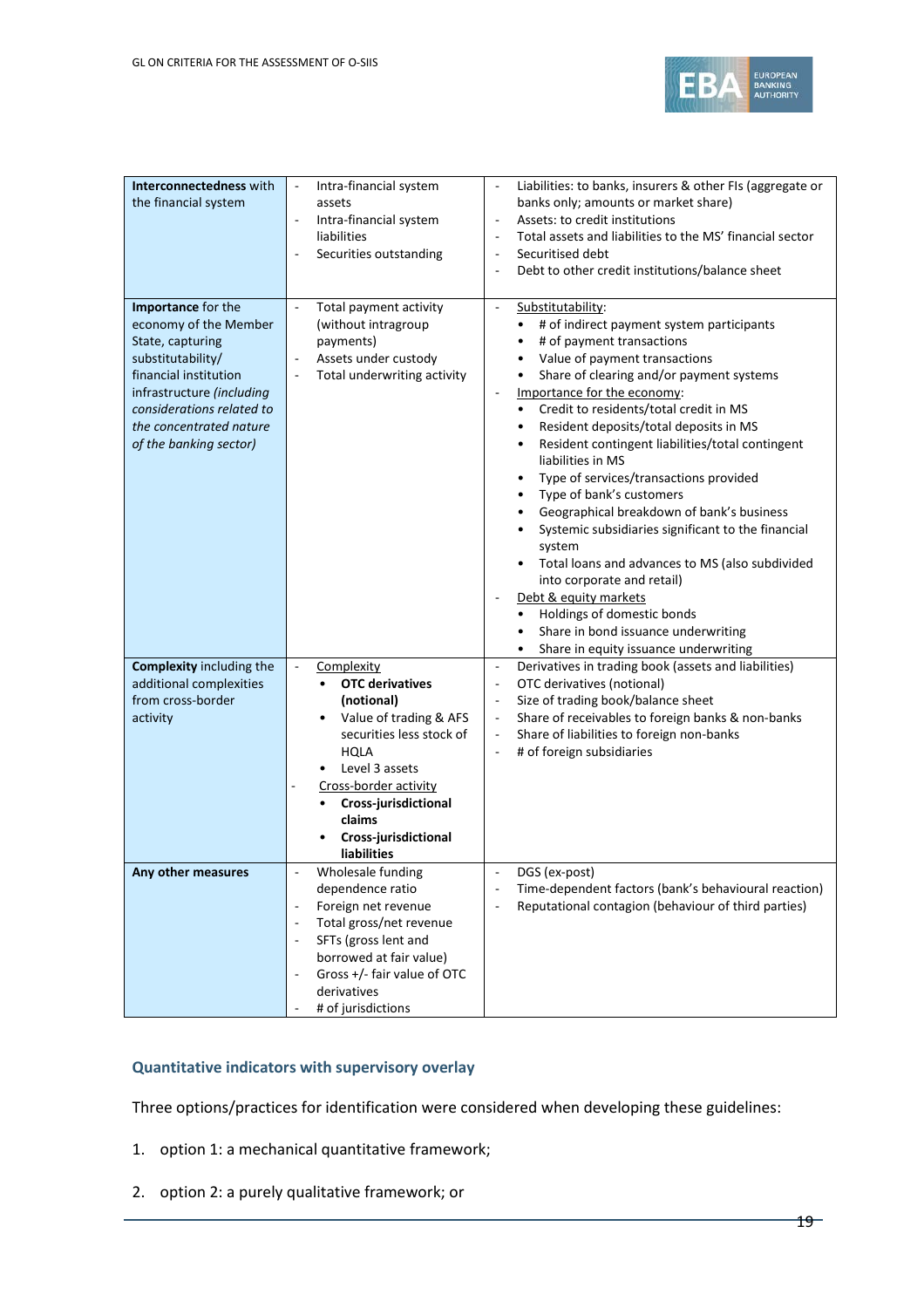

3. option 3: a quantitative framework based on a set of mandatory indicators with a role for supervisory overlay.

A mechanical quantitative framework would conflict with the CRD, which provides for a considerable degree of discretion to adjust the methodology to the specificities of each Member States' banking sector. A purely qualitative assessment would lack the transparency and fail to achieve the harmonisation, which are the goals of the CRD and the guideline mandate. There was thus a broad consensus among competent authorities represented at the EBA to pursue the option of a quantitative framework with a role for supervisory overlay. The costs of the two options using quantitative data are similar and depend on the selection of the data. The administrative costs of option 2 might be lower for institutions, depending on the information that authorities would need for the qualitative assessment. However, the potentially higher costs are outweighed by the benefits associated with a higher degree of harmonisation across all Member States.

To achieve the optimal balance between national discretion on the one hand and a meaningful, minimum level of harmonisation on the other hand, it is advisable that the guidelines establish a two-step procedure to establish a balance between mandatory elements and a flexible supervisory overlay. The first step assumes a quantitative framework with a fixed set of mandatory indicators to obtain an initial ranking with a total score for each bank that would indicate its systemic importance in relation to the banking sector in the Member State concerned. Banks with a total score above a certain threshold are automatically designated as O-SIIs. In the second step, national authorities should use a set of optional quantitative and/or qualitative indicators to justify the systemic importance of every bank that has a score lower than this threshold but exceeding a certain lower cut-off score. Banks scoring below this lower cut-off score in the initial ranking are excluded from the supervisory overlay as they are deemed as non-OSIIs.

#### **Cut-off scores in the scoring process**

In February and early March 2014, national experts (15 Member States, Iceland and Liechtenstein) carried out a simulation to test a set of mandatory indicators and to calibrate the thresholds mentioned above.

The simulation tested various cut-off scores from 150 basis points to 500 basis points in 50 basis points increments. Based on a cluster analysis and on a manual evaluation of the results, cut-off scores between 300 and 350 basis points produced appropriate results in terms of the overall ratio of O-SIIs to non-O-SIIs within Member States and the distribution of O-SIIs across Member States. Moreover, these cut-off scores meet the experts' expectations based on their supervisory judgment as to which institutions in their jurisdiction should be clearly designated as O-SIIs.

Based on this result of the simulation exercise, the following options for setting the upper cut-off score were considered:

Option 1: a fixed upper cut-off score at 300 basis points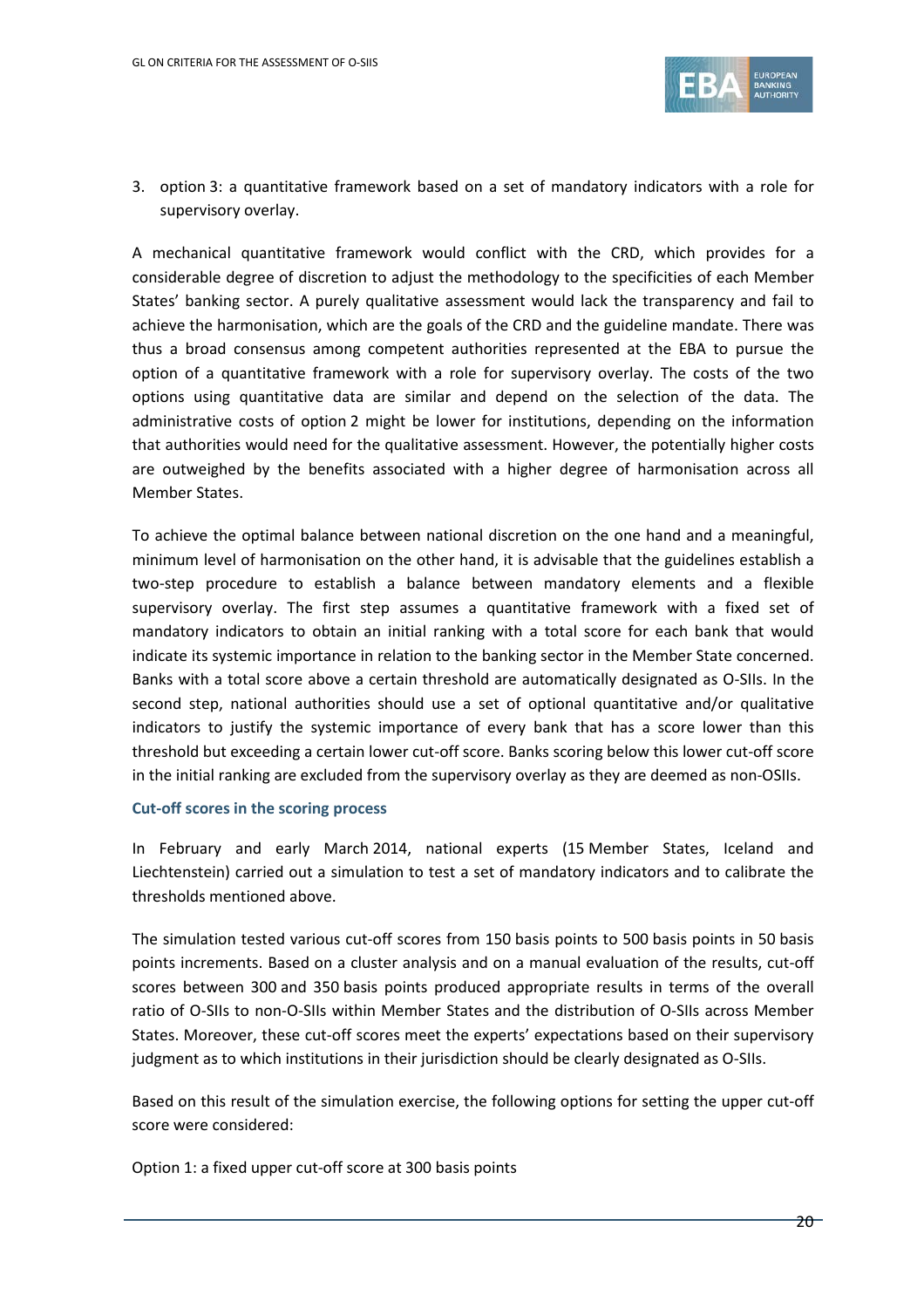

Option 2: a range, within which Member States could determine the cut-off score appropriate to their jurisdiction, between 275 and 425 basis points

Option 1 would result in the highest level of harmonisation and clearly identify a group of 'national champions' in all Member States. Option 2 could avoid imbalances between different banking sectors with different structures where those structural differences would result in disproportionately high scores for medium-sized institutions that in reality are still as important for the domestic financial system as the score indicates.

In view of the CRD's objective to provide room for adjustments in line with national characteristics, the guidelines provide an upper cut-off score of 350 basis points, which can optionally be increased to 425 basis points or decreased to 275 basis points. The decision to increase or decrease the upper threshold has to be justified, and the reasons should be publicly disclosed.

The administrative costs of both options are identical. The costs of the chosen option in terms of additional capital requirements cannot be predicted with certainty as it is highly dependent on the authorities' decision regarding which cut-off scores and which additional capital buffer it applies to each O-SII. Given that (i) the assessment methodology does not pre-empt the decision regarding whether to apply an O-SII buffer, (ii) there is the second step of a supervisory overlay following the scoring process and (iii) during the discussions, Member States seemed to be more concerned about the cut-off scores being too low than too high, there is reason to expect that the number of O-SIIs designated under the chosen option, which involves assigning an O-SII buffer, will be identical to or lower than the number that would be designated under Option 1. There would therefore not be any significant increase in capital from the chosen option.

With regard to the appropriate consolidation level, the guidelines determine that the scoring process has to take place at the highest (sub-)consolidation level, as the methodology would be distorted if the appropriate level could for applying the mandatory indicators could be chosen freely. In contrast, relevant authorities are flexible to select the appropriate level for all further steps, so that negative externalities and social costs can be reflected where they are expected to occur.

#### **Entry criterion**

The simulation exercise showed that, in many Member States, a large number of small institutions exist that, individually, are unlikely to pose a systemic threat to the domestic economy. To reduce the burden arising from additional reporting requirements for these institutions and the administrative costs for authorities resulting from the assessment of all these institutions, the option to exclude some institutions from the identification process should be explored.

Option 1: all institutions have to be assessed in the exercise.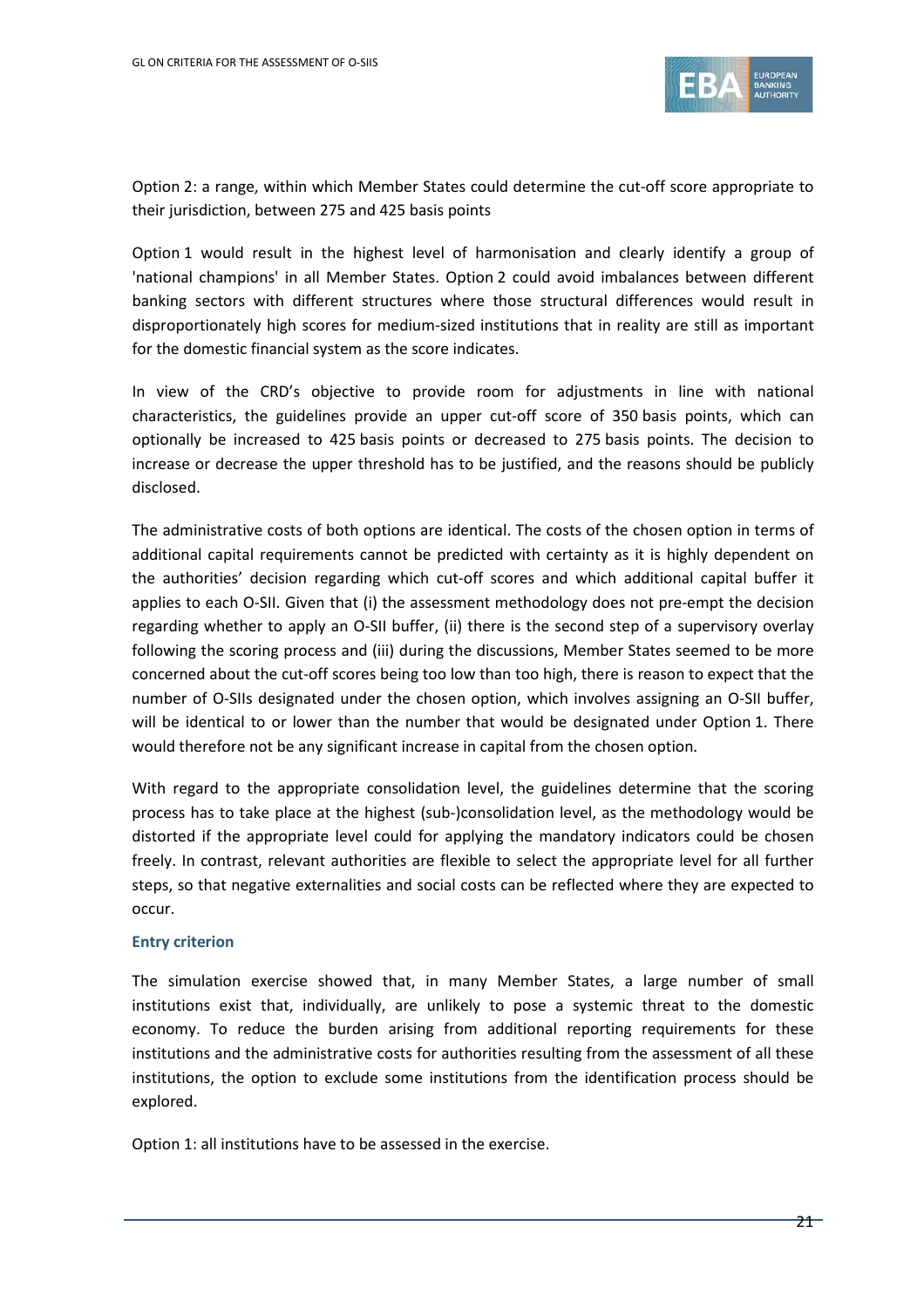

Option 2: optional entry criterion: relevant authorities may opt to exclude an institution from the identification process if the relative size of this institution measured by its total assets does not exceed 0.01% of the Member State's total banking sector.

Option 3: optional entry criterion: relevant authorities may opt to exclude an institution from the identification process if the relative size of this institution measured by its total assets does not exceed 0.02% of the Member State's total banking sector.

Option 1 would be more favourable if it was necessary to ensure a reliable assessment based on a complete picture of the Member State's banking sector. However, it is possible to avoid distortions of the sample by alternative means, such as estimating the data and including these institutions virtually in the identification process. Therefore, option 2 is preferable to option 1 as it would result in exempting about 1230 of the 3183 institutions (exemption rate: 38.64%), resulting in 1953 banks taking part in the simulation exercise, thereby reducing the administrative costs. Option 3 increases the number of exempted institutions to 2145 (exemption rate: 67.39%) leaving the national authorities with a sample of 1038 banks. Compared to option 2, this threshold results in further reducing the administrative burden and costs of the national supervisory authorities when assessing the banks, while it maintains the sample of institutions to be evaluated sufficiently representative at EU level. Nevertheless, it is upon the discretion of the national authorities to choose which of thresholds in Options 1 and 2 to use for the evaluation, as they have to ensure that the assessment process is not distorted by the exclusion.

## Cost-benefit analysis of the preferred option

The cost-benefit analysis that follows focuses on the costs and benefits that arise from the implementation of the preferred option for the guidelines, without considering the costs and benefits already assessed in the Level I text.

#### **Costs**

The additional costs from implementing the guidelines are administrative and comprise the cost of undertaking the scoring process, applying supervisory judgment, producing the list of O-SIIs and preparing the necessary disclosures. Although, due to the lack of data, these costs cannot be expressed in monetary terms, the anticipated time for initially setting up this process is estimated at one to two man hours per O-SII assessed, i.e. one employee dealing with it for one or two hours. However, this will decrease to 0.5 to 1 man hours for every update of the list thereafter, given the experience acquired from the first time that the methodology is applied. The number of EU institutions expected to be assessed under Option 1 of entry criterion is around 9 200 institutions, which would result in an overall anticipated time of 4600 to 9200 man hours in all Member States for the initial setting up and 2300 to 4600 man hours for the updating of the list. For option 2, these figures become 2822 to 5645 man hours for the initial setting up of the list of banks to be assessed and 1411 to 2822 man hours for updating the list. For option 3, these figures become 1500 to 3000 man hours for the initial setting up of the list of banks to be assessed and 750 to 1500 man hours for updating the list.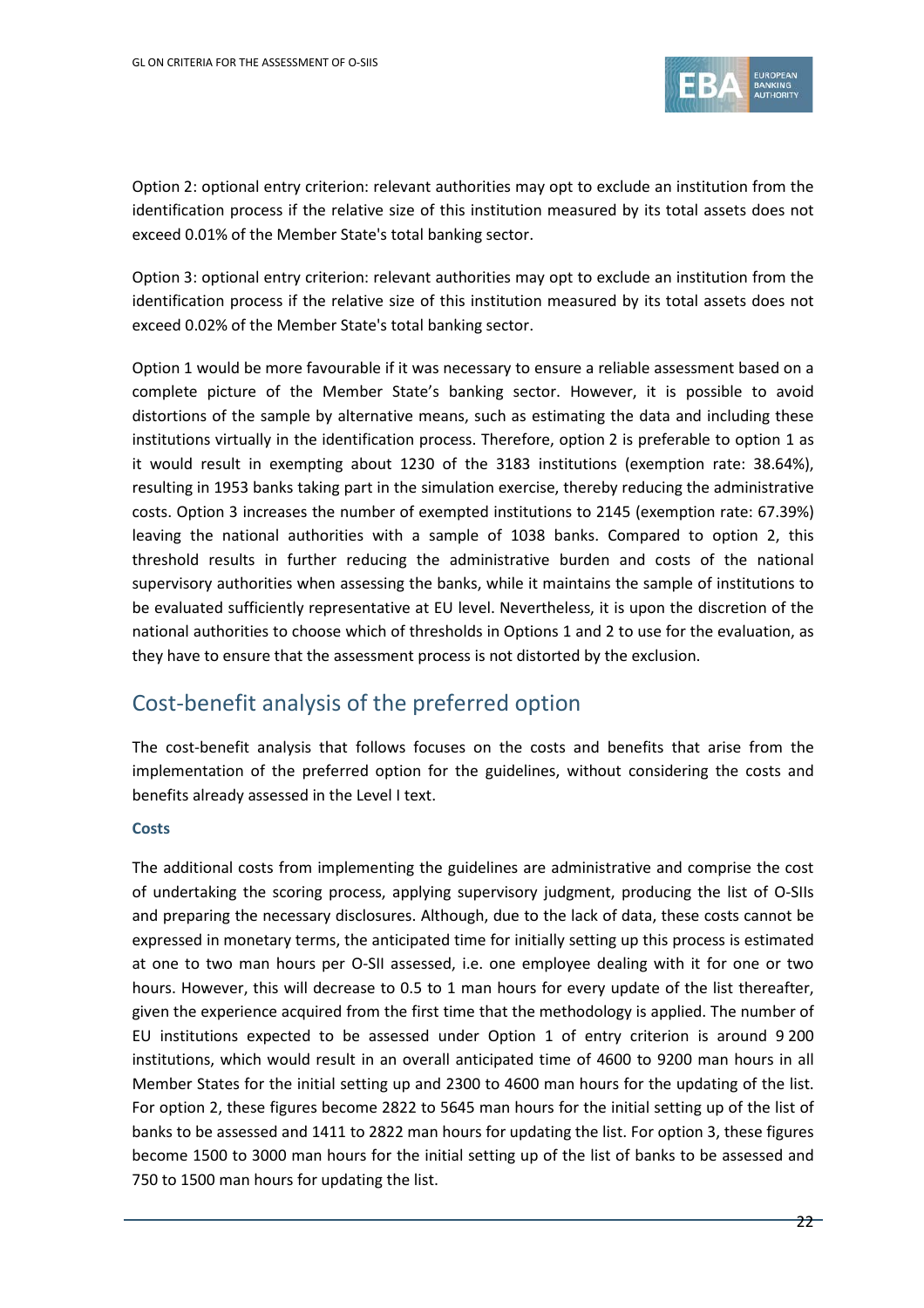

| Options to identify the<br>number of banks to be<br>assessed | <b>Costs (in man hours)</b>    |                      |
|--------------------------------------------------------------|--------------------------------|----------------------|
|                                                              | Initial setting up of the list | Updating of the list |
| Option 1: 9200 banks                                         | $4600 - 9200$                  | $2300 - 4600$        |
| Option 2: 5645 banks                                         | $2822 - 5645$                  | $1411 - 2822$        |
| Option 3: 3000 banks                                         | $1500 - 3000$                  | $750 - 1500$         |

#### **Benefits**

The benefits result from a higher degree of harmonisation in the assessment of O-SIIs and a convergent and transparent process for designating the O-SIIs. Although the decision regarding the O-SII buffer requirement does not fall within the scope of these Guidelines, there will be an indirect effect, ensuring that there is a higher level of loss absorbing capacity to compensate the increased risk to financial stability resulting from systemically important institutions. Institutions, in particular cross-border groups, profit from a higher degree of transparency and the legal certainty of a harmonised methodology. Regulatory arbitrage based on unintended differences between Member States will be prevented.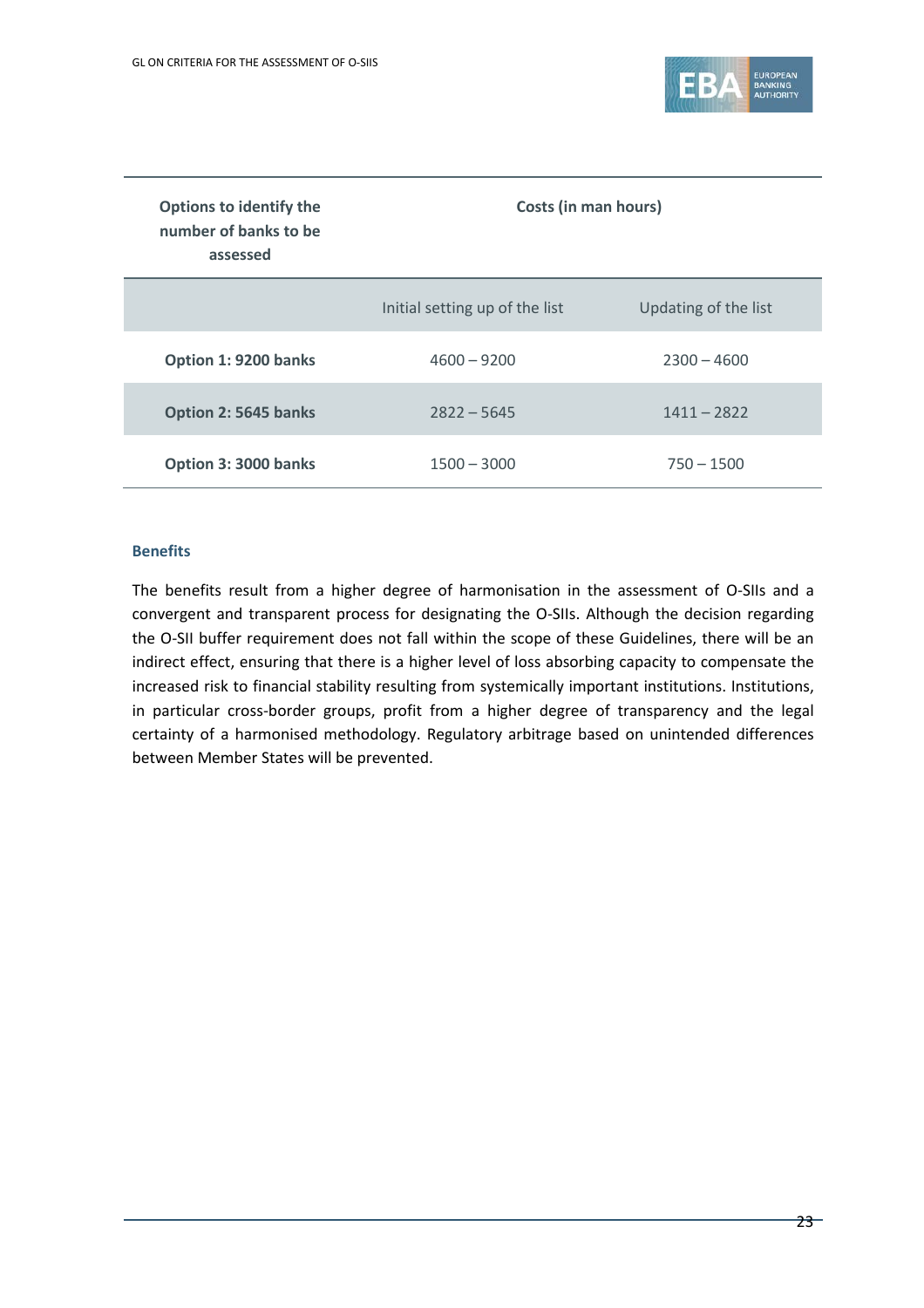

### <span id="page-23-0"></span>4.2 Views of the Banking Stakeholder Group (BSG)

In its comments on the draft guidelines, the BSG welcomed the efforts to ensure coherence between identification methodologies for systemically important banks from a global perspective on the one hand and at a domestic level on the other. The BSG pointed out that the similarities between the identification methodologies of G- and O-SIIs (adaptation of the concepts used in the G-SII identification in the O-SII methodology) strengthen the credibility of the whole framework.

However, the BSG raised concerns that the O-SII framework may imply that a bank faces a higher capital requirement for being systemic at a domestic level than at the global level. To resolve this problem, the BSG suggested that a national authority could set the domestic requirements at the level of individual balance sheets instead of consolidated accounts when the business model of the institution and its resolvability assessment warranted this approach. In addition, the BSG suggested that authorities should define the relationship between the domestic systemic score and the percentage of required capital surcharge.

It should be noted that the setting of the buffer requirement does not fall within the scope of these guidelines. In addition, the possibility that the requested O-SII buffer exceeds the G-SII buffer applicable in an individual case seems to be inherent to the Directive and appears to reflect a choice that the co-legislators intentionally made. Nevertheless, the EBA shares the view that a relationship between the systemic score and the required capital surcharge would be desirable in terms of both the transparency of the decision and harmonisation, and the EBA expects that Member State authorities will reflect this in their decision. Furthermore, optional indicators, including those of a qualitative nature, play an important role in determining domestic systemic relevance. The business model and the resolvability assessment are important examples, which are reflected in the optional indicators in Annex 2 of the guidelines, and as such are welcomed by the BSG. With regard to the appropriate level of consolidation, the EBA considers the (sub-) consolidation of subsidiaries in other Member States as appropriate for two reasons. Firstly, systemic importance should not only be measured on the basis of the importance for the economy of the relevant Member State, but for the Union. Secondly, experience shows that the importance of an entity cannot be assessed without evaluating the entire group. It is not possible to make a general differentiation between the systemic impact of a group structure based on subsidiaries and branches, for example.

With regard to the mandatory indicators, the BSG found the methodology to be sufficiently comprehensive. However, the BSG expressed concerns about the inclusion of cross-border activities, as this indicator is already included in the G-SII methodology and its inclusion in the domestic framework could imply a certain degree of redundancy. In the view of the EBA, the overlap between G-SII and O-SII identification in this regard is justified, as the level-one text specifically refers to cross-border activities. The indicators reflect the role of banks as funding intermediaries, which determines their importance for the real economy in a Member State or the Union. Indicators such as cross-border claims and liabilities capture the capital supply from and to foreign economies, which may be of particular importance in less extended currency areas.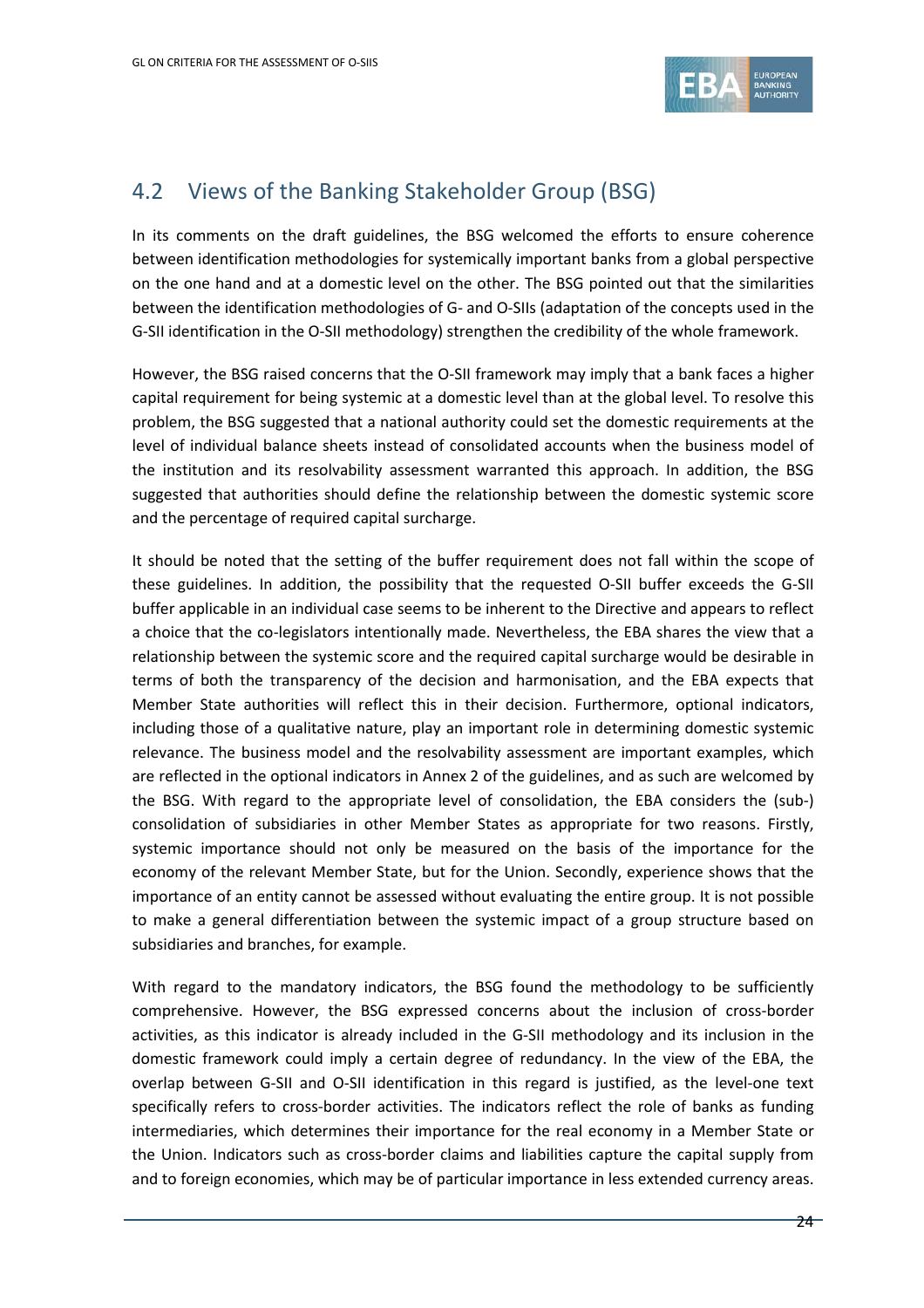

Suggestions from the BSG with regard to specific indicators were shared by individual respondents to the consultation and are discussed in the feedback table below.

In addition to a number of respondents to the consultation, the BSG recommended raising the materiality threshold of 0.01% to 0.1%. A moderate increase of this threshold to 0.02% seems acceptable to the EBA without increasing the risk of distorting the methodology.

Finally, the BSG commented that the list of optional indicators was extensive and offered national supervisors a high level of discretion. Therefore, to ensure there is a level playing field, it suggested that the EBA should target a limited number of optional indicators or at least set a maximum weight that the set of optional indicators can represent in the final systemic risk score. The EBA recognises that optional indicators play a prominent role in the second step of the current methodology. This seems necessary to ensure that national specificities and individual functions that may result in systemic importance can be captured appropriately. However, there may be room for further harmonisation in a review of the methodology based on practical experience gained in its application.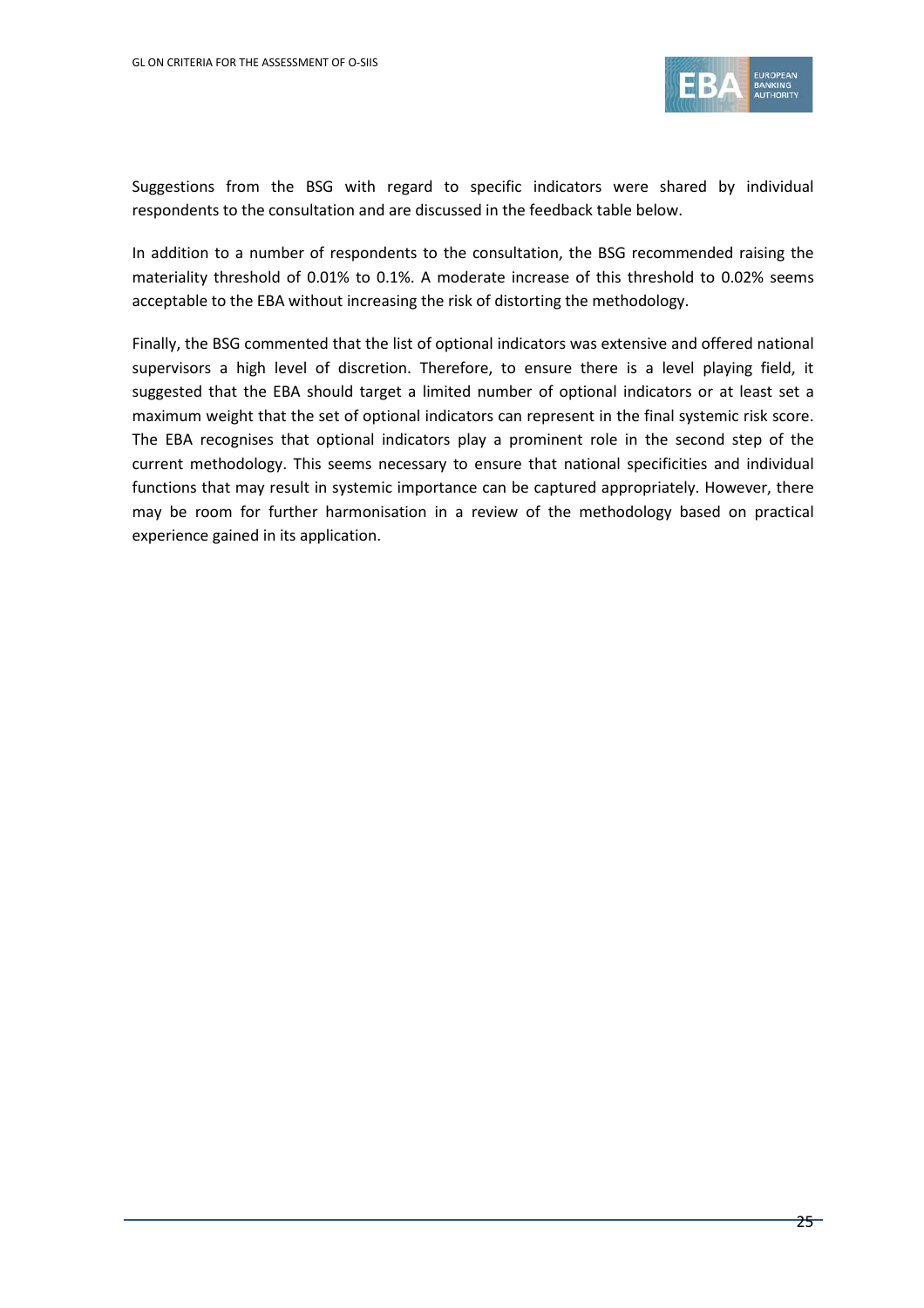

## <span id="page-25-0"></span>4.3 Feedback on the public consultation

The EBA publicly consulted on the draft proposal contained in this paper.

The consultation period began on 18 July and ended on 18 October 2014. Eleven responses were received, of which eight were published on the EBA website.

This paper presents a summary of the key points and other comments arising from the consultation, the analysis and discussion triggered by these comments and the actions taken to address them if deemed necessary.

In many cases several industry bodies made similar comments or the same body repeated its comments in the response to different questions. In these cases, the comments, and EBA analysis are included in the section of this paper where the EBA considers them most appropriate.

Changes to the draft guidelines have been incorporated as a result of the responses received during the public consultation.

#### **Summary of key issues and the EBA's response**

#### *Relation to the G-SII framework and setting of the O-SII buffers*

Many respondents expressed their support for the efforts made to ensure there is consistency with the BCBS methodology for identifying D-SIBs, as well as with the methodology for identifying G-SIIs, as this contributes to the creation of a level playing field for banks across the Union and worldwide. However, a large number of respondents commented on the setting of O-SII buffers, especially in relation to G-SII buffers. In particular, they argued that for G-SIIs that are also considered as systemic in the home jurisdiction, the additional national buffer should never be higher than the global buffer, as the risk that the failure of an institution could pose to a national economy cannot be greater than the damage that the failure of an institution could pose to the global system.

#### *EBA response*

The mandate in Article 131(3) of Directive 2013/36/EU is limited to the assessment of O-SIIs applying the conditions specified in that paragraph. The setting of the buffer requirement pursuant to Article 131(5) to (8) does not fall within the scope of these guidelines. The Directive gives discretion to national authorities to set the buffer requirement. However, authorities are expected to base their decision on the systemic importance of the institution, which is assessed in accordance with the methodology defined in the guidelines.

#### *Consolidation level*

Respondents raised concerns that identification will only take place at the highest (sub-) consolidated level; and some respondents suggested that organisational structure (e.g.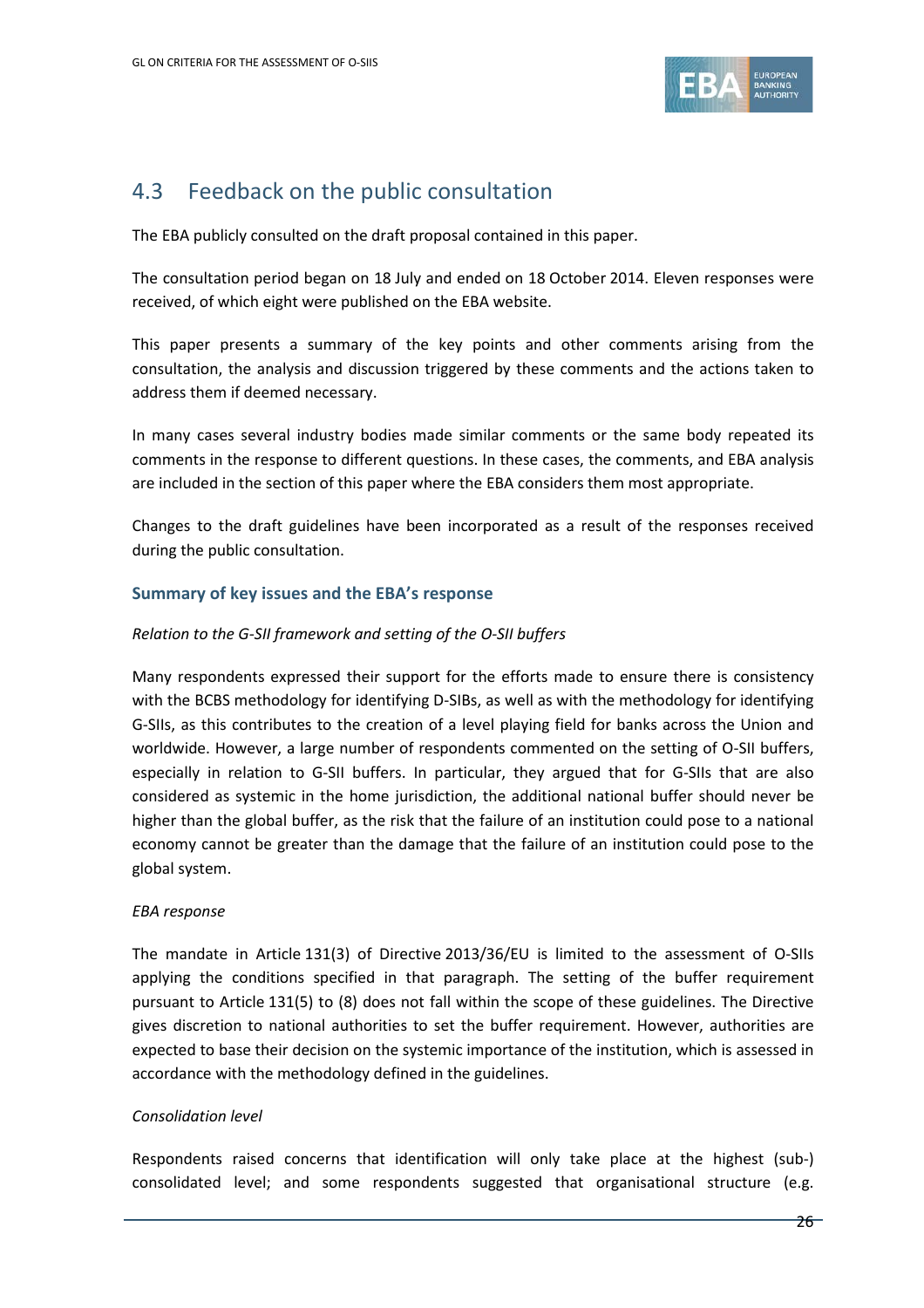

organisation by standalone subsidiaries, local funding) should be taken into account, as it would reduce contagion in the group. In addition, the (social) costs of a failure would only affect the host country of an institution.

#### *EBA response*

The guidelines require relevant authorities to calculate a score for each relevant entity at least at the highest (sub-) consolidation level of the part of the group that falls under its jurisdiction (i.e. including subsidiaries in other Member States and third countries). The scoring at the highest level of consolidation in one Member State is required to make the harmonised scoring process and the automatic designation of O-SIIs in the first step of the methodology workable and comparable, as this is crucial for achieving the harmonisation objective. In addition, authorities may conduct the assessment for other consolidation levels or sub-groups, if they want to inform their decision on how, and at what level, to set the O-SII buffer requirement (which may differ from the automatic designation as O-SII). This limited flexibility ensures there is correct calibration and allocation of the O-SII buffer requirement. The EBA considers the (sub-) consolidation of subsidiaries in other Member State as appropriate for two reasons. Firstly, systemic importance should not only be measured based on economic importance to the relevant Member State; it should be measured for the Union as a whole. Secondly, experience shows that the importance of an entity cannot be assessed without evaluating the entire group. It is not possible to make a general differentiation between the systemic impact of a group structure based on subsidiaries and branches, for example. Individual specificities, such as those mentioned by respondents, may be taken into account by Member State authorities, when setting the O-SII buffer, where appropriate.

#### *Supervisory judgment and the list of optional indicators*

Respondents' views on the role of supervisory judgment and the list of optional indicators were split. Many respondents held the view that the list of optional indicators was too extensive and did not achieve a sufficient level of harmonisation across the Union. In particular, some of the respondents criticised qualitative indicators. However, they appreciated having the resolvability of the institution as an indicator. Other respondents thought that the identification of institutions scoring less than 350 basis points should be based on a purely qualitative supervisory decision, and a catalogue of optional indicators was not required and is potentially unnecessarily restrictive.

#### *EBA response*

In the EBA's view, supervisory judgment and optional indicators are necessary to ensure that national specificities and individual functions that may result in systemic importance can be captured appropriately. Most respondents appreciated the need for qualitative indicators. Indicators of this type cannot be fully incorporated in the mandatory framework, and it would also be difficult to limit the impact of the optional indicators. However, there may be room to explore harmonisation methods further in a review of the methodology once authorities have more experience in its application.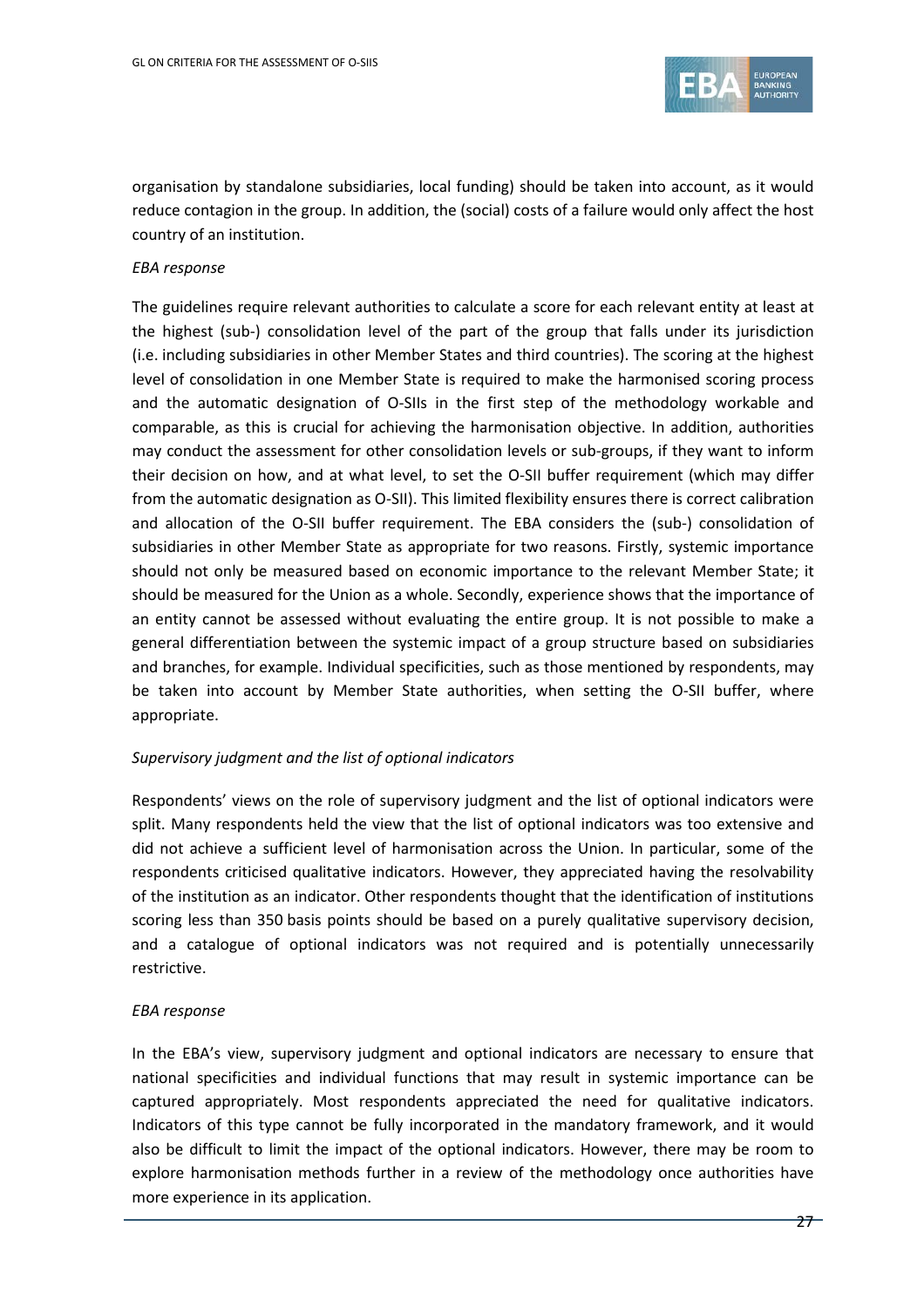

#### **Summary of responses to the consultation and the EBA's analysis**

| <b>Comments</b>                                                                       | <b>Summary of responses received</b>                                                                                                                                                                                                                                                                                                                                                                                                                                                                                                                                                          | <b>EBA analysis</b>                                                                                                                                                                                                                                                                                                                                                                                                                                                                                                                                                                                                                         | <b>Amendments to</b><br>the proposals |
|---------------------------------------------------------------------------------------|-----------------------------------------------------------------------------------------------------------------------------------------------------------------------------------------------------------------------------------------------------------------------------------------------------------------------------------------------------------------------------------------------------------------------------------------------------------------------------------------------------------------------------------------------------------------------------------------------|---------------------------------------------------------------------------------------------------------------------------------------------------------------------------------------------------------------------------------------------------------------------------------------------------------------------------------------------------------------------------------------------------------------------------------------------------------------------------------------------------------------------------------------------------------------------------------------------------------------------------------------------|---------------------------------------|
| <b>General comments</b>                                                               |                                                                                                                                                                                                                                                                                                                                                                                                                                                                                                                                                                                               |                                                                                                                                                                                                                                                                                                                                                                                                                                                                                                                                                                                                                                             |                                       |
| International consistency                                                             | Many respondents expressed their support<br>for the efforts made to ensure there is<br>consistency with the BCBS methodology for<br>identifying D-SIBs, as well as with the<br>methodology for identifying G-SIIs, as this<br>contributes to creating a level playing field<br>for banks across the Union and worldwide.                                                                                                                                                                                                                                                                      |                                                                                                                                                                                                                                                                                                                                                                                                                                                                                                                                                                                                                                             |                                       |
| Setting of O-SII buffers and<br>relation to G-SII buffers/<br>degree of harmonisation | Many respondents commented on the<br>setting of O-SII buffers, especially in relation<br>to G-SII buffers. For G-SIIs that are also<br>considered to be systemic in the home<br>jurisdiction, the additional national buffer<br>should never be higher than the global<br>buffer, as the risk that the failure of an<br>institution could pose to a national economy<br>cannot be greater than the damage that the<br>failure of an institution could pose to the<br>global system.<br>One respondent criticised the fact that there<br>was no deadline to meet the required O-SII<br>buffer. | The mandate in Article 131(3) of<br>Directive 2013/36/EU is limited to the<br>assessment of O-SIIs applying the conditions<br>specified in that paragraph. The setting of the<br>buffer requirement pursuant to Article 131(5)<br>to (8) does not fall within the scope of these<br>guidelines. The Directive gives discretion to<br>national authorities to set the buffer<br>requirement and a deadline for reaching it.<br>However, authorities are expected to base<br>their decision on the systemic importance of<br>the institution, which is assessed in<br>accordance with the methodology defined<br>specified in the guidelines. | No amendment.                         |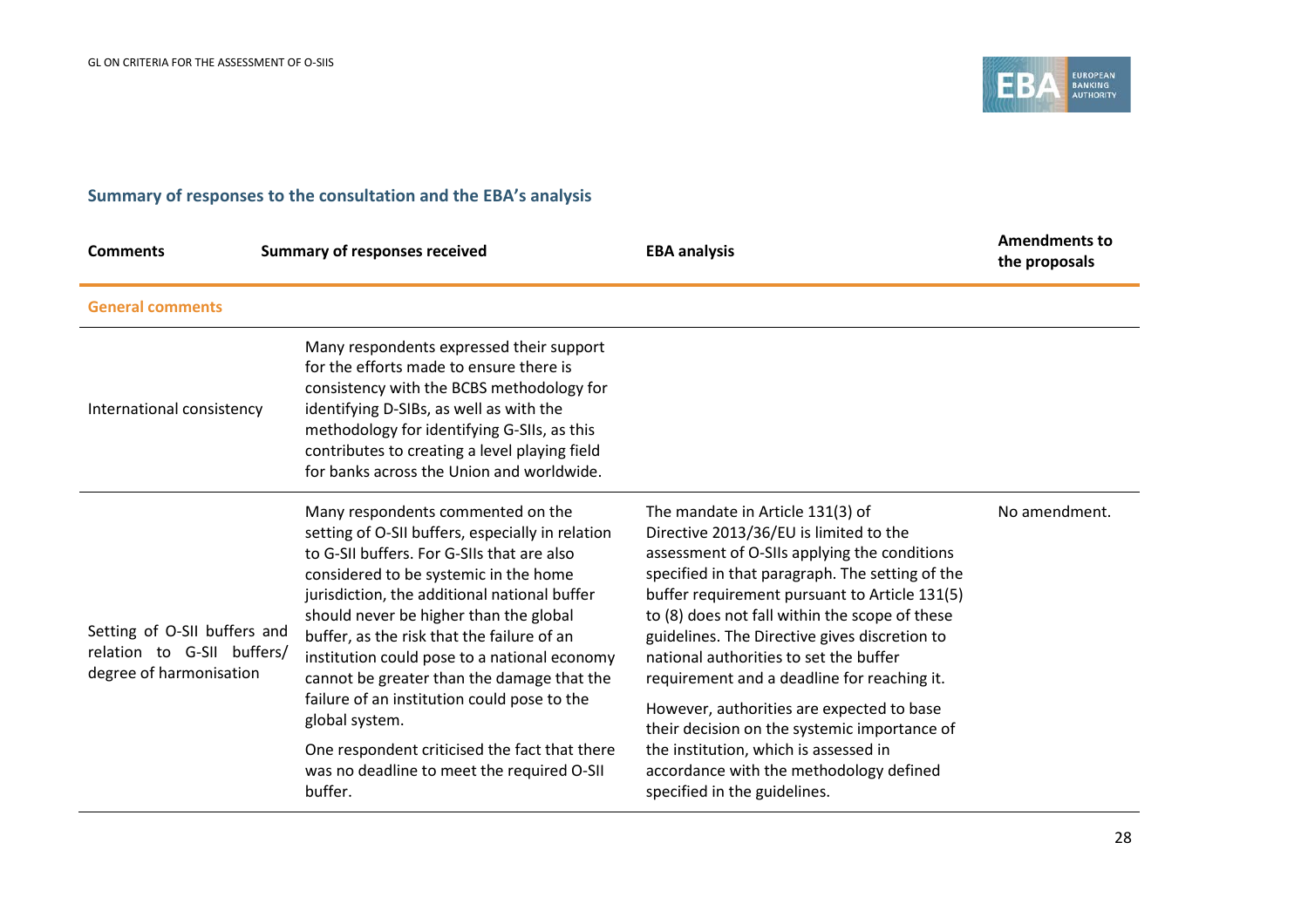

| <b>Comments</b>            | <b>Summary of responses received</b>                                                                                                                                                                                                                                                                                                                         | <b>EBA analysis</b>                                                                                                                                                                                                                                                                                                                      | <b>Amendments to</b><br>the proposals                                                                                                                   |
|----------------------------|--------------------------------------------------------------------------------------------------------------------------------------------------------------------------------------------------------------------------------------------------------------------------------------------------------------------------------------------------------------|------------------------------------------------------------------------------------------------------------------------------------------------------------------------------------------------------------------------------------------------------------------------------------------------------------------------------------------|---------------------------------------------------------------------------------------------------------------------------------------------------------|
|                            | Respondents also requested a higher degree<br>of harmonisation, also with a view to<br>coordination within the college of<br>supervisors or in relation to setting buffer<br>requirements.                                                                                                                                                                   |                                                                                                                                                                                                                                                                                                                                          |                                                                                                                                                         |
| <b>Consolidation level</b> | Respondents raised concerns about the<br>clarity and appropriateness of the level of<br>consolidation used for the identification<br>process.<br>For example, where both the EU parent<br>financial holding company and the institution                                                                                                                      | The guidelines require relevant authorities to<br>calculate a score for each relevant entity (in the<br>meaning of Article 131(1) of<br>Directive 2013/36/EU) at the highest<br>consolidation level of the part of the group that<br>falls under its jurisdiction, including subsidiaries<br>in other Member States and third countries. | The wording of the<br>guidelines has<br>been amended to<br>clarify the<br>application of the<br>methodology at<br>different levels of<br>consolidation. |
|                            | authorised are located in the same<br>jurisdiction, respondents found it difficult to<br>understand whether or in which<br>circumstances the consolidation would be<br>the overall group consolidation at the<br>highest level, or the sub-consolidation at the<br>authorised institution level. They also<br>criticised the unclear use of the word 'group' | The scoring at the highest level of<br>consolidation is required to make the<br>harmonised scoring process and the automatic<br>designation of O-SIIs in the first step of the<br>methodology workable and comparable, as<br>this is crucial to achieve the harmonisation<br>objective.                                                  |                                                                                                                                                         |
|                            | in the Annexes. At the same time, some<br>respondents appreciated that entities at<br>various levels may be eligible for O-SII<br>designation.                                                                                                                                                                                                               | In addition, authorities may conduct the<br>assessment for other consolidation levels or<br>sub-groups, to inform their decision on how,<br>and on which level, to set the O-SII buffer                                                                                                                                                  |                                                                                                                                                         |
|                            | One respondent advocated that data<br>collection should only take place on the level<br>of individual legal entities (rather than at<br>sub-consolidated level).                                                                                                                                                                                             | requirement (which may differ from the<br>automatic designation as O-SII). This limited<br>flexibility ensures there is correct calibration<br>and allocation of the O-SII buffer requirement.                                                                                                                                           |                                                                                                                                                         |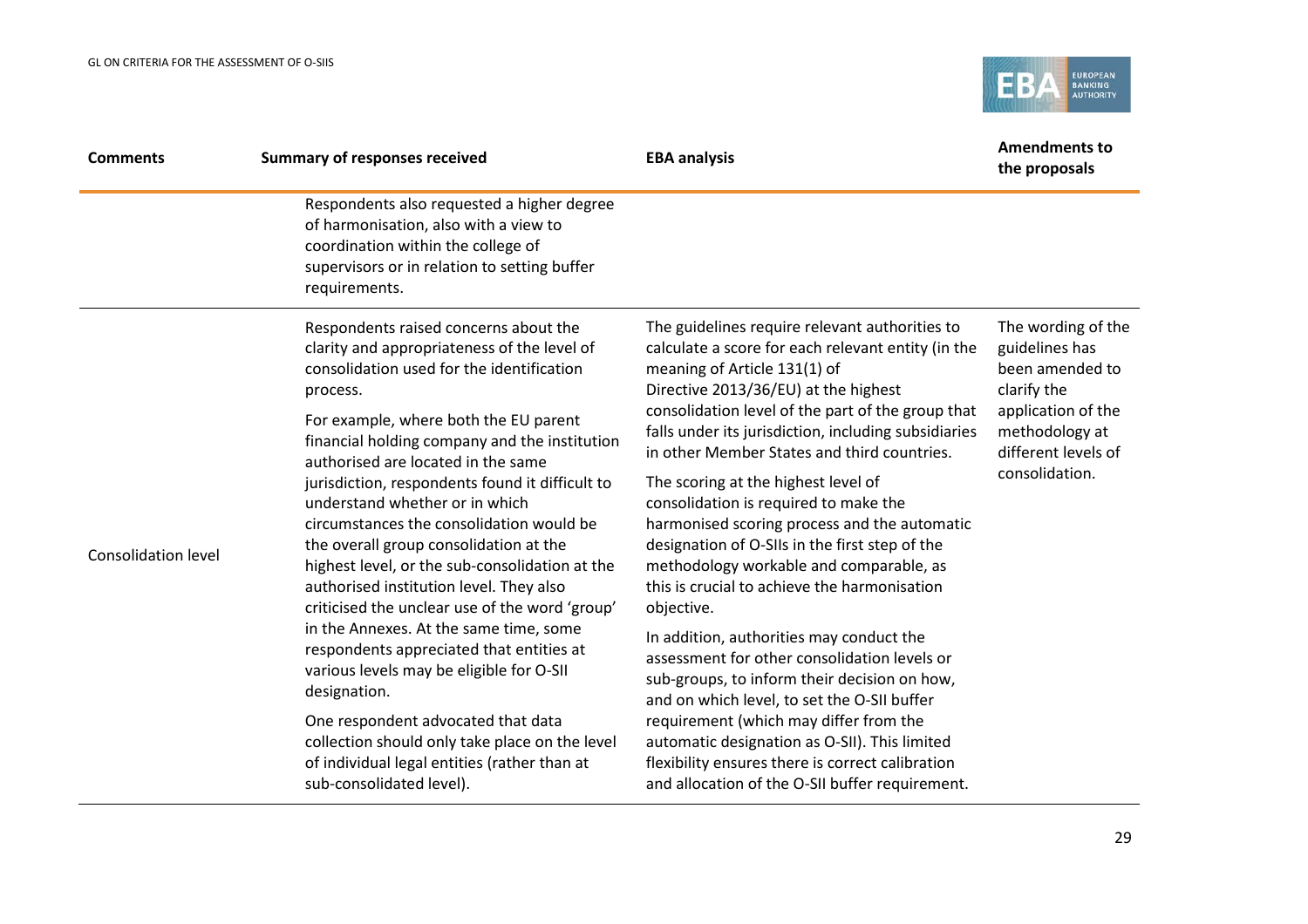

| <b>Comments</b>                     | <b>Summary of responses received</b>                                                                                                                                                                                                                                                                                                                                                                                    | <b>EBA analysis</b>                                                                                                                                                                                                                                                                                                                                                                                                                                                                                                                                                            | <b>Amendments to</b><br>the proposals |
|-------------------------------------|-------------------------------------------------------------------------------------------------------------------------------------------------------------------------------------------------------------------------------------------------------------------------------------------------------------------------------------------------------------------------------------------------------------------------|--------------------------------------------------------------------------------------------------------------------------------------------------------------------------------------------------------------------------------------------------------------------------------------------------------------------------------------------------------------------------------------------------------------------------------------------------------------------------------------------------------------------------------------------------------------------------------|---------------------------------------|
|                                     | A few respondents suggested that the<br>organisational structure (e.g. organisation by<br>standalone subsidiaries, local funding)<br>should be taken into account, as it would<br>reduce contagion in the group. In addition,<br>the (social) costs of a failure would only<br>affect the host country of an institution (also<br>for example with regard to DGS involvement<br>and central bank liquidity assistance). | The (sub-) consolidation of subsidiaries in<br>another Member State is appropriate for two<br>reasons. Firstly, systemic importance should<br>not only be based on the economic<br>importance to the relevant Member State; it<br>should be measured for the Union as a whole.<br>Secondly, experience shows that the<br>importance of an entity cannot be assessed<br>without evaluating the entire group. It is not<br>possible to make a general differentiation<br>between the systemic impact of a group<br>structure based on subsidiaries and branches,<br>for example. |                                       |
|                                     |                                                                                                                                                                                                                                                                                                                                                                                                                         | However, individual specificities such as<br>standalone funding may be taken into account<br>by Member State authorities when setting the<br>O-SII buffer, where appropriate.                                                                                                                                                                                                                                                                                                                                                                                                  |                                       |
| EU or Banking union wide<br>scoring | Respondents suggested that the scoring<br>should result in a ranking of systemic<br>importance made at European level, or that<br>identification should be based on<br>the<br>parameters uniform for the Banking union<br>(e.g. common denominators to normalise the<br>indicator values).                                                                                                                              | The guidelines aim to ensure there is an<br>optimal balance between harmonisation and<br>flexibility to accommodate the particular<br>features of the Member States' various<br>banking systems and economies. The<br>differentiation of methodology between the<br>Banking union and other Member States is not<br>possible as the banking systems and<br>economies of the Banking union currently<br>show no higher degree of standardisation than                                                                                                                           | No amendment.                         |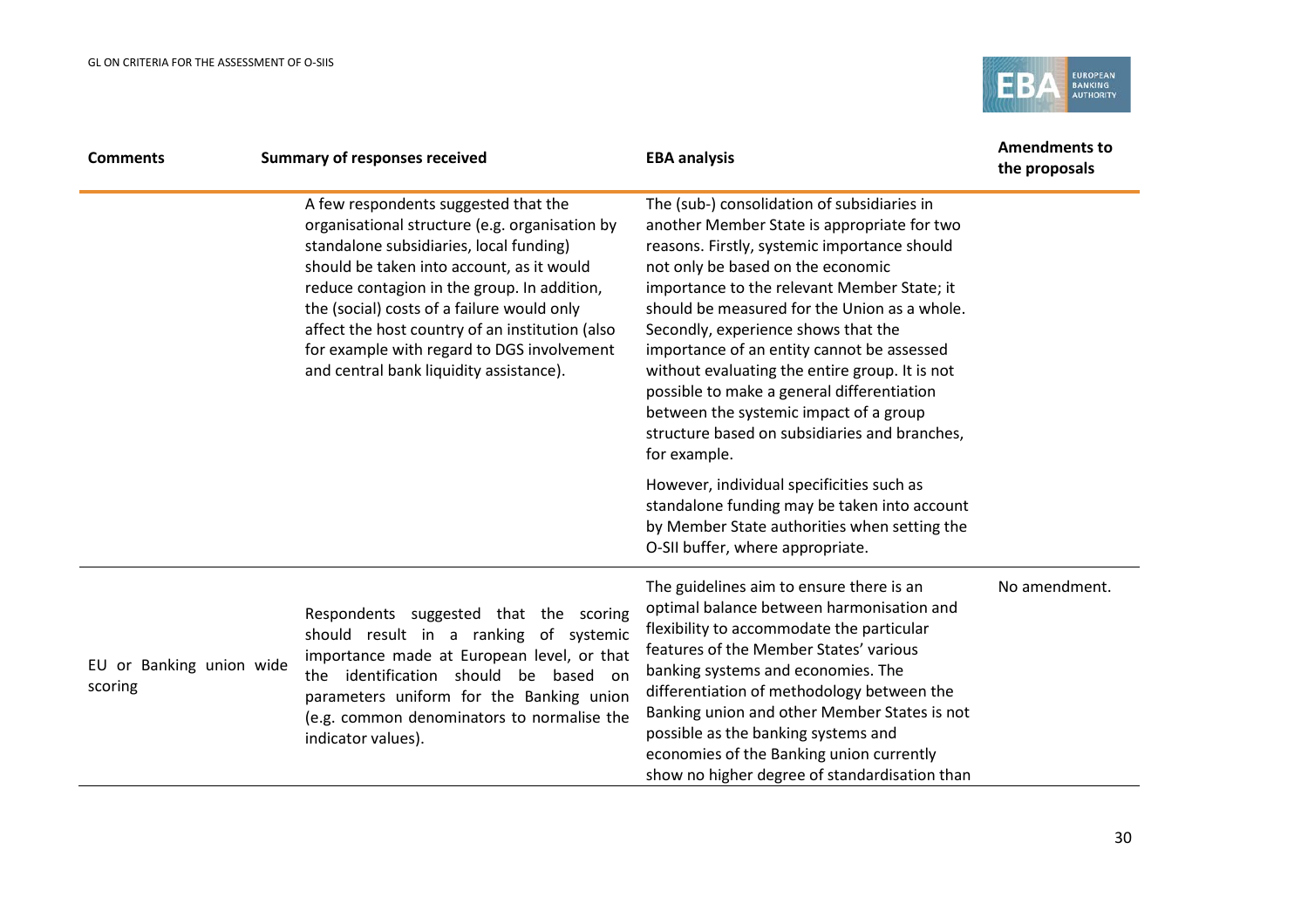

| <b>Comments</b>                                                                                       | <b>Summary of responses received</b>                                                                                                                                                                                                                                                                                                                                                                                                                                                                                                                                                                     | <b>EBA analysis</b>                                                                                                                                                                                                                                                                                                                                                                                                                                                                                                                                                                                     | <b>Amendments to</b><br>the proposals |
|-------------------------------------------------------------------------------------------------------|----------------------------------------------------------------------------------------------------------------------------------------------------------------------------------------------------------------------------------------------------------------------------------------------------------------------------------------------------------------------------------------------------------------------------------------------------------------------------------------------------------------------------------------------------------------------------------------------------------|---------------------------------------------------------------------------------------------------------------------------------------------------------------------------------------------------------------------------------------------------------------------------------------------------------------------------------------------------------------------------------------------------------------------------------------------------------------------------------------------------------------------------------------------------------------------------------------------------------|---------------------------------------|
|                                                                                                       |                                                                                                                                                                                                                                                                                                                                                                                                                                                                                                                                                                                                          | those outside of the Banking union.                                                                                                                                                                                                                                                                                                                                                                                                                                                                                                                                                                     |                                       |
|                                                                                                       |                                                                                                                                                                                                                                                                                                                                                                                                                                                                                                                                                                                                          | A union-wide ranking of institutions in<br>accordance with their systemic importance<br>seems desirable; however, there is no<br>apparent methodology to achieve this whilst<br>ensuring that domestic importance at<br>Member-State level is measured adequately.                                                                                                                                                                                                                                                                                                                                      |                                       |
| Investment firms                                                                                      | One respondent suggested that investment<br>firms should be included in the assessment.                                                                                                                                                                                                                                                                                                                                                                                                                                                                                                                  | Authorities may decide to include or exclude<br>investment firms from the standard<br>methodology, to the extent they assess that<br>the indicators fail to measure the specific<br>importance of investment firms, or that<br>calculating denominators based on all<br>institutions is not appropriate.                                                                                                                                                                                                                                                                                                | No amendment.                         |
| Worldwide<br>scope<br>indicators/<br>Scope<br>indicators within Member<br><b>States and the Union</b> | Some respondents questioned the scope of<br>certain indicators. For example, they raised<br>doubts about assessing the systemic<br>importance of domestic banking institutions<br>on a worldwide basis, as the objective in<br>of<br>their view should be to measure the impact<br>of<br>of a failure on the domestic economy and<br>not the global economy.<br>While supporting the exclusion of liabilities<br>and claims within the same host country<br>from the 'cross-jurisdictional liabilities and<br>claims' indicator, a few respondents asked<br>that this exclusion be extended to the other | The systemic relevance of an institution for<br>the economy of the Union or a Member State<br>cannot fully be measured by limiting the scope<br>of the indicator to the Union or the Member<br>State. Relevance may also result from the<br>relationship of the Member State with third<br>countries.<br>In particular, the indicators reflect the role of<br>banks as funding intermediaries which<br>determines their importance for the domestic<br>real economy. Indicators with a worldwide<br>scope such as inter-financial sector and cross-<br>border liabilities capture the capital supply to | No amendment.                         |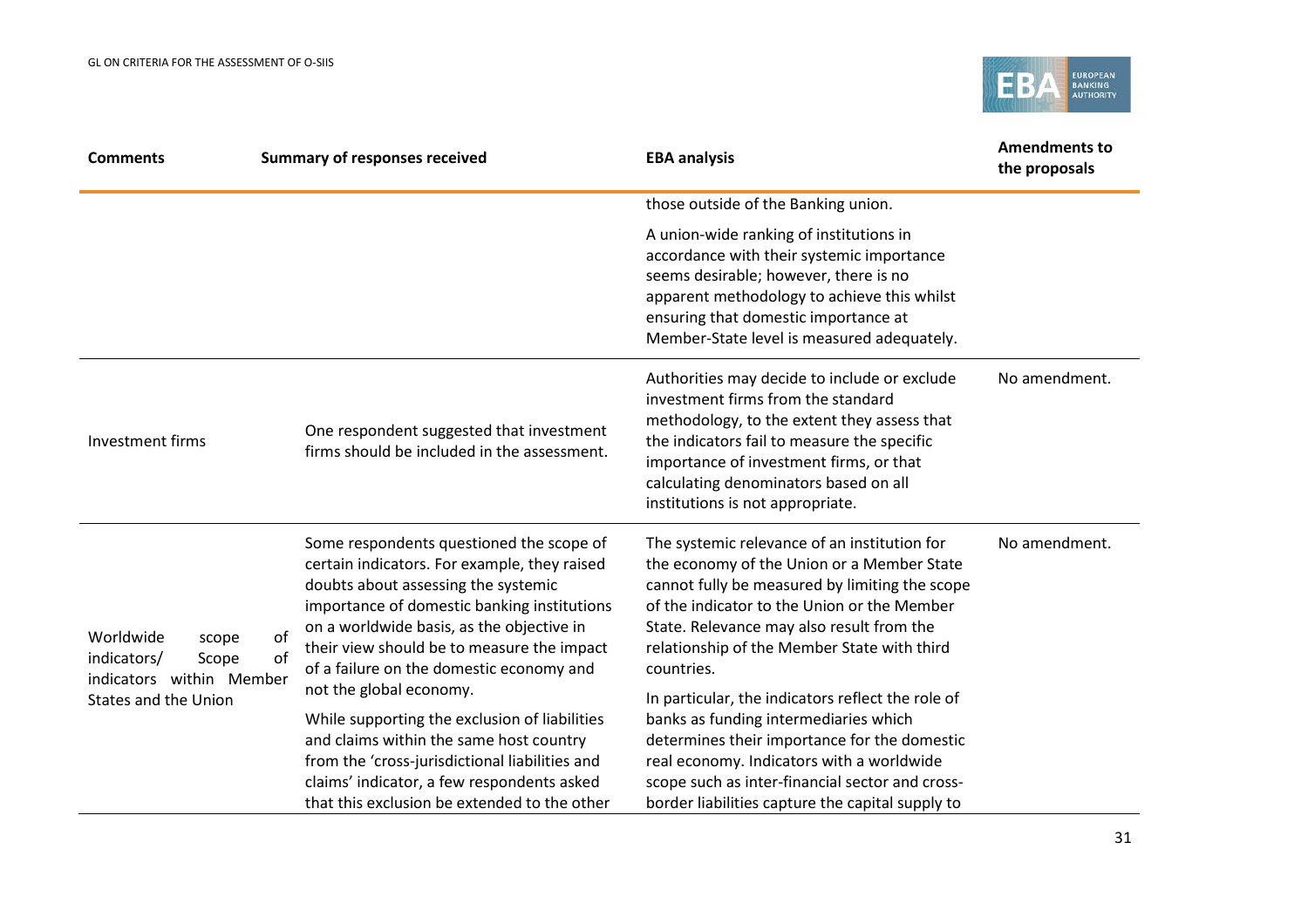

| <b>Comments</b>                       | <b>Summary of responses received</b>                                                                                                                                                                                                                                 | <b>EBA analysis</b>                                                                                                                                                                                                                                                    | <b>Amendments to</b><br>the proposals                                                                                       |
|---------------------------------------|----------------------------------------------------------------------------------------------------------------------------------------------------------------------------------------------------------------------------------------------------------------------|------------------------------------------------------------------------------------------------------------------------------------------------------------------------------------------------------------------------------------------------------------------------|-----------------------------------------------------------------------------------------------------------------------------|
|                                       | indicators, in particular to payment activity.                                                                                                                                                                                                                       | and from foreign economies, which may be of<br>particular importance in less extended<br>currency areas.                                                                                                                                                               |                                                                                                                             |
| Upper threshold for entities          | One respondent commented that the<br>threshold designated the majority of the<br>financial entities within a Member State as<br>O-SIIs and raised doubts as to whether this<br>was proportionate.                                                                    | Based on extensive simulations in the drafting<br>phase of the guidelines, the EBA does not<br>expect that a majority of the financial entities<br>within a Member State would be designated<br>as O-SII.                                                              | No amendment.                                                                                                               |
| automatically identified as<br>O-SIIs | One respondent suggested that the upper<br>threshold should not be binding, i.e. there<br>should be flexibility for authorities not to<br>identify an entity with a higher score than<br>the upper threshold as an O-SII.                                            | The automatic designation of an entity as O-SII<br>is one of the cornerstones of the harmonising<br>effect of the guidelines. The simulations<br>conducted by the EBA showed appropriate<br>results.                                                                   |                                                                                                                             |
| Resolvability                         | Respondents suggested considering the<br>resolvability assessment of a group as a<br>measure to determine systemic importance.<br>In this context, one respondent welcomed<br>the criterion 'degree of resolvability' as an<br>optional indicator.                   | The optional indicator 'degree of resolvability'<br>sufficiently covers resolvability. In addition,<br>resolvability may be taken into account when<br>setting the O-SII buffer requirement.                                                                           | A reference to<br>the resolvability<br>assessment has<br>been included in<br>the indicator<br>'degree of<br>resolvability'. |
| Transparency                          | Respondents recommended that an<br>appropriate European authority, for example<br>the EBA or ESRB, should maintain an up-to-<br>date publication of the various national<br>buffers that are applied by Member States.<br>One respondent felt that the frequency and | The EBA will monitor the assessment of O-SIIs<br>and the Union-wide application of the O-SII<br>buffer requirement. This may imply an<br>appropriate level of transparency on a<br>centralised level. However, this does not fall<br>into the scope of the guidelines. | A deadline for<br>annual disclosure<br>(1 December) has<br>been added to<br>the text.                                       |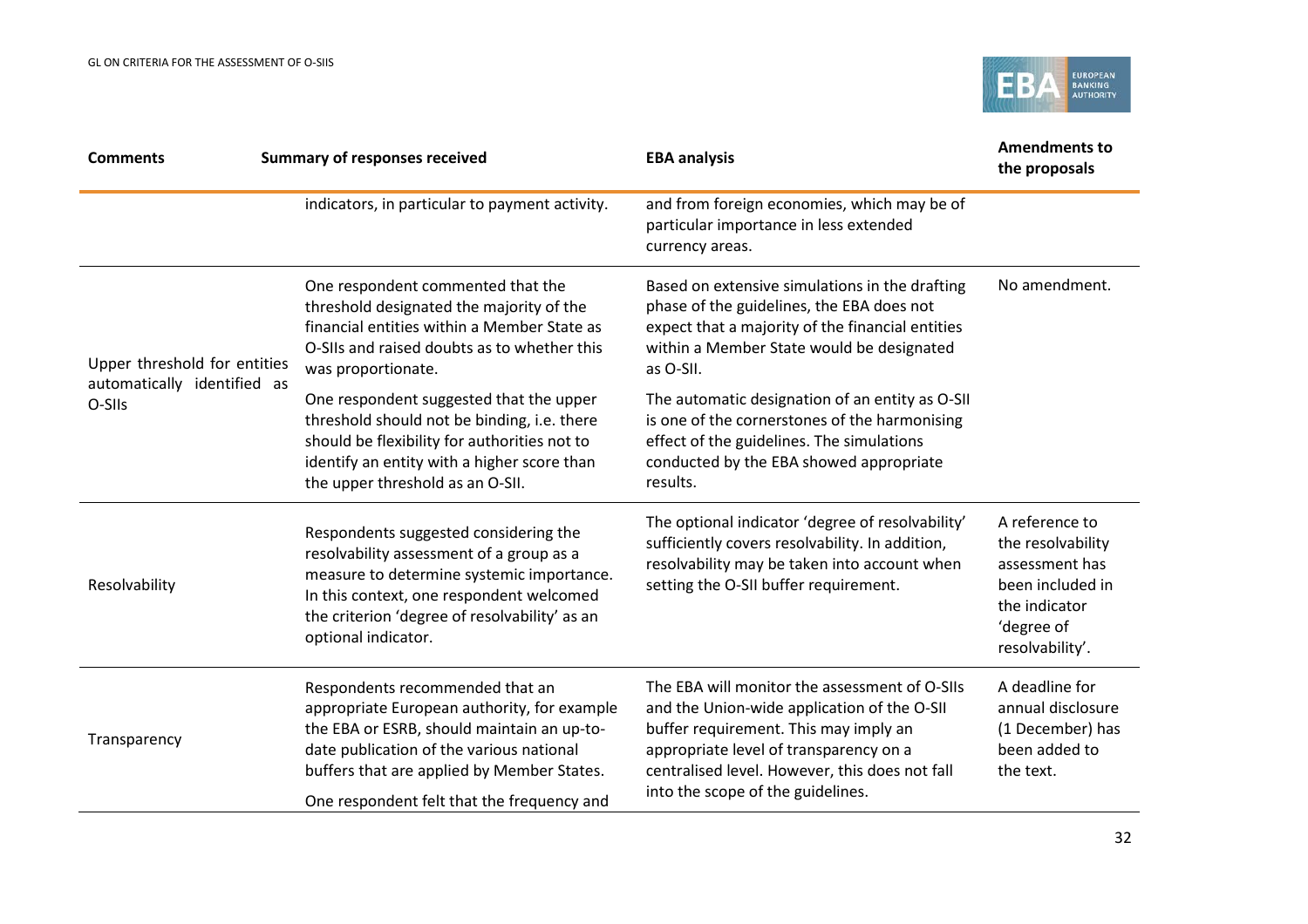

| <b>Comments</b>                                                                                                                                                                                                                                 | <b>Summary of responses received</b>                                                                                                                                                                                                                                                                                                                                                                                                                                                                      | <b>EBA analysis</b>                                                                                                                                                                                                                                                                                                                                                                                                                                  | <b>Amendments to</b><br>the proposals                                                                                         |
|-------------------------------------------------------------------------------------------------------------------------------------------------------------------------------------------------------------------------------------------------|-----------------------------------------------------------------------------------------------------------------------------------------------------------------------------------------------------------------------------------------------------------------------------------------------------------------------------------------------------------------------------------------------------------------------------------------------------------------------------------------------------------|------------------------------------------------------------------------------------------------------------------------------------------------------------------------------------------------------------------------------------------------------------------------------------------------------------------------------------------------------------------------------------------------------------------------------------------------------|-------------------------------------------------------------------------------------------------------------------------------|
|                                                                                                                                                                                                                                                 | deadline for the disclosure of the list of<br>O-SIIs requires further analysis and<br>amendments. Institutions and the<br>scores/buckets/surcharges for each<br>institution required a sufficient period of<br>observation to analyse potential unintended<br>consequences. The respondent suggested<br>that the disclosure requirements should be<br>submitted on an annual basis for all financial<br>institutions, not only those included in each<br>D-SIBs list, as this list will change over time. | The guidelines already provide a high level of<br>transparency and disclosure when requiring<br>authorities to publish (i) the scores of<br>automatically designated O-SIIs and their<br>buffer requirements and (ii) a detailed<br>explanation on the use of the supervisory<br>judgment for institutions identified as O-SIIs<br>applying this judgment.                                                                                           |                                                                                                                               |
| Coming into force                                                                                                                                                                                                                               | One respondent recommended postponing<br>the date of first-time application, considering<br>that specification of indicators was<br>outstanding, in particular the definition of<br>relevant optional indicators by the<br>authorities.                                                                                                                                                                                                                                                                   | Pursuant to Article 131(3), the guidelines have<br>to be published by 1 January 2015. As the<br>guidelines do not contain specific deadlines, it<br>is up to Member State authorities to decide<br>when to conduct the identification process in<br>the course of 2015.                                                                                                                                                                              | No amendment.                                                                                                                 |
|                                                                                                                                                                                                                                                 | Responses to questions in Consultation Paper EBA/CP/2014/19                                                                                                                                                                                                                                                                                                                                                                                                                                               |                                                                                                                                                                                                                                                                                                                                                                                                                                                      |                                                                                                                               |
| <b>Question 1</b><br>Can you think of any<br>additional indicators that<br>should be included in<br>Table 1 of Annex 1, or<br>indicators that are better<br>suited to reflect systemic<br>relevance? Please provide<br>evidence supporting your | Overall, respondents expressed their<br>satisfaction with the mandatory indicators in<br>Annex 1 and thought they were sufficiently<br>comprehensive. The majority of respondents<br>did not suggest any additional indicators.<br>Few respondents suggested the following:<br>Within the category 'Complexity/cross-<br>border':<br>adding 'Value of trading & AFS securities less                                                                                                                       | In addition to the objective of measuring the<br>externalities of bank failure appropriately and<br>reflecting the four categories of indicators in<br>Article 131 of Directive 2013/36/EU, the EBA<br>pursued the following objectives to avoid a<br>disproportionately high burden for institutions,<br>in particular with the introduction of additional<br>reporting requirements. The number of<br>indicators should be as low as possible, and | The following<br>indicators have<br>been added to<br>the list of<br>optional<br>indicators in<br>Annex 2:<br>Value of Trading |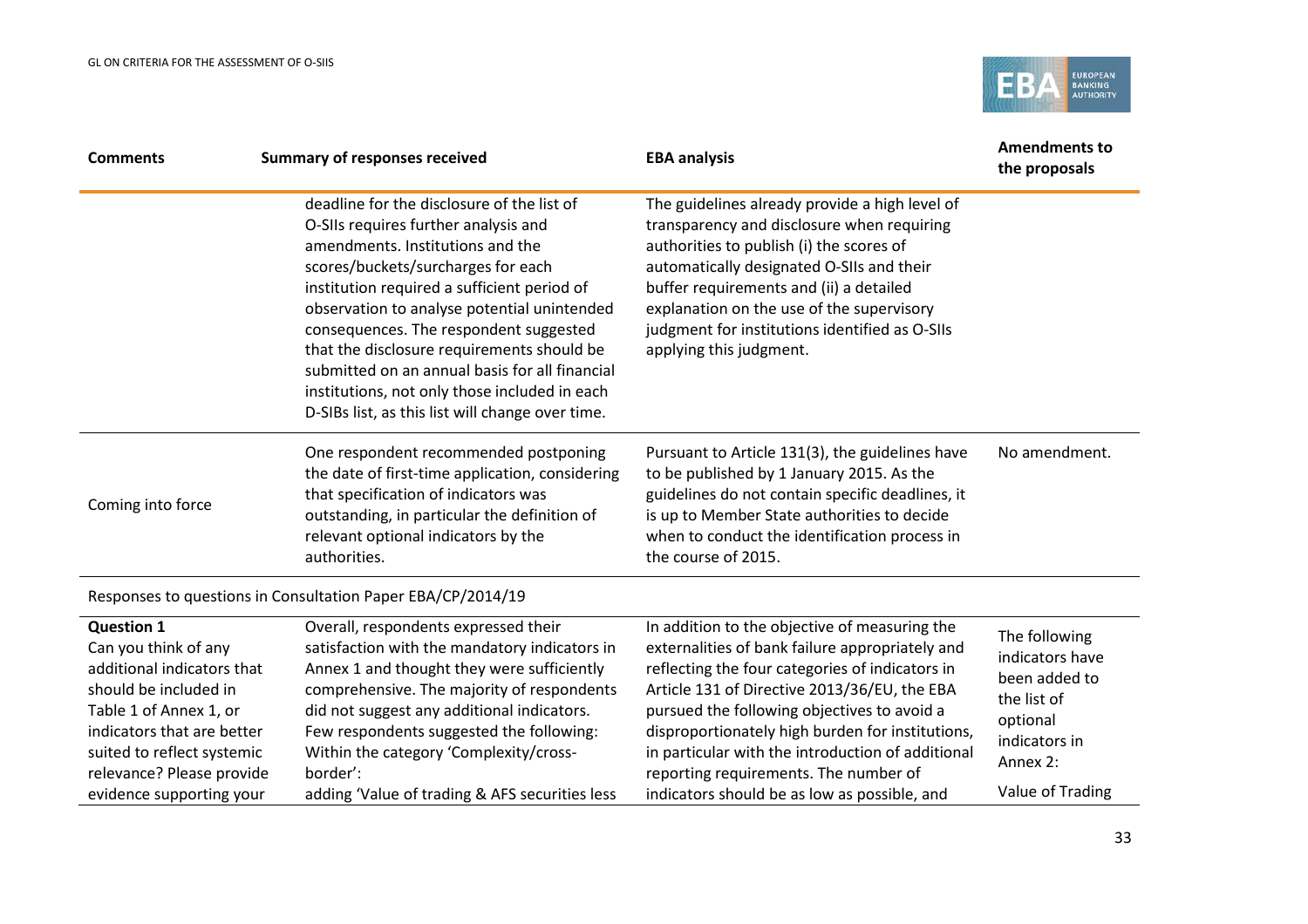

| <b>Comments</b>      | <b>Summary of responses received</b>                                                                                                                                                                                                                            | <b>EBA analysis</b>                                                                                                                                                                                                                                                                           | <b>Amendments to</b><br>the proposals                                                                       |
|----------------------|-----------------------------------------------------------------------------------------------------------------------------------------------------------------------------------------------------------------------------------------------------------------|-----------------------------------------------------------------------------------------------------------------------------------------------------------------------------------------------------------------------------------------------------------------------------------------------|-------------------------------------------------------------------------------------------------------------|
| view where possible. | stock of HQLA'; and<br>adding 'Level 3 assets', in both cases to reflect<br>the full complexity of an institution;<br>replacing the indicator 'OTC derivatives' by<br>'derivatives in the trading book', arguing that<br>MiFID and EMIR pursue the objective of | additional indicators should only be added if<br>they significantly improve the quality of the<br>outcome of the identification process.<br>In the EBA's view, the addition of the indicators<br>'value of trading & AFS securities' and 'level 3<br>assets' would significantly increase the | & available for<br>sale securities<br>(taking into<br>account highly<br>liquid assets)<br>Off-balance-sheet |
|                      | shifting the derivatives trade to central<br>counterparties, and therefore OTC derivatives                                                                                                                                                                      | reporting burden for institutions, without<br>equally improving the quality of the                                                                                                                                                                                                            | items                                                                                                       |
|                      | would be obsolete as indicator;<br>adding the indicator 'number of foreign<br>subsidiaries'; and                                                                                                                                                                | identification. Level 3 assets are currently in the<br>list of optional indicators. These indicators,<br>although included in those for G-SII                                                                                                                                                 | Change the title<br>of the indicators<br>'interbank                                                         |
|                      | adding off-balance sheet items.                                                                                                                                                                                                                                 | identification, may be more relevant for the<br>assessment of complexity rather than<br>cross-border activities directly, these activities                                                                                                                                                    | liabilities' and<br>'interbank assets'<br>to 'intra-financial                                               |
|                      | Within the category 'Interconnectedness':<br>replacing the indicators 'interbank<br>liabilities/assets' by 'intra-financial system                                                                                                                              | being in the wording of Article 131(3) of the<br>CRD IV (rather than complexity as an explicit<br>criterion to identify O-SIIs).                                                                                                                                                              | system'.                                                                                                    |
|                      | liabilities/assets', as the indicator should not<br>focus solely on banks, but also reflect<br>exposures to and from other financial sector                                                                                                                     | Regarding the indicator referring to derivatives,<br>the process of shifting derivatives from OTC to<br>cleared centrally has not made the former                                                                                                                                             |                                                                                                             |
|                      | participants;<br>adding 'volume of securities lending                                                                                                                                                                                                           | obsolete so far. OTC derivatives continue to be<br>an indicator in the G-SII identification, and in                                                                                                                                                                                           |                                                                                                             |
|                      | transactions';<br>adding in the category 'size' the indicator<br>'risk-weighted assets';                                                                                                                                                                        | general, consistency with the G-SII identification<br>process is desirable, unless there are reasons<br>for a distinction between this process and the                                                                                                                                        |                                                                                                             |
|                      | adding 'securitised debt';<br>adding the indicators 'duration of the fixed                                                                                                                                                                                      | identification of O-SIIs. In addition, the indicator<br>may set an incentive to reduce the volume of<br>OTC derivatives and so is in line with the                                                                                                                                            |                                                                                                             |
|                      | income portfolio', 'convexity of fixed income<br>portfolio', 'degree of maturity                                                                                                                                                                                | objective of shifting transactions to central                                                                                                                                                                                                                                                 |                                                                                                             |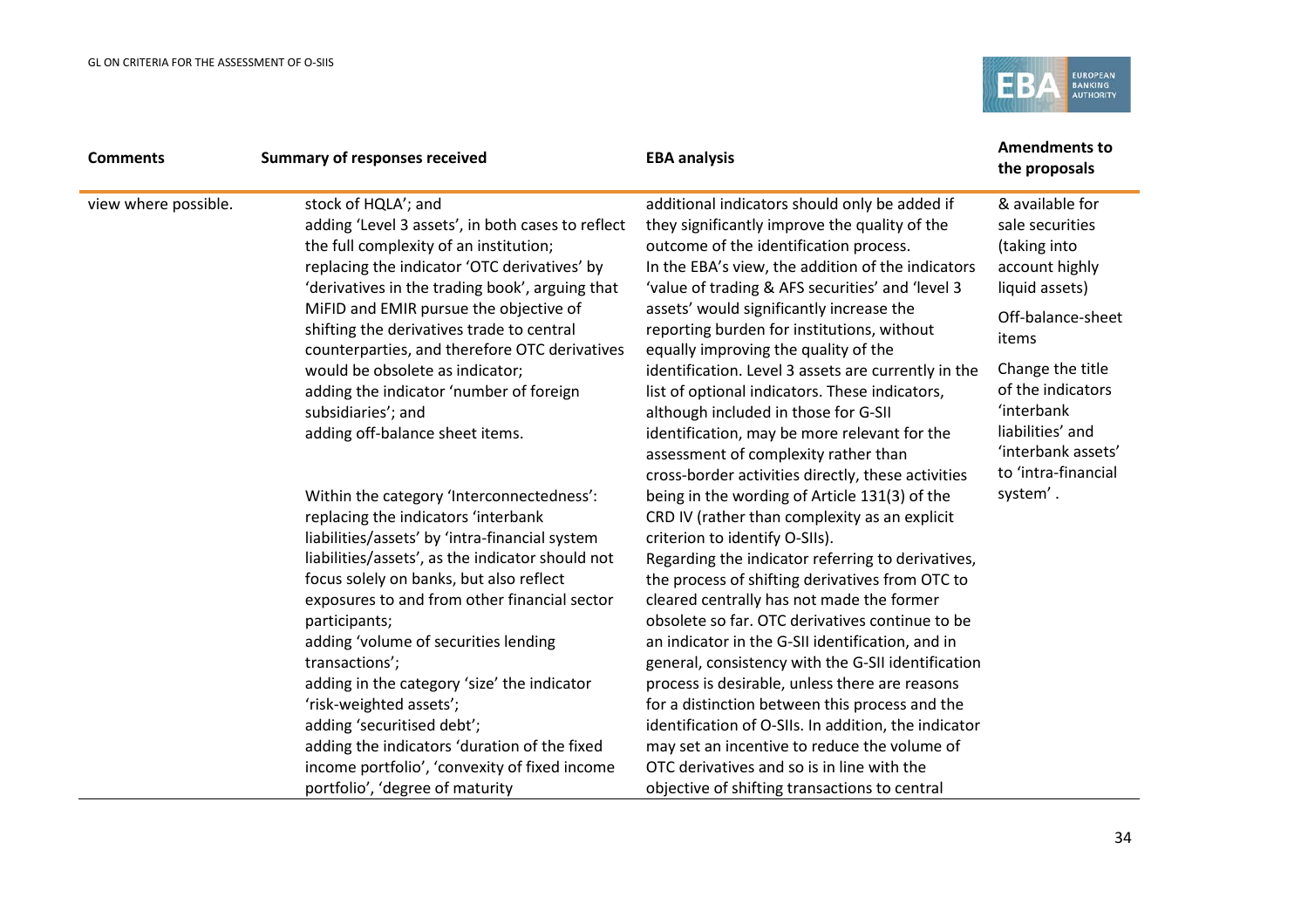

| <b>Comments</b> | <b>Summary of responses received</b>                                                                                                                                                                                                                                                                                                                                                                                                              | <b>EBA analysis</b>                                                                                                                                                                                                                                                                                                                                                                                                                                                                                                                                                                                                                                                                                                | <b>Amendments to</b><br>the proposals |
|-----------------|---------------------------------------------------------------------------------------------------------------------------------------------------------------------------------------------------------------------------------------------------------------------------------------------------------------------------------------------------------------------------------------------------------------------------------------------------|--------------------------------------------------------------------------------------------------------------------------------------------------------------------------------------------------------------------------------------------------------------------------------------------------------------------------------------------------------------------------------------------------------------------------------------------------------------------------------------------------------------------------------------------------------------------------------------------------------------------------------------------------------------------------------------------------------------------|---------------------------------------|
|                 | transformation'.<br>One respondent expressed the view that the<br>indicator 'importance' focused too much on<br>the retail sector.<br>One respondent disagreed with the definition<br>of the indicator 'value of domestic payment<br>transactions' as payments that are linked to<br>transactions of financial instruments (financial<br>instruments clearing, settlement, custody,<br>new issuance and redemption payments) are<br>not excluded. | clearing; one of the ultimate purposes of this<br>objective is to reduce the systemic impact of<br>derivative transactions following a failure of the<br>bank.<br>The EBA does not share the belief that the<br>number of foreign subsidiaries is a reliable<br>measure for complexity and relevant<br>cross-border activities across Member States, as<br>for example, the choice between branches and<br>subsidiaries or the number of legal entities may<br>be influenced by various considerations. In<br>addition, the number would not fit well with<br>the rest of the indicators, as these are related<br>to volume.<br>The title of the indicator 'interbank<br>liabilities/assets' currently used in the |                                       |
|                 |                                                                                                                                                                                                                                                                                                                                                                                                                                                   | Consultation Paper is misleading. The indicator<br>includes not only exposures between banks, but<br>between financial institutions in general. The<br>title should therefore be changed, as the<br>content is already in line with the response<br>received in the consultation.<br>The volume of securities lending transactions<br>may be an indicator for interconnectedness. To<br>a certain extent, the indicator is already<br>reflected in the current framework, as these                                                                                                                                                                                                                                 |                                       |
|                 |                                                                                                                                                                                                                                                                                                                                                                                                                                                   | transactions are one of the principal elements<br>in inter-financial assets/liabilities. However, it<br>should be added as an optional indicator.                                                                                                                                                                                                                                                                                                                                                                                                                                                                                                                                                                  |                                       |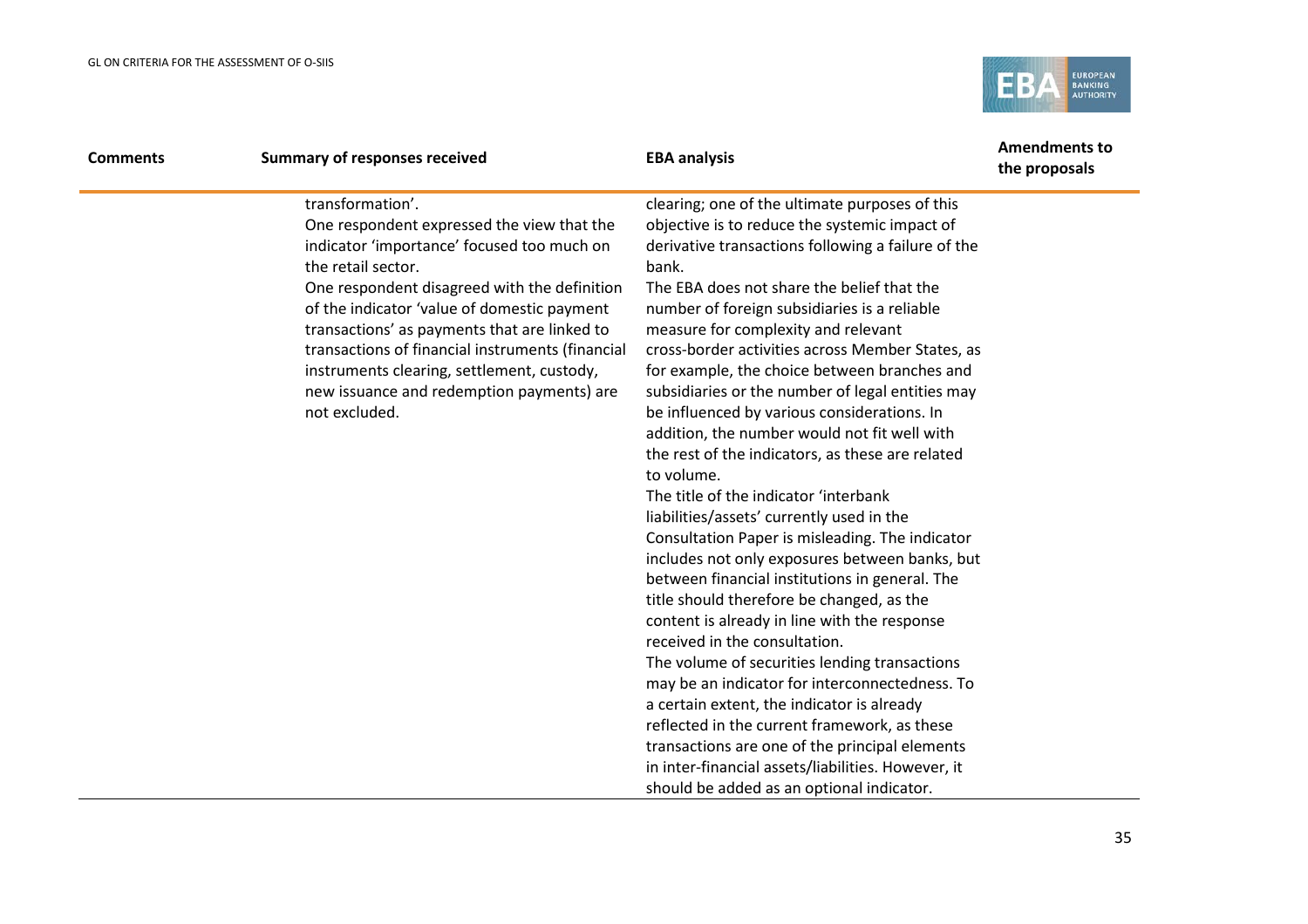

| <b>Comments</b> | <b>Summary of responses received</b> | <b>EBA analysis</b>                               | <b>Amendments to</b><br>the proposals |
|-----------------|--------------------------------------|---------------------------------------------------|---------------------------------------|
|                 |                                      | RWA have been discussed in detail at the BCBS     |                                       |
|                 |                                      | when deciding on appropriate indictors for the    |                                       |
|                 |                                      | identification of G-SIIs, and there are arguments |                                       |
|                 |                                      | to consider the exposure measure/total assets     |                                       |
|                 |                                      | as more appropriate and objective. In addition,   |                                       |
|                 |                                      | the added perspective of RWA compared to          |                                       |
|                 |                                      | Total assets relates to the probability of a      |                                       |
|                 |                                      | failure rather than to systemic externalities.    |                                       |
|                 |                                      | However, RWA are optional indicators.             |                                       |
|                 |                                      | Securitised debt may be an indicator for the size |                                       |
|                 |                                      | of the Member States' economies. However,         |                                       |
|                 |                                      | securitisations are not necessarily linked to the |                                       |
|                 |                                      | real economy, and the level of concentration      |                                       |
|                 |                                      | and relevance of this indicator across Member     |                                       |
|                 |                                      | States varies significantly. The EBA does not     |                                       |
|                 |                                      | wish to add indicators that may distort results   |                                       |
|                 |                                      | for specific Member States, especially those      |                                       |
|                 |                                      | with less complex banking systems, without a      |                                       |
|                 |                                      | thorough review of the impact. Nevertheless,      |                                       |
|                 |                                      | the addition of this indicator may be considered  |                                       |
|                 |                                      | in a review of the guidelines. It should also be  |                                       |
|                 |                                      | added as an optional indicator.                   |                                       |
|                 |                                      | Similar considerations apply to the inclusion of  |                                       |
|                 |                                      | off-balance-sheet items.                          |                                       |
|                 |                                      | The EBA does not agree that the indicators in     |                                       |
|                 |                                      | the category 'importance' focus on the retail     |                                       |
|                 |                                      | sector, as none of the indicators is limited to   |                                       |
|                 |                                      | retail customers.                                 |                                       |
|                 |                                      | The EBA does not see a reason for excluding       |                                       |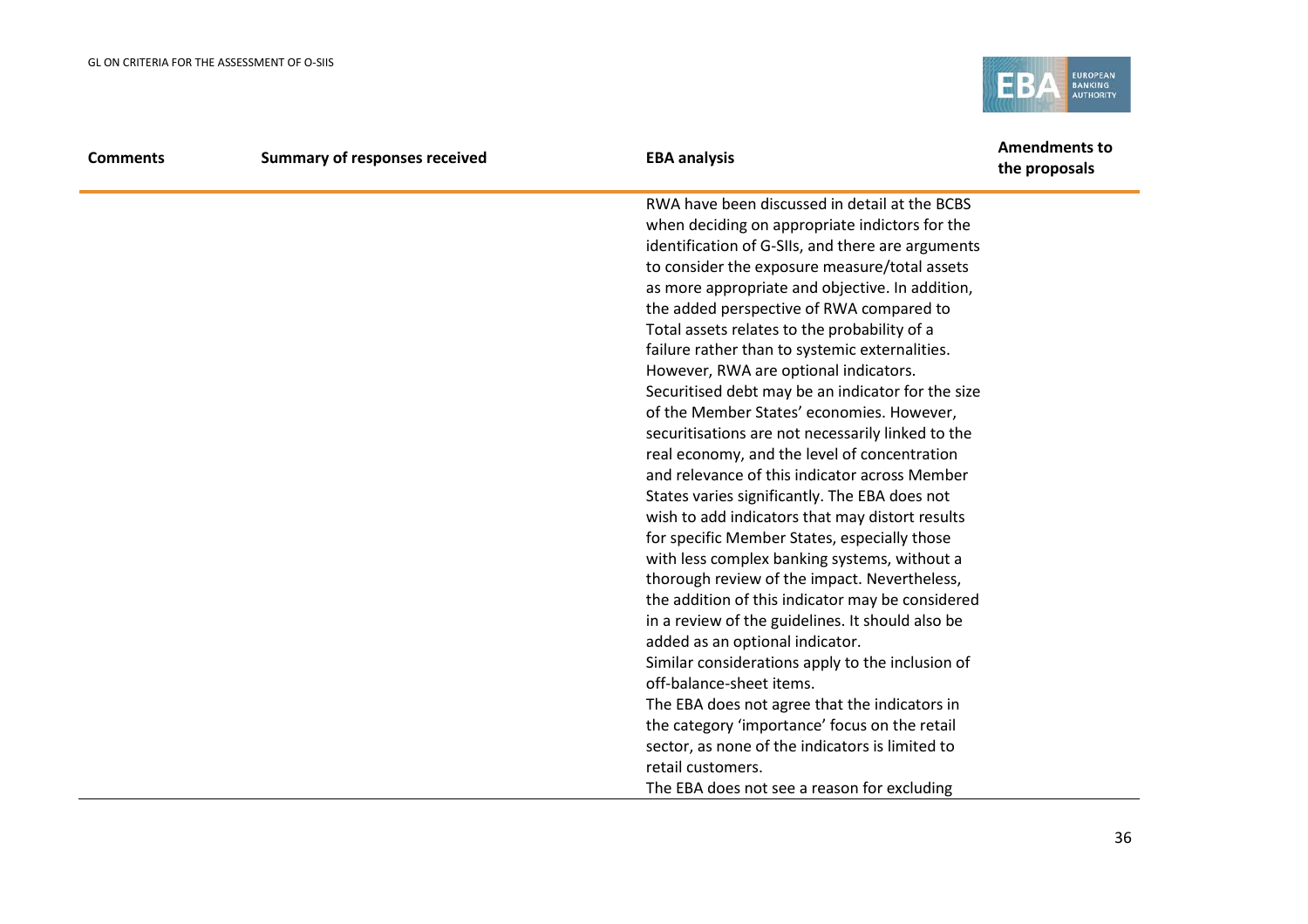think there is a risk that the results of the analysis could be distorted by

excluding them?



| <b>Comments</b>                                                                                                                                                                                                                                                                                                                                | <b>Summary of responses received</b>                                                                                                                                                                                                                                                                                                                                                                                                                                                                       | <b>EBA analysis</b>                                                                                                                                                                                                                                                                                                                                                                                                                                                                                                              | <b>Amendments to</b><br>the proposals                    |
|------------------------------------------------------------------------------------------------------------------------------------------------------------------------------------------------------------------------------------------------------------------------------------------------------------------------------------------------|------------------------------------------------------------------------------------------------------------------------------------------------------------------------------------------------------------------------------------------------------------------------------------------------------------------------------------------------------------------------------------------------------------------------------------------------------------------------------------------------------------|----------------------------------------------------------------------------------------------------------------------------------------------------------------------------------------------------------------------------------------------------------------------------------------------------------------------------------------------------------------------------------------------------------------------------------------------------------------------------------------------------------------------------------|----------------------------------------------------------|
|                                                                                                                                                                                                                                                                                                                                                |                                                                                                                                                                                                                                                                                                                                                                                                                                                                                                            | payments relating to transactions in financial<br>instruments from the indicator. These<br>transactions play an important role in financial<br>markets and the real economy.                                                                                                                                                                                                                                                                                                                                                     |                                                          |
| <b>Question 2</b><br>Do you agree that there<br>be Member States<br>may<br>small institutions<br>where<br>unlikely<br>to<br>pose<br>are<br>systemic threats to<br>the<br>domestic economy?<br>Do<br>you think the option to<br>exclude these institutions<br>could<br>reduce<br>the<br>administrative burden for<br>institutions, or do<br>vou | Most of the respondents welcomed the<br>introduction of a materiality threshold of a<br>0.01% share of the Member State's total<br>banking sector to reduce the burden of the<br>identification process for smaller institutions<br>and authorities. It was appreciated that the<br>use of an aggregate synthetic proxy for the<br>excluded entities removes any possibility of<br>distortion of the identification process.<br>However, some respondents advocated<br>increasing this threshold, with the | The simulation that the EBA conducted to test<br>the methodology showed that a materiality<br>threshold of 0.01% would give authorities the<br>opportunity to exclude a large number of<br>institutions where appropriate. Nevertheless,<br>there may be room to raise this threshold<br>moderately. The risk of distortions in the<br>methodology is acceptably low, as authorities<br>are required to use an aggregate synthetic<br>proxy for the institutions excluded from the<br>exercise. A level of 0.02% seems adequate, | The threshold has<br>been raised from<br>0.01% to 0.02%. |

especially in relation to the lower cut-off score

of 4.5 basis points for institutions which should not be identified as O-SIIs.

suggestions for the threshold ranging from

suggesting 1%. Respondents argued that in countries with a highly granular banking sector, the proposed level would not lead to mentionable relief. In Germany, for example, according to one respondent a level of 0.01%

would currently translate into an asset volume of about EUR 760 million per

institution. As an example, one respondent from the United Kingdom mentioned an institution that would be covered by the

0.02% to 0.1%, and one respondent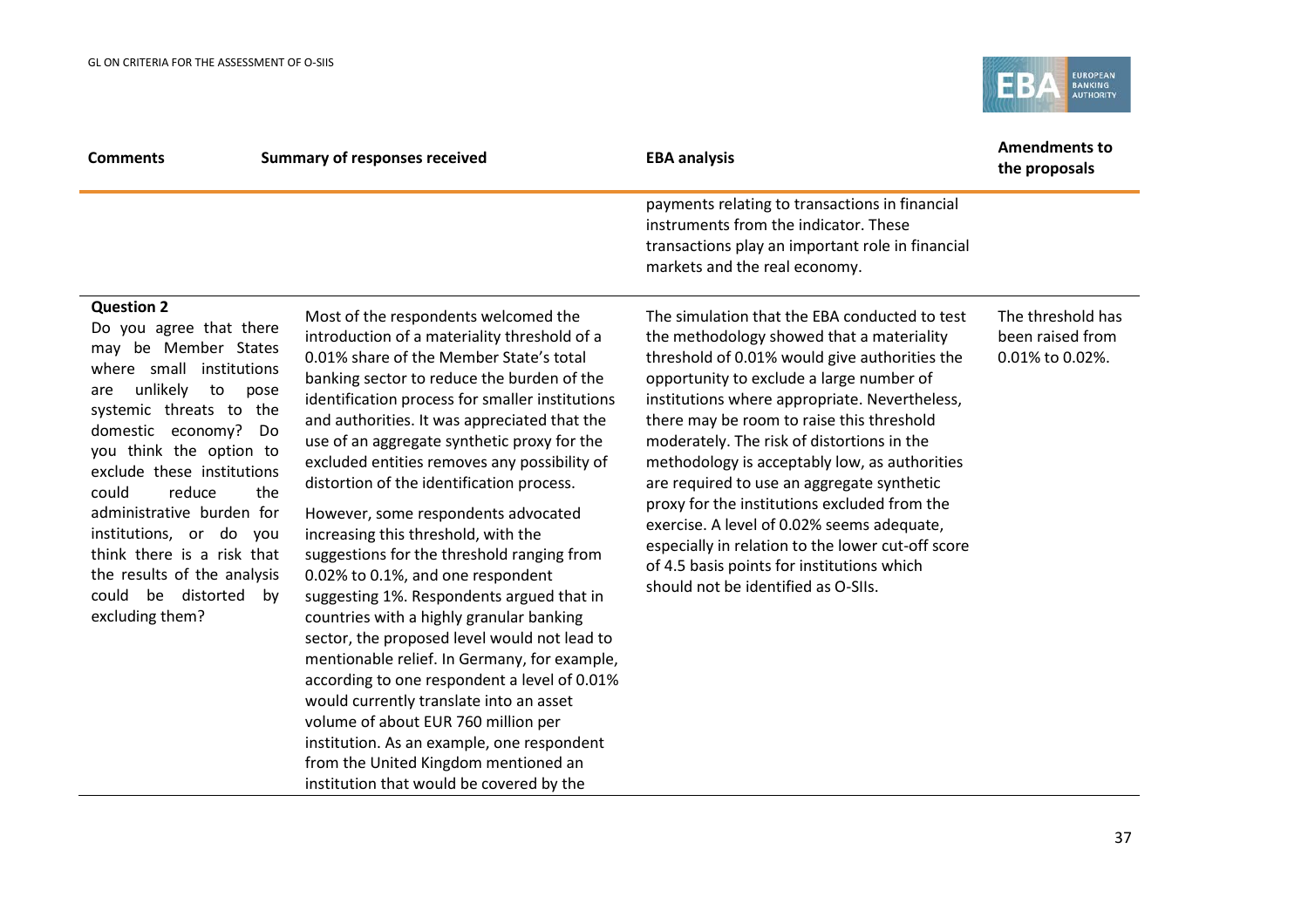

| <b>Comments</b>                                                                                                                         | <b>Summary of responses received</b>                                                                                                                                                                                                                                                                                                                                                                       | <b>EBA analysis</b>                                                                                                                                                                                                                                                                                                                                                                                                                                               | <b>Amendments to</b><br>the proposals                                                                                                                              |
|-----------------------------------------------------------------------------------------------------------------------------------------|------------------------------------------------------------------------------------------------------------------------------------------------------------------------------------------------------------------------------------------------------------------------------------------------------------------------------------------------------------------------------------------------------------|-------------------------------------------------------------------------------------------------------------------------------------------------------------------------------------------------------------------------------------------------------------------------------------------------------------------------------------------------------------------------------------------------------------------------------------------------------------------|--------------------------------------------------------------------------------------------------------------------------------------------------------------------|
|                                                                                                                                         | 0.01% threshold which is a small local<br>institution with 11 branches, assets of<br>around GBP 700 million and minimal<br>complexity, interconnectedness or<br>infrastructural involvement. The respondent<br>also provided evidence that a threshold of<br>0.02% would be in line with the PRA's<br>established practice of categorising<br>institutions in accordance with their systemic<br>relevance. |                                                                                                                                                                                                                                                                                                                                                                                                                                                                   |                                                                                                                                                                    |
|                                                                                                                                         | One respondent considered the difference in<br>the materiality threshold of 0.01% and the<br>lower threshold (below which institutions<br>cannot be identified as O-SIIs) as unclear.                                                                                                                                                                                                                      |                                                                                                                                                                                                                                                                                                                                                                                                                                                                   |                                                                                                                                                                    |
|                                                                                                                                         | One respondent had concerns relating to the<br>option to exclude institutions.                                                                                                                                                                                                                                                                                                                             |                                                                                                                                                                                                                                                                                                                                                                                                                                                                   |                                                                                                                                                                    |
| <b>Question 3</b><br>Can you think of any<br>additional<br>optional<br>indicators that should be<br>added to<br>the list in<br>Annex 2? | A large number of respondents were of the<br>opinion that the list of optional indicators is<br>too extensive and will not achieve a<br>sufficient level of harmonisation across the<br>Union. In particular, some of the<br>respondents criticised qualitative indicators,<br>but suggested/appreciated considering<br>recovery and resolution plans as an<br>indicator.                                  | In the EBA's view, supervisory judgment and<br>optional indicators are necessary to ensure<br>that national specificities and individual<br>functions that may result in systemic<br>importance can be captured appropriately.<br>The need for qualitative indicators is<br>appreciated by most respondents. Such<br>indicators cannot be fully incorporated in the<br>mandatory framework, and it would also be<br>difficult to limit the impact of the optional | The list of optional<br>indicators has<br>been changed<br>following<br>respondents'<br>comments on the<br>mandatory<br>indicators and<br>indicators in<br>general. |
|                                                                                                                                         | One respondent suggested that designated<br>authorities should exclusively use criteria                                                                                                                                                                                                                                                                                                                    | indicators. However, there may be room to                                                                                                                                                                                                                                                                                                                                                                                                                         |                                                                                                                                                                    |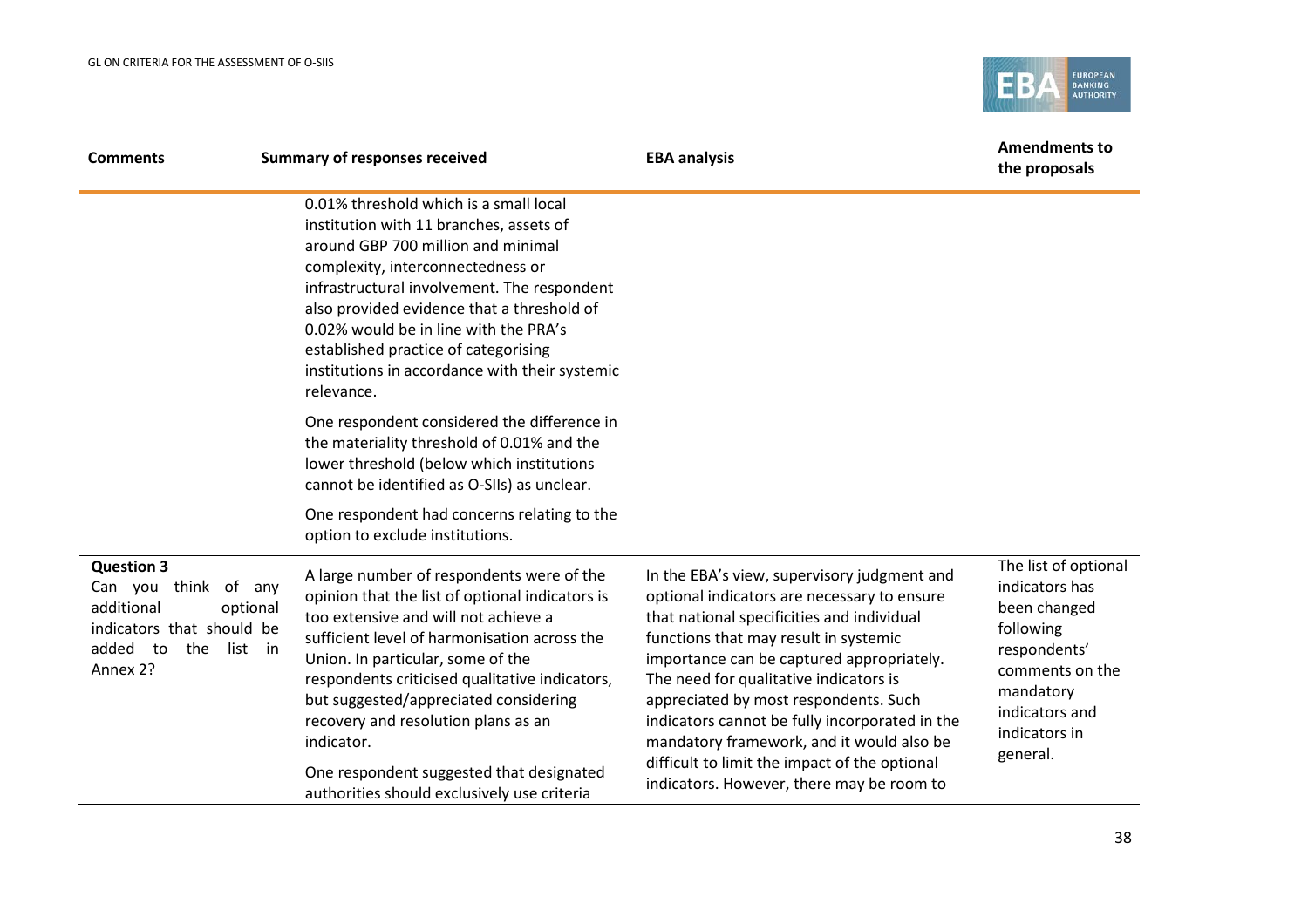

| <b>Comments</b> | <b>Summary of responses received</b>                                                                                                                                                                                                                                                       | <b>EBA analysis</b>                                                                                                                  | <b>Amendments to</b><br>the proposals |
|-----------------|--------------------------------------------------------------------------------------------------------------------------------------------------------------------------------------------------------------------------------------------------------------------------------------------|--------------------------------------------------------------------------------------------------------------------------------------|---------------------------------------|
|                 | already included in the Basel G-SIB data<br>collection as optional indicators.                                                                                                                                                                                                             | explore harmonisation methods further in a<br>review of the methodology once authorities<br>have more experience in its application. |                                       |
|                 | Other respondents held the view that the<br>identification of institutions scoring less than<br>350 basis points should be based on a<br>qualitative supervisory decision, and a<br>catalogue of optional indicators was not<br>required and was potentially unnecessarily<br>restrictive. |                                                                                                                                      |                                       |
|                 | Some respondents therefore advocated<br>limiting the total weight of the impact of<br>optional indicators to 25%, for example.                                                                                                                                                             |                                                                                                                                      |                                       |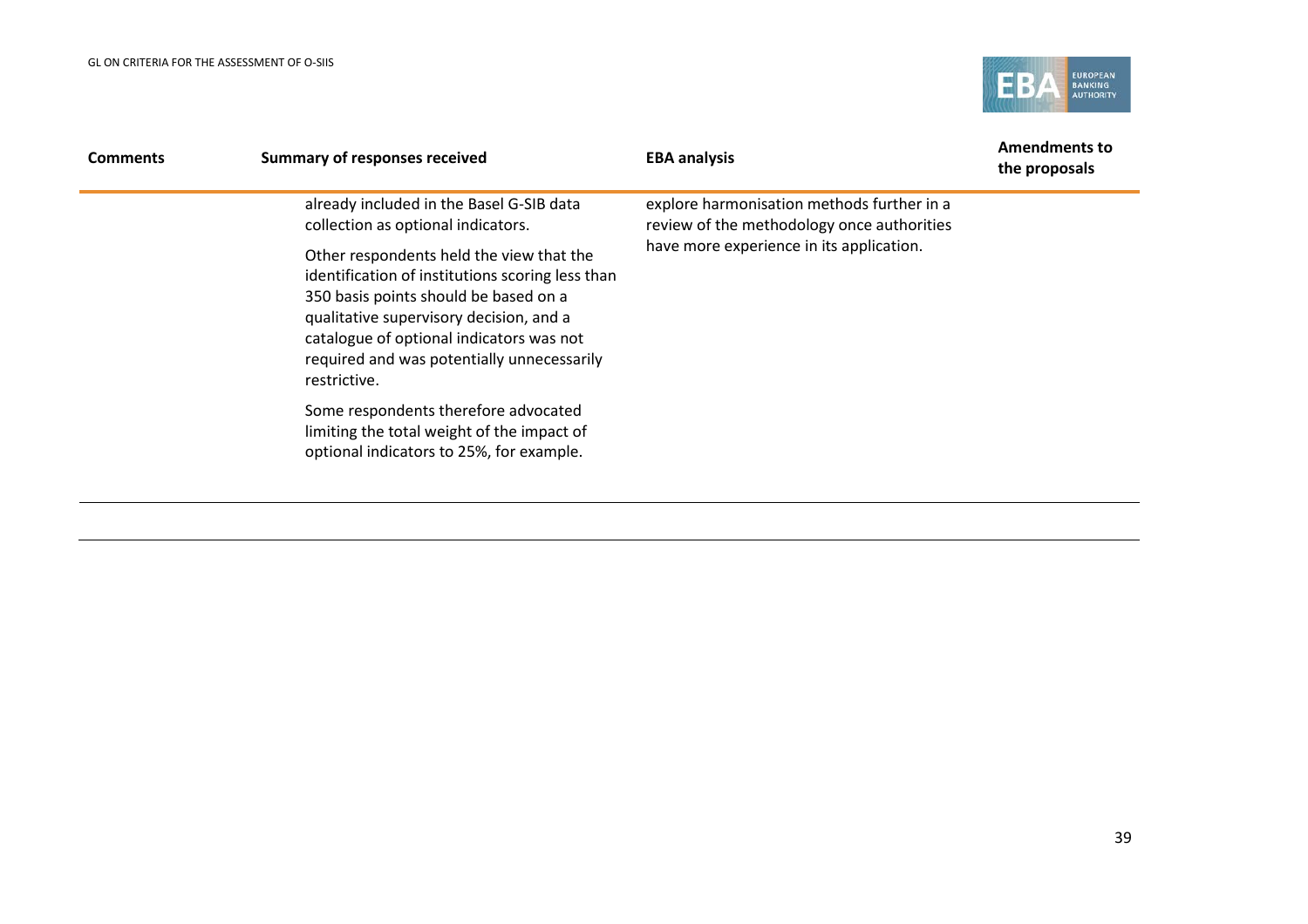

# 5. Confirmation of compliance with guidelines and recommendations

| Date:                       |
|-----------------------------|
| Member/EEA State:           |
| Competent authority         |
| Guidelines/recommendations: |
| Name:                       |
| Position:                   |
| Telephone number:           |
| E-mail address:             |
|                             |

I am authorised to confirm compliance with the guidelines/recommendations on behalf of my competent authority:  $\Box$  Yes

The competent authority complies or intends to comply with the guidelines and recommendations:  $\Box$  Yes  $\Box$  No  $\Box$  Partial compliance

My competent authority does not, and does not intend to, comply with the guidelines and recommendations for the following reasons<sup>[1](#page-39-0)</sup>:

Details of the partial compliance and reasoning:

 $\overline{a}$ 

Please send this notification to [compliance@eba.europa.eu](mailto:compliance@eba.europa.eu) <sup>[2](#page-39-1)</sup>

<span id="page-39-0"></span> $1$  In cases of partial compliance, please include the extent of compliance and of non-compliance and provide the reasons for non-compliance for the respective subject matter areas.

<span id="page-39-1"></span> $2$  Please note that other methods of communication of this confirmation of compliance, such as communication to a different e-mail address from the above, or by e-mail that does not contain the required form, shall not be accepted as valid.